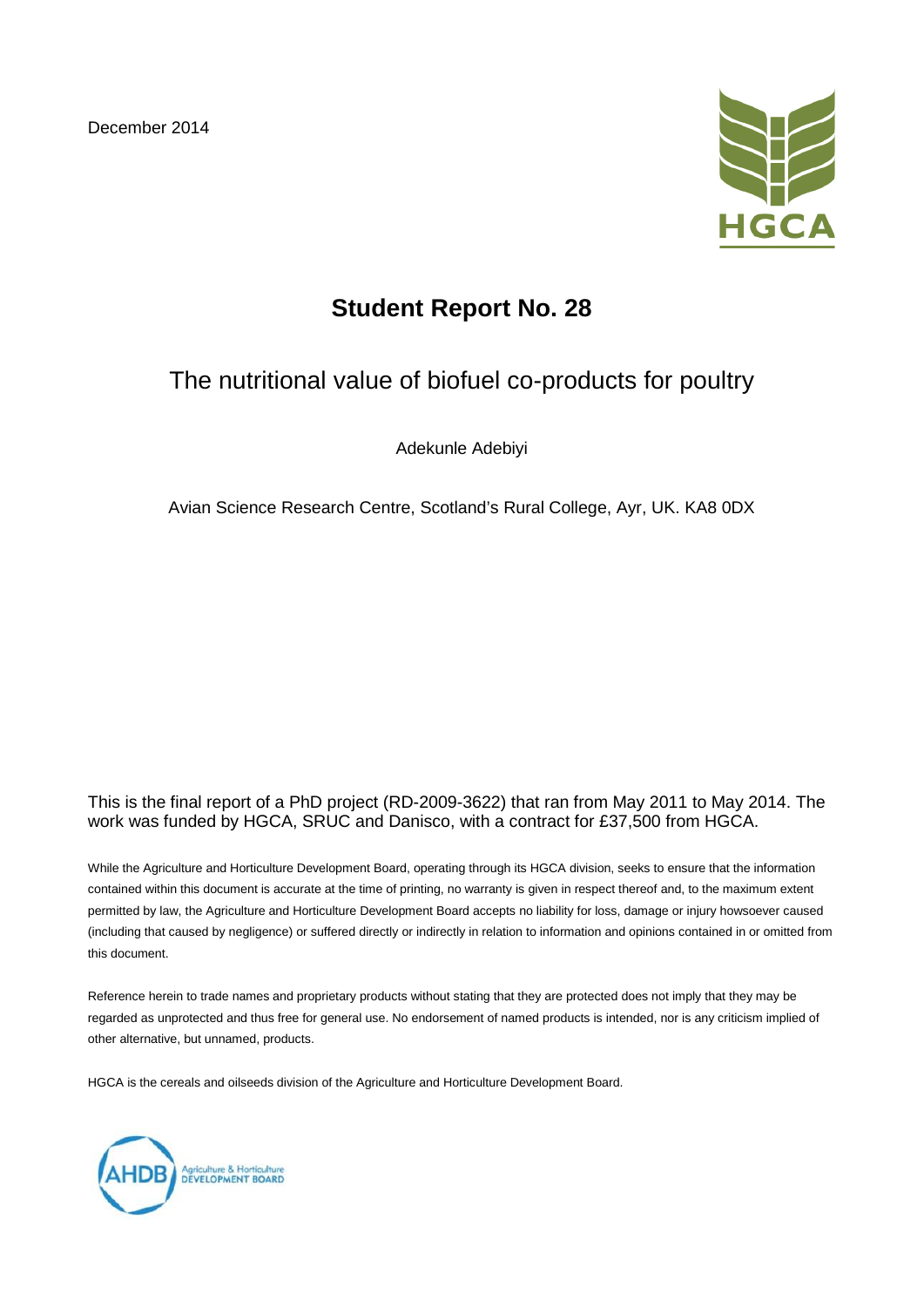# **CONTENTS**

| 1. |                   |                                                                              |  |
|----|-------------------|------------------------------------------------------------------------------|--|
| 2. |                   |                                                                              |  |
| 3. |                   |                                                                              |  |
|    | 3.1.              |                                                                              |  |
|    | 3.1.1.            |                                                                              |  |
|    | 3.2.              |                                                                              |  |
|    | 3.2.1.            |                                                                              |  |
|    | 3.3.              |                                                                              |  |
|    | 3.3.1.            | Growth performance and gastrointestinal tract characteristics of broilers    |  |
|    | 3.4.              |                                                                              |  |
|    | 3.5.              |                                                                              |  |
|    | 3.5.1.            |                                                                              |  |
|    | 3.5.2.            |                                                                              |  |
|    | 3.5.3.            |                                                                              |  |
| 4. |                   |                                                                              |  |
|    | 4.1.              |                                                                              |  |
|    | 4.2.              |                                                                              |  |
|    | 4.3.              |                                                                              |  |
|    | 4.4.              | Amino acids digestibility in wheat-DDGS for broiler and turkey 22            |  |
|    | 4.4.1.            |                                                                              |  |
|    | 4.5.              | Growth Performance and gastrointestinal tract characteristics 23             |  |
| 5. |                   |                                                                              |  |
|    | 5.1.              |                                                                              |  |
|    | 5.2.              | Experiment 2 and 5 - Metabolisable energy content in wheat-DDGS for          |  |
|    | 5.3.              | Experiment 3 and 6 Phosphorus digestibility and retention of wheat-DDGS      |  |
|    | 5.4.<br>turkey 46 | Experiment 4 and 7 - Amino acids digestibility of wheat-DDGS for broiler and |  |
|    | 5.5.              | Experiment 8 - Growth performance and gastrointestinal tract characteristic  |  |
|    | 5.6.              |                                                                              |  |
| 6. |                   |                                                                              |  |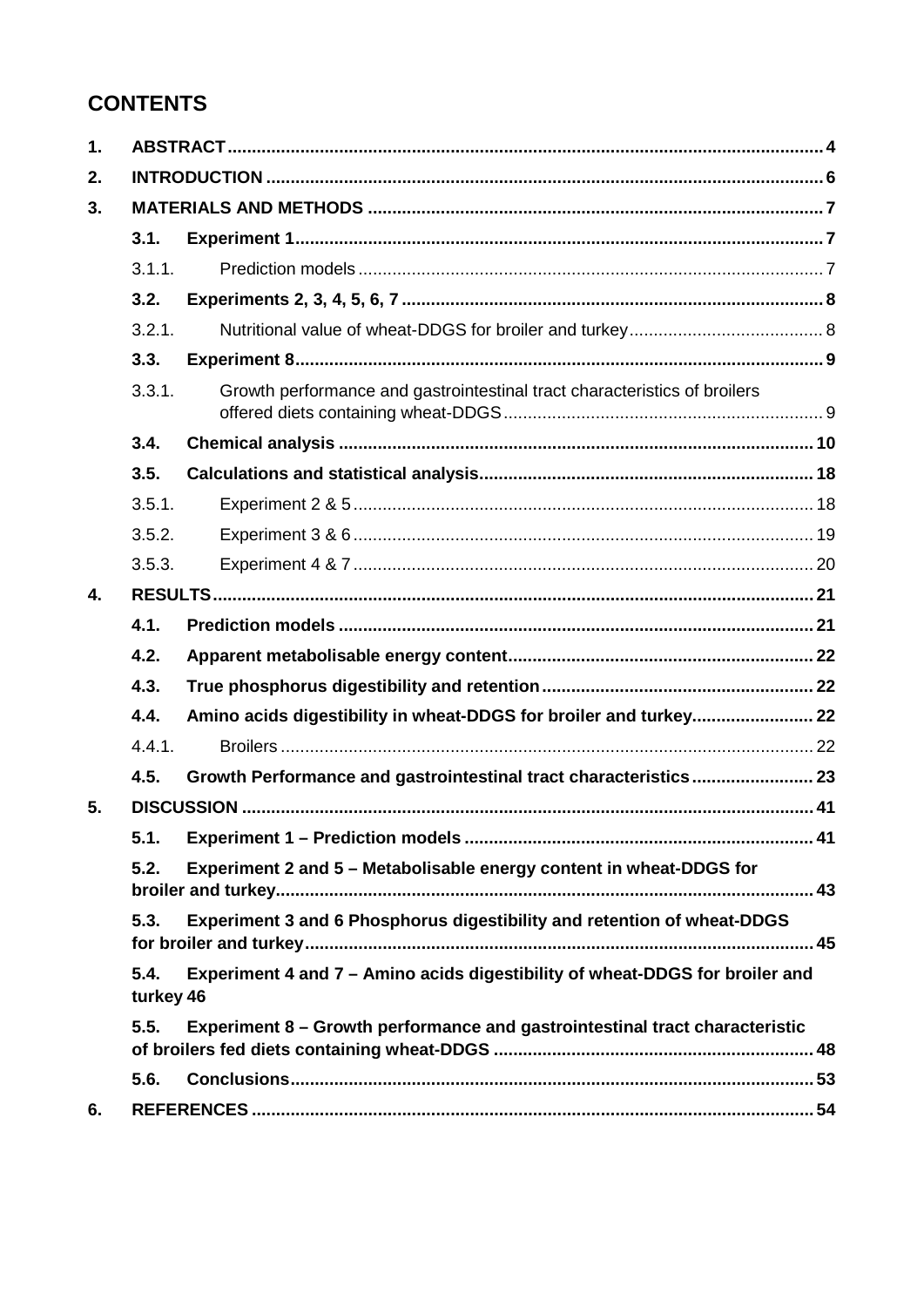# **1. Abstract**

A total of eight experiments were used to provide data about the nutritional value of wheatdistillers' dried grains with solubles (DDGS) produced in the UK as a feedstuff for broilers and turkey. In the first study, 499 data sets were compiled and used to develop regression models to predict the amino acid (AA) contents of maize- and wheat-DDGS from their crude protein (CP) contents because of the variability in the chemical composition of DDGS among sources. Using a validation exercise, it was noted that the AA contents of maize- and wheat-DDGS can be predicted with reasonable accuracy using the mathematical equations generated in this study. Using a total of six experiments, the apparent metabolisable energy (AME), ileal amino acid (AA) digestibility and phosphorus (P) digestibility in wheat-DDGS without- or with exogenous enzymes was determined for broilers and turkeys.

The AME content in wheat-DDGS without or with enzymes were 15.0 or 15.5 MJ/kg, respectively, for broilers and 14.0 or 14.4 MJ/kg, respectively, for turkey. Nitrogen corrected-AME (AMEn) without or with enzymes were 14.0 or 14.5 MJ/kg, respectively, for broilers; 13.0 and 13.5 MJ/kg, respectively, for turkey. For broilers, apparent ileal AA digestibility (AIAAD) ranged from 35% (alanine (Ala)) to 75% (proline (Pro)) without protease, whereas the range was 42% (threonine (Thr)) to 82% (Pro) with protease supplementation. Supplemental protease improved (P  $< 0.05$ ) the AIAAD of arginine (Arg) and Pro. Standardised ileal amino acids digestibility (SIAAD) ranged from 43% (aspartic acid (Asp)) to 84% (Pro), whereas the range was from 54% (Asp) to 93% (Pro) with added protease. Protease addition improved ( $P < 0.05$ ) the SIAAD of Arg, leucine (Leu), phenylalanine (Phe), methionine (Met), valine (Val), and Pro. For turkey, AIAAD was lower than 50% for all AA except for glutamic acid (Glu) (70%) and Pro (81%) without protease whereas, SIAAD ranged from 41% (Thr) to 89% (Pro) without protease; and 56% (Arg) to 88% (Pro) with protease. Protease improved (P < 0.05) the AIAAD and SIAAD (except cystine (Cys) and Pro) from between 5 to 19 percentage points. Phosphorus digestibility (ileal) in wheat-DDGS was 94 or 96% without- or with phytase, respectively, for broilers or 76% or 82%, respectively, for turkey.

On the other hand, total tract phosphorus retention was 92% or 94%, respectively, for broilers and 71% or 81.6%, respectively, for turkeys. Phytase did not improve phosphorus digestibility or retention of wheat-DDGS for broilers and turkeys. The effect of enzyme supplementation on growth performance and gastrointestinal tract (GIT) characteristics of broilers receiving a wheat-soyabean meal (wheat-SBM) based diet containing up to 25% wheat-DDGS, was determined in a final experiment. Supplementation of a mixture of carbohydrases and protease modestly improved the growth performance of broilers from day (d) 1 to 42 but phytase had no effect. In addition, enzyme supplementation had no marked effect on jejunal villi height and crypt depth, intestinal pH or caecal volatile fatty acids production in broilers.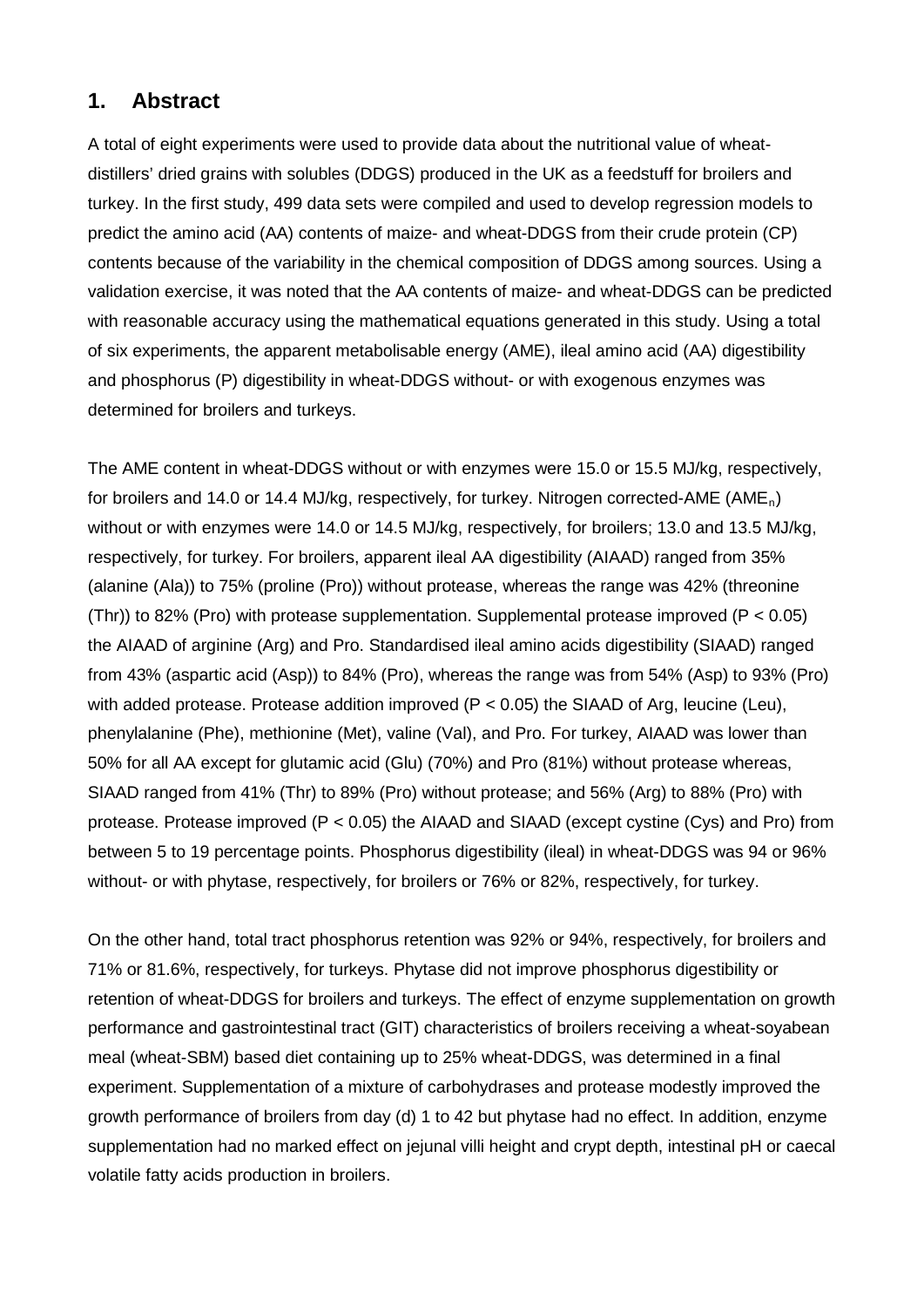Collectively, it was concluded from these experiments that mathematical models are a useful tool to predict the amino acids content of maize- and wheat-DDGS. The metabolisable energy (ME) in wheat-DDGS was comparable to those of wheat and maize grain for broilers and turkey; therefore, wheat-DDGS may be used as a substitute for wheat or maize in diets for broiler and turkey. The digestible P content in wheat-DDGS for broilers and turkey is greater than in most other major feedstuffs. The use of wheat-DDGS in poultry diet may therefore reduce the quantity of inorganic P compounds used, reduce P loss in manure and, overall, may reduce feed cost. Ileal AA digestibility in the wheat-DDGS for broilers and turkey was variable and generally low. It was recommended that the low digestibility of essential AA in wheat-DDGS should be accounted for when using wheat-DDGS as a feedstuff for poultry.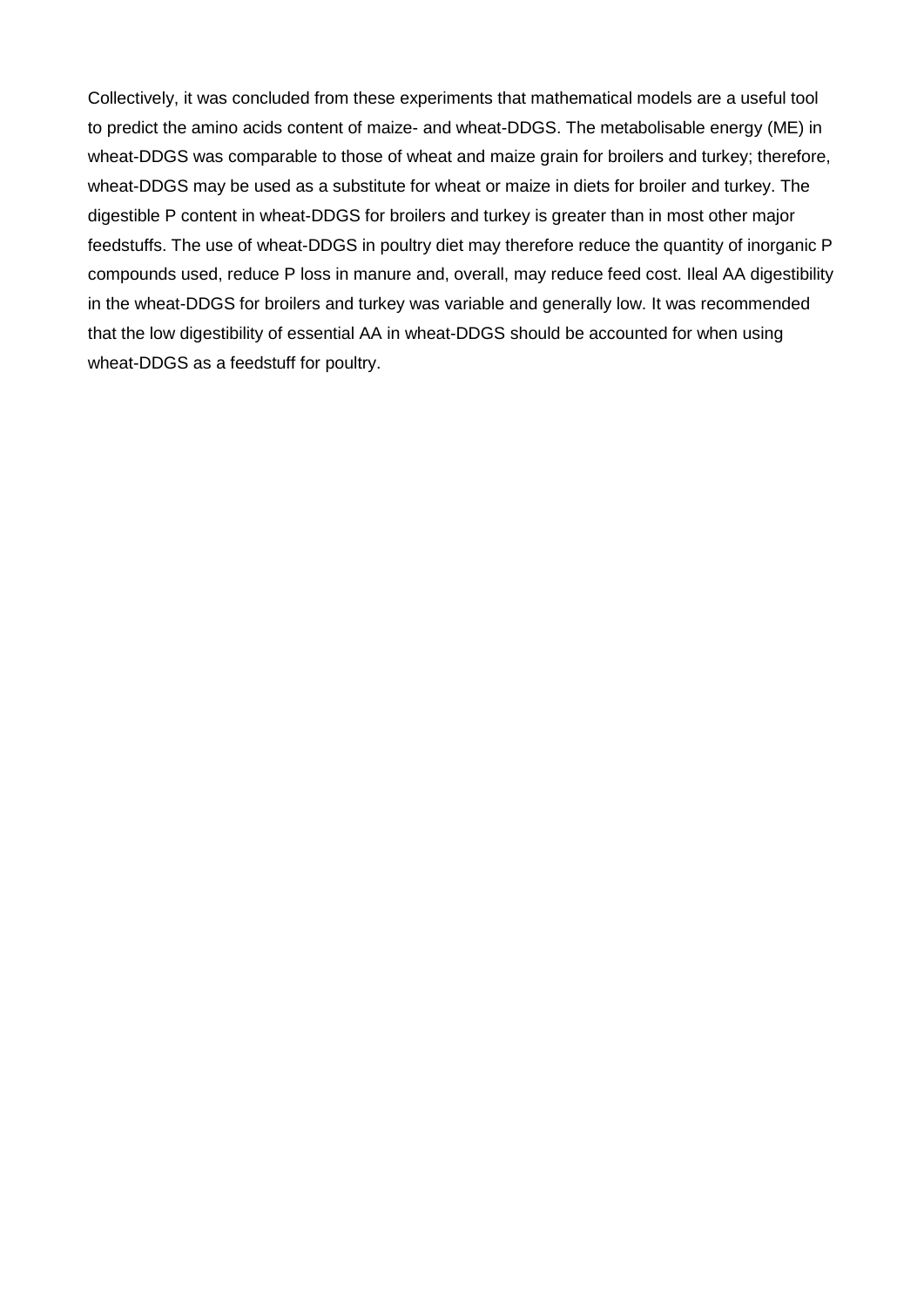# **2. Introduction**

Biofuels are expected to replace up to 20% of the total gasoline used in the UK by 2020 and the vast majority of these are expected to be produced from wheat and oilseeds. Bioethanol production from wheat is currently on the increase in the UK and this industry is expected to expand rapidly. Bioethanol production from wheat will also result in an increase in the quantity of wheat distillers' dried grains with solubles (wheat-DDGS) available as a feedstuff for poultry. Although co-products of ethanol production from beverage-ethanol facilities have been available for decades, they have usually been used for feeding ruminants. The anticipated increase in DDGS availability, coupled with its high crude protein (CP) and non phytate P content (Nyachoti *et al*., 2005; Thacker and Widyaratne, 2007) relative to conventional protein feedstuffs, there is possibility that DDGS will be a viable feedstuff for poultry. So far, the preponderance of published literature (mainly from North America) has reported the nutritive value of maize-DDGS. On the other hand, there is very little information about the nutritive value of wheat-DDGS for poultry, and there is hardly any information for UK-produced wheat-DDGS. In view of the potential of using wheat-DDGS for poultry in the UK, data about its nutritional value for broilers and turkey is essential.

Exogenous enzymes such as carbohydrases, proteases and phytases or a combination of these are often incorporated into poultry diets. These enzymes have the ability to enhance the overall digestibility of feed or feedstuffs (Selle *et al*., 2009) and reduce environmental pollution from poultry (Adeola and Cowieson, 2011). In addition, exogenous enzymes are effective at ameliorating the negative effects of non-starch polysaccharide and phytate, in wheat-based diets for poultry (Choct *et al.*, 2004; Adeola and Cowieson, 2011). Data about the use of exogenous enzymes to improve nutrient digestibility of wheat-DDGS for broilers are scanty. Such data are important to inform nutritional-adequate feed formulations without excessive surfeit.

The increased concentration of protein, amino acid (AA) and phosphorus in DDGS is desirable for poultry; however, the use of DDGS as feedstuff for poultry is limited because its chemical composition varies widely among sources. For the purpose of rapid assessment of the nutritive value of DDGS, it is necessary to develop reliable predictions of the individual or total amino acids from the chemical composition of the DDGS, such prediction equations are lacking in the literature. Prediction models have been employed to determine the indispensable amino acids (IAA) (Fiene *et al*., 2006) and total amino acids (TAA) (Roush and Cravener, 1997) content in feedstuffs based on their chemical compositions.

The specific objectives in the current project were;

1. Develop prediction models for nutrients, particularly amino acids (AA), for maize- and wheat-DDGS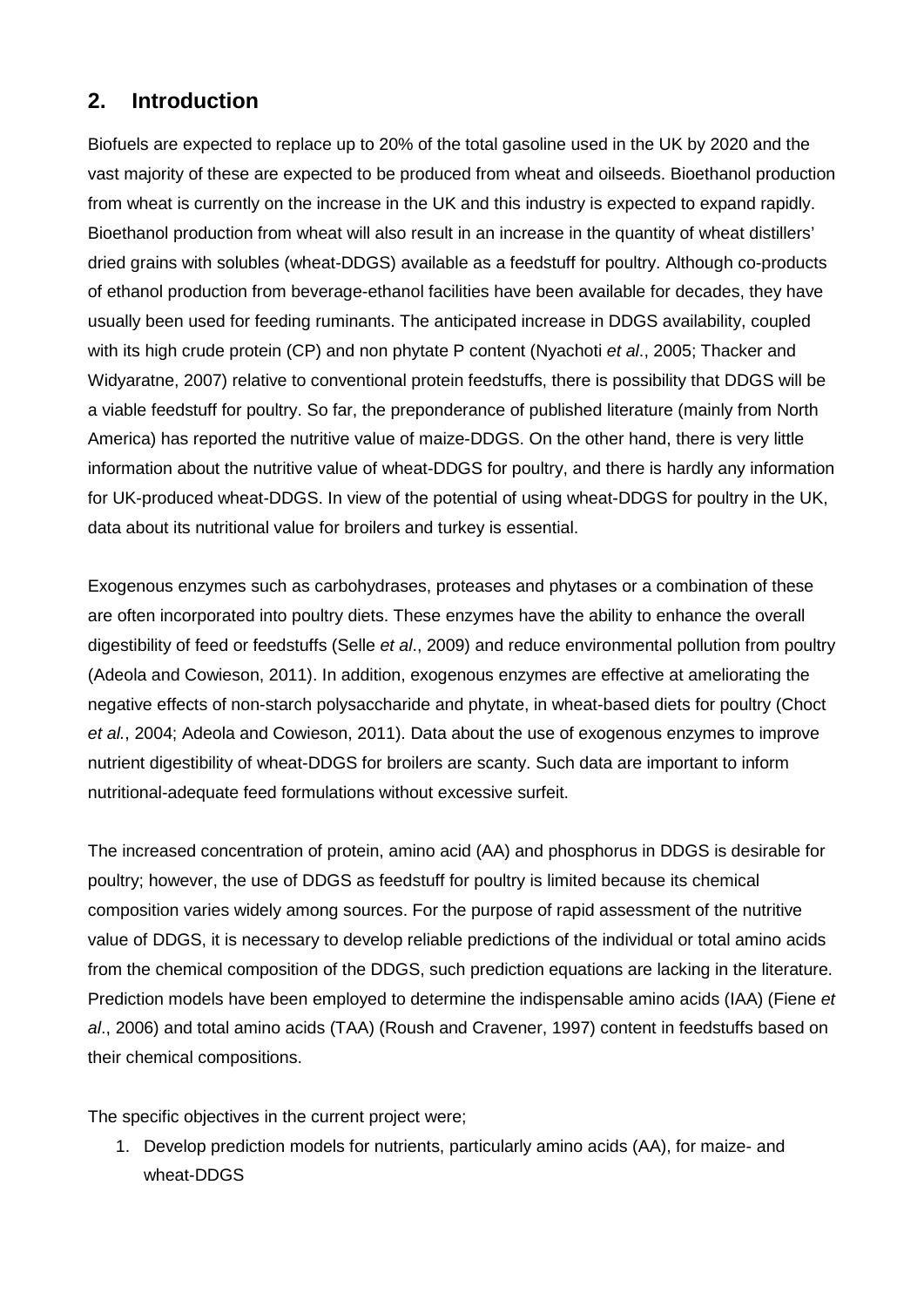- 2. Evaluate the energy value and apparent, true or standardised digestibility of AA and P of wheat-DDGS with and without added enzymes for broilers and turkey
- 3. Evaluate the growth performance and gastrointestinal tract characteristics of broilers in response to receiving wheat-DDGS and exogenous enzymes in their diet

# **3. Materials and methods**

### **3.1. Experiment 1**

### **3.1.1. Prediction models**

Nutrient composition data of 499 samples of maize- and wheat-DDGS were compiled from recently published literatures and summarised. All data analyses were done using Genstat 11 (VSN International, 2008). Correlations among chemical components and the associated probability values for maize- and wheat-DDGS were determined. Prediction models for determining the IAA, total indispensable amino acids (TIAA) and TAA contents of maize- and wheat-DDGS from their crude protein (CP) and AA contents were developed using stepwise multiple regression analysis. Maximum improvement in adjusted  $r^2$  (adj  $r^2$ ) and reduction in Mallows C<sub>p</sub> were the model selection criteria. The best model subset for each response variable was identified using a balance between maximum improvement in adj  $r^2$ , lowest  $C_p$  value and lowest number of explanatory variables possible.

The adj  $r^2$  indicates the best of a number of models based on the largest variance explained and unlike  $r^2$ , adj  $r^2$  increases only if the addition of an extra predictor variable improves the model more than would be expected by chance. Mallows  $C_p$  is a useful tool for selecting among many alternative subset regressions by comparing the error sums of squares. This criterion helps eliminate the effect of multicollinearity among predictor variables and over-fitting of the regression model. Within each combination of subsets, the model with the least  $C_p$  value (or ideally with  $C_p$ equal to or less than the number of explanatory variables) is considered the best and least biased.

For a linear regression model fitted to a data set with relatively small number of observations, the presence of an outlier may cause severe distortion to the fitted regression line and may improperly suggest a lack of fit. Therefore, in this study, data points with high standardised residuals (outliers) and high leverage (influential points) were removed and the data re-analysed. The difference between the estimated regression coefficients based on all data points and the regression coefficients when outlying points are removed, denoted as DFBETAS, was used to measure the influence of the outlying cases on the fit of the regression line. Generally, a large value of DFBETAS (greater than 1) is indicative of a large influence. In cases where the distribution of error terms was unequal, transformation of the dependent variable (using the square root in the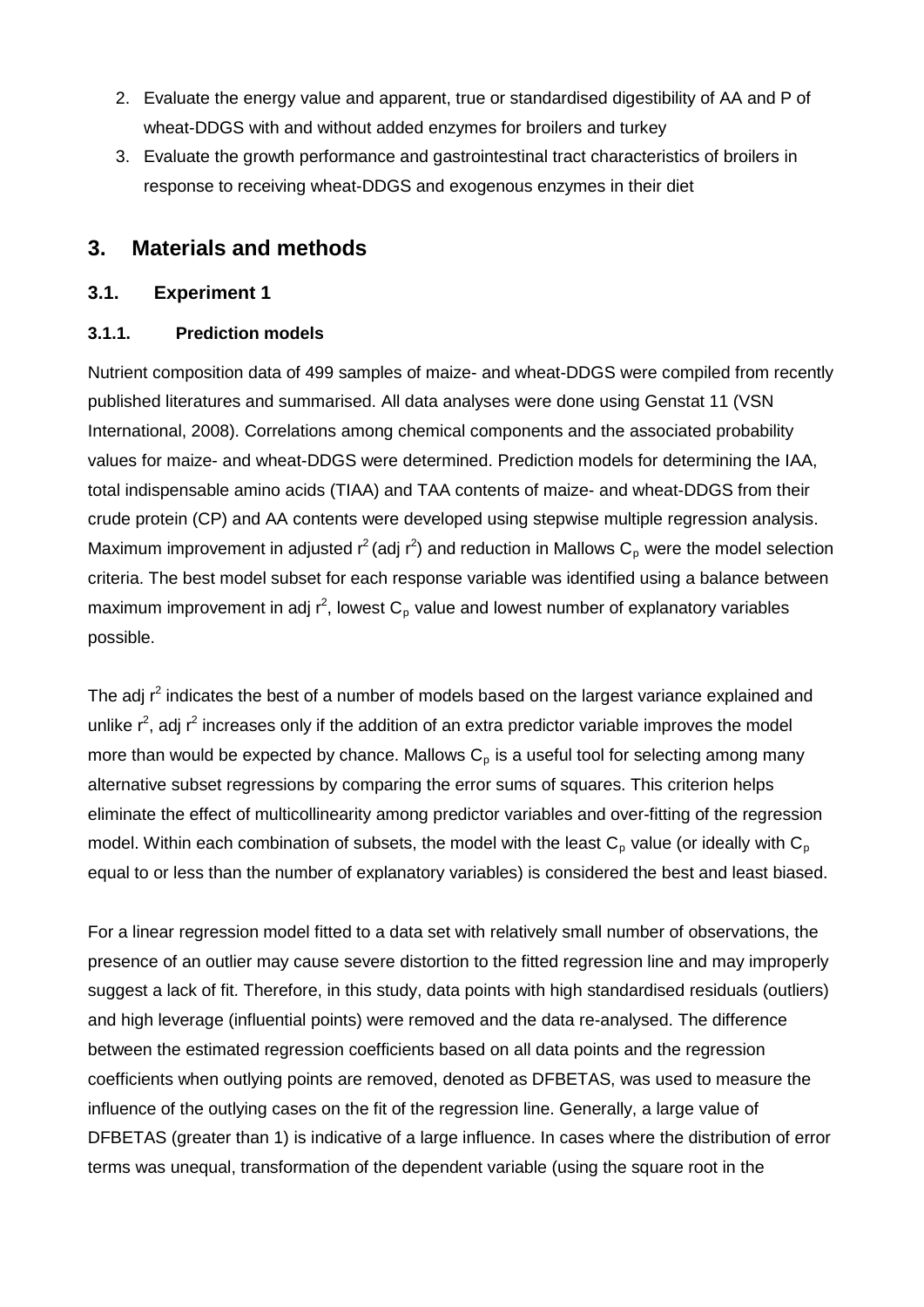regression equation) was used to normalise the error variances. Model validation was performed using information from a data set that was not used in developing the models.

# **3.2. Experiments 2, 3, 4, 5, 6, 7**

### **3.2.1. Nutritional value of wheat-DDGS for broiler and turkey**

The wheat-DDGS used in the current project was produced by a bioethanol plant in the UK. The chemical composition of the wheat-DDGS is presented in Table 1.

### *Metabolisable energy content – Experiment 2 & 5*

A total of 126 male Ross 308 broiler (Experiment 2) or 126 BUT 10 male turkey poults (Experiment 5) were fed a nutrient-adequate starter diet from day 1 to 14. On day 14, the birds were assigned to 6 dietary treatments consisting of 3 levels of wheat-DDGS (0, 300, or 600 g/kg) and 2 levels of an enzyme mixture containing xylanase, amylase and protease activities (XAP) (0 or 250 mg/kg of diet) in a randomised complete block design with 7 replicate pens and 3 birds per replicate pen. The diets were fed for 7 d. The ingredient and chemical compositions of the experimental diets used in both experiments are shown in Table 2. Energy-yielding ingredients in the wheat-soybean meal reference diet were replaced by wheat-DDGS in a way that their ratios were the same across all the diets. Grab excreta samples were collected from each pen from d 18 to 20 to determine the AME of the diet by the index method. The apparent metabolisable energy (AME) or nitrogen corrected-AME (AME<sub>n</sub>) of wheat-DDGS was determined from the slope of regression of wheat-DDGS-associated energy intake (MJ) against wheat-DDGS intake (kg).

# *Phosphorus digestibility and retention – Experiment 3 & 6*

A total of 126 male Ross 308 broiler (Experiment 3) or 126 BUT 10 male turkey poults (Experiment 6) were offered a nutrient-adequate diet from d 1 to 14. On day 14, birds in each experiment were allocated to six treatments consisting of three levels of wheat-DDGS (200, 400, or 600 g/kg) and two levels of phytase (0 or 1000 U/kg) in a randomised complete block design. The ingredient and chemical compositions of the experimental diets used in both experiments are shown in Table 3. True P digestibility or retention of wheat-DDGS was determined from the regression of P output (g/kg DM intake) against P intake (g/kg DM). In both experiments, total excreta was collected daily from each cage for 3 d (d 18 to 20), dried and pooled for each cage prior to analysis. Ileal digesta were collected from the Meckel's diverticulum to approximately 1 cm proximal to the ileo-cecal junction by flushing with distilled water on d 21 and pooled for each cage.

# *Amino acids digestibility – Experiment 4 & 7*

A total of 84 Ross 308 male broiler chicks (Experiment 4) or 84 male BUT 10 turkey poults (Experiment 7) were used for the determination of the apparent ileal amino acids digestibility (AIAAD) and standardised ileal amino acids digestibility (SIAAD) of wheat-DDGS. Four diets were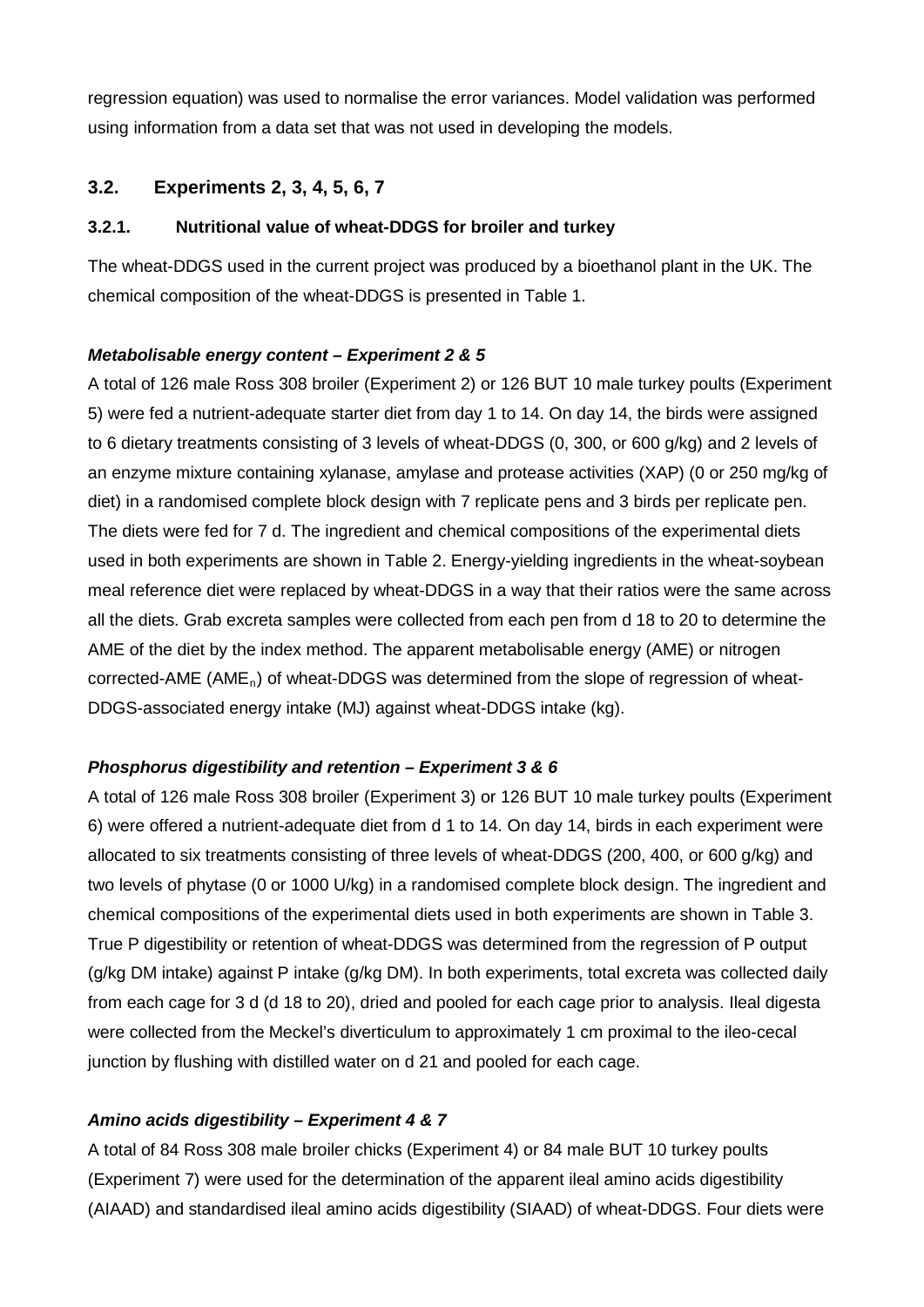used in each of the two experiments. The diets consisted of two nitrogen-free diets (without or with protease) and two assay diets (without or with protease). Wheat-DDGS was the only source of AA in the assay diets. Basal ileal endogenous amino acids flow of birds offered the nitrogen free diets was used to calculate SIAAD from AIAAD. Experimental diets were offered from d 23 to 28 in both experiments. The ingredient and chemical compositions of the experimental diets used in both experiments are shown in Table 4. Ileal digesta were collected from the Meckel's diverticulum to approximately 1 cm proximal to the ileo-caecal junction by flushing with distilled water on d 28. Ileal digesta samples were pooled per cage.

### **3.3. Experiment 8**

# **3.3.1. Growth performance and gastrointestinal tract characteristics of broilers offered diets containing wheat-DDGS**

The AME, SIAAD and P digestibility values determined in experiments 2, 3 and 4 were used to formulate diets for broilers to determine growth performance response and gastrointestinal tract characteristics. A total of 288 male Ross 308 broiler chicks were used in the current 42-d study. On day 1, the birds were weighed and allocated to 8 dietary treatments in 48 floor pens in a randomised complete block design. Each treatment was replicated 6 times and there were 6 birds in each pen. Diets were randomly assigned to pens in each block. The experimental diets were formulated for the 3 growth periods consisting of the starter (d 1 to 10), grower (d 11 to 24), and finisher (d 25 to 42), respectively, in order to account for the changing nutrient requirements of the bird. Birds had *ad libitum* access to the experimental diets and water throughout the study. The diets were provided in mash form.

A total of 8 experimental diets were used in the current study. The diets were 1) a positive control (PC1); wheat-soyabean meal (wheat-SBM) diet and adequate in metabolisable energy (ME) and all nutrients, 2) a second positive control (PC2); wheat-SBM based diet containing wheat-DDGS and adequate in ME and all nutrients; 3) a negative control (NC1) marginal in ME (minus 0.63 MJ/kg), 4) NC1 plus XAP added to provide per kg of diet, 2000, 200 and 4000 U of xylanase, amylase and protease, respectively 5) a negative control (NC2) marginal in available P (minus 0.15%) 6) NC2 plus phytase added to provide 1000 FTU per kg of diet, 7) a negative control (NC3) that is low in ME and available P (minus 0.63 MJ/kg and 0.15%, respectively), 8) NC3 plus a combination of XAP and phytase at the rates in diets 4 and 6, respectively. Wheat-DDGS was included in the diet at the rate of 12, 22 or 25% at the starter, grower or finisher phases. The ingredient and chemical composition of the PC and NC diets are presented in Tables 5, 6 and 7 for the starter, grower and finishing periods, respectively.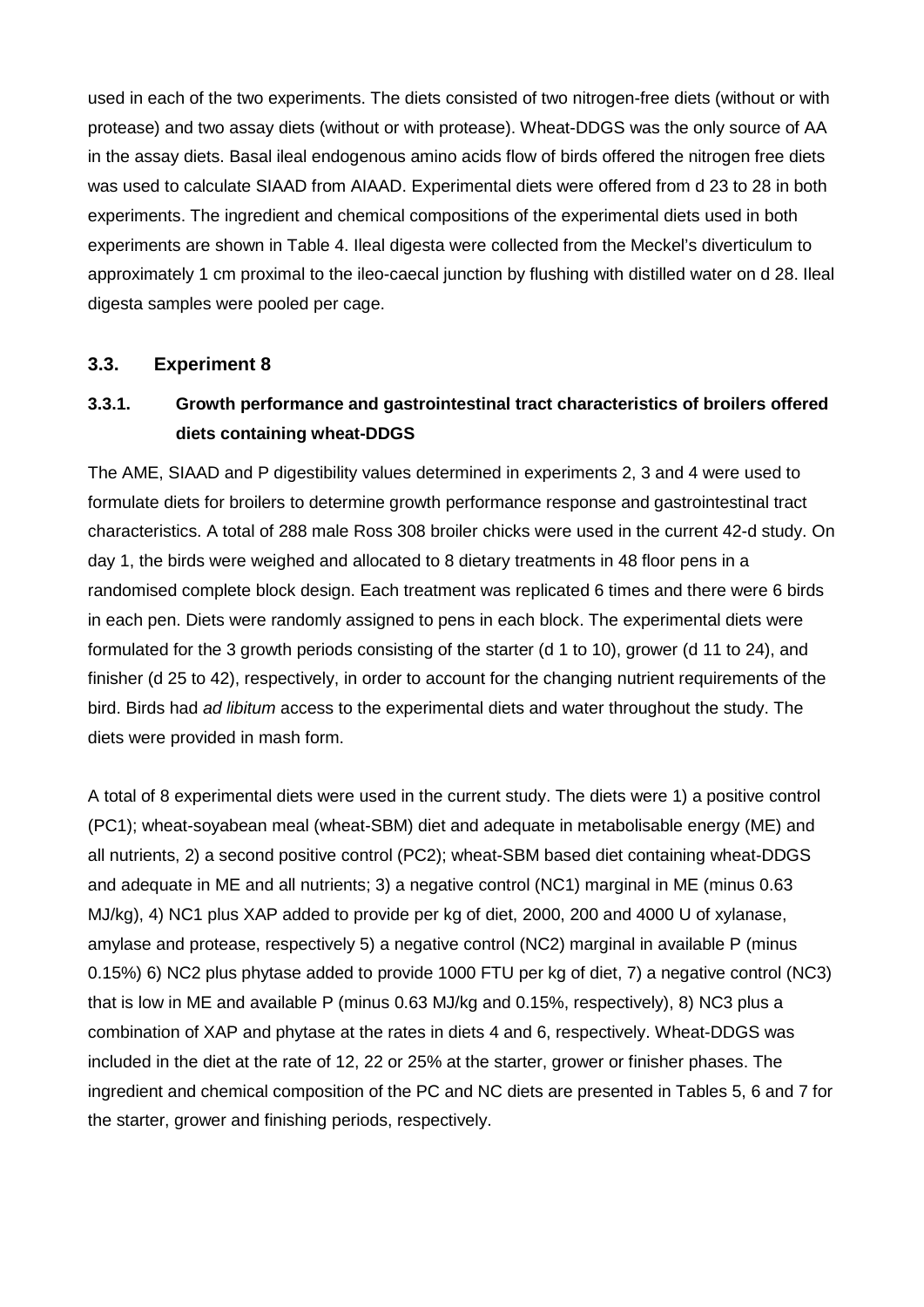# **3.4. Chemical analysis**

Where necessary, diet, wheat-DDGS, ileal digesta and excreta samples were analysed for gross energy (GE), dry matter (DM), titanium (Ti), nitrogen (N), AA and P. Except for the ileal digesta samples for AA analysis that were lyophilised, all other samples were oven dried and ground to pass through a 0.5 mm screen using a mill grinder (Retsch ZM 100, F. Kurt Retsch GmbH & Co.KG, Haan, Germany) before chemical analysis. For DM determination, samples were dried at 105 °C for 24 hours in a drying oven (Uniterm, Russel-Lindsey Engineering Ltd., Birmingham, England. UK) (AOAC International 2006, method 934.01). Gross energy was determined in an adiabatic oxygen bomb calorimeter using benzoic acid as an internal standard (Model 6200, Parr Instruments, Moline, Illinois, USA). Nitrogen was determined by combustion method (AOAC International 2006, method 968.06). For AA analysis, samples were hydrolysed for 24 hours in 6 N hydrochloric acid at 110 °C under an atmosphere of N. For Met and Cys, performic acid oxidation was carried out before acid hydrolysis. The AA in the hydrolysate were determined by high performance liquid chromatography (HPLC) after post-column derivatisation [(AOAC International 2000, method 982.30E (a, b, c)]. Analysis for Ti was performed as described by Short *et al*. (1996). Mineral concentrations in the samples were determined using inductively coupled plasma spectrophotometry (ICP) according to the procedures of Olsen and Sommers (1982). Xylanase activity in diets was measured using a kit (Megazyme International Ireland Ltd., Bray, Ireland) using the method of McCleary (1991). Amylase activity in the diet was measured using Phadebas (Megazyme International Ireland Ltd.) tablets using the method described by McCleary and Sheehan (1989). Protease activity was analysed using the modified method of Lynn and Clevette-Radford (1984) with azocasein used as substrate. Phytase activity in the diets was analysed using the AOAC official method (2000.12, AOAC, 2000).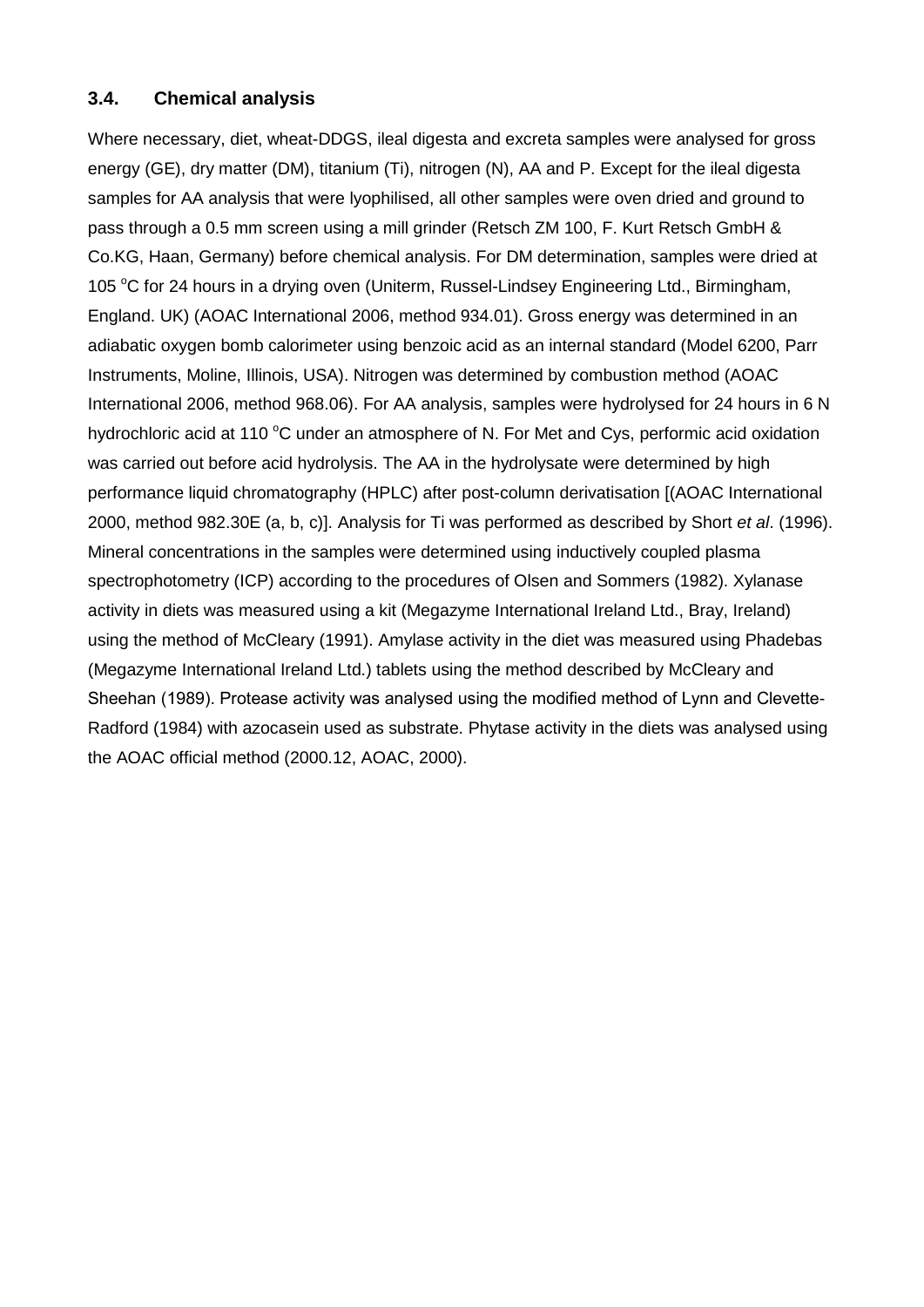|  |  |  |  |  |  | Table 1. Analysed nutrient composition of wheat distillers' dried grains with solubles (as-is basis) |  |
|--|--|--|--|--|--|------------------------------------------------------------------------------------------------------|--|
|--|--|--|--|--|--|------------------------------------------------------------------------------------------------------|--|

 $\overline{\phantom{0}}$ 

| Item                    | g/kg  |
|-------------------------|-------|
| Dry matter              | 858   |
| Crude protein           | 326   |
| Gross energy (MJ/kg)    | 4,422 |
| Crude fibre             | 80.0  |
| Ether extract           | 72.5  |
| Neutral detergent fibre | 389   |
| Acid detergent fibre    | 223   |
| Ash                     | 46.0  |
| Calcium                 | 1.10  |
| Phosphorus              | 6.50  |
| Potassium               | 11.3  |
| Sodium                  | 5.20  |
| Amino acids             |       |
| Alanine                 | 14.0  |
| Arginine                | 11.8  |
| Aspartic                | 18.3  |
| Cystine                 | 5.90  |
| Glutamic acid           | 84.9  |
| Glycine                 | 14.9  |
| <b>Histidine</b>        | 8.30  |
| Isoleucine              | 13.7  |
| Leucine                 | 22.6  |
| Lysine                  | 7.70  |
| Methionine              | 4.50  |
| Phenylalanine           | 15.8  |
| Proline                 | 30.2  |
| Serine                  | 17.0  |
| Threonine               | 11.5  |
| Tyrosine                | 10.2  |
| Tryptophan              | 3.80  |
| Valine                  | 16.2  |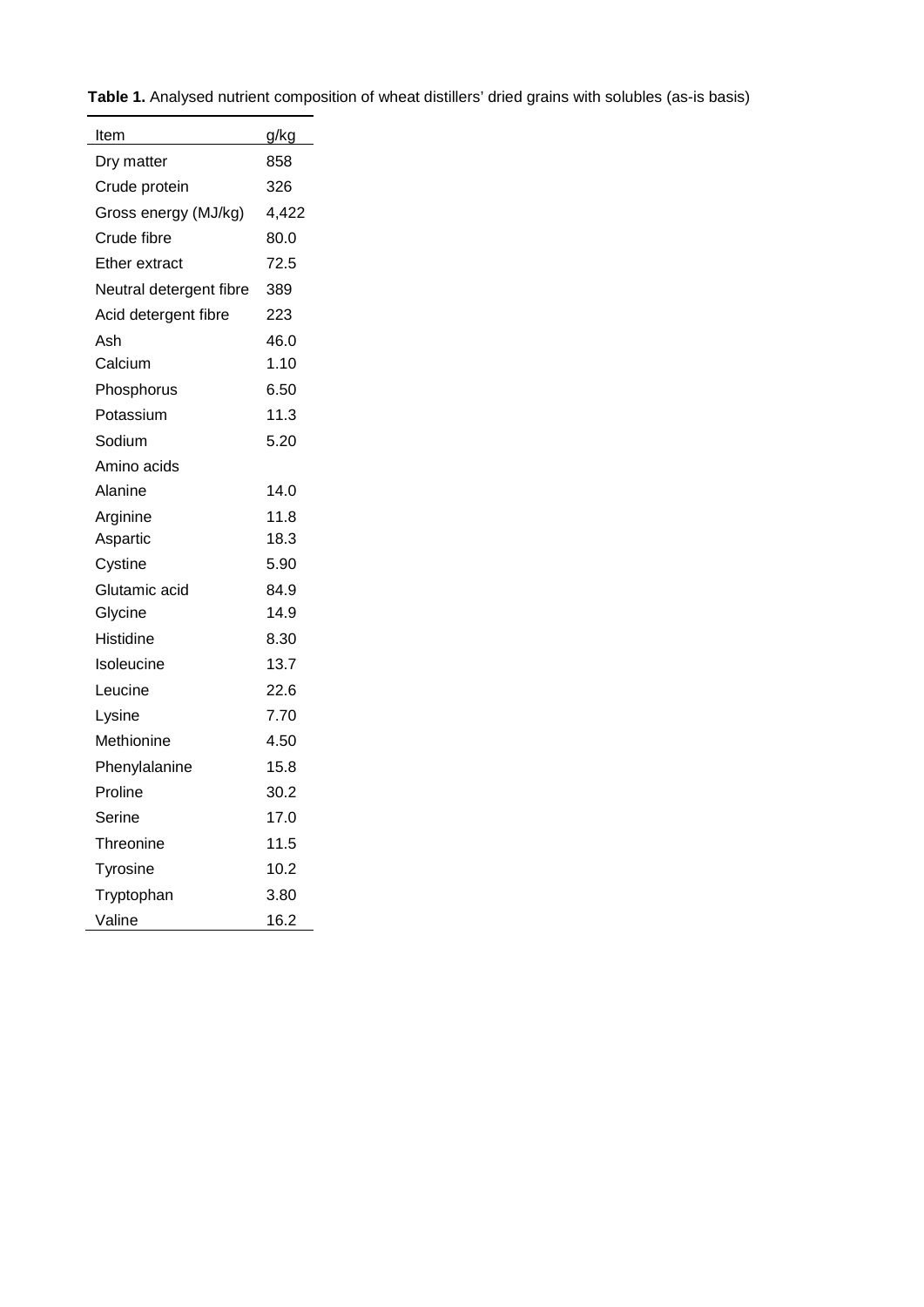**Table 2.** Ingredient and analysed nutrient composition of experimental diets to determine apparent metabolisable energy content of wheat distillers' dried grains with solubles without or with supplementation of a mixture of carbohydrases and protease for broilers and turkey.

|                                                       |                | <b>Broilers</b> |                | Turkey      |       |       |  |
|-------------------------------------------------------|----------------|-----------------|----------------|-------------|-------|-------|--|
| Item                                                  | $\mathbf 0$    | 300             | 600            | $\mathbf 0$ | 300   | 600   |  |
| Wheat                                                 | 561            | 385.2           | 209.2          | 484.5       | 328.9 | 173.5 |  |
| Soybean meal (48% CP)                                 | 291.2          | 199.9           | 108.6          | 340         | 230.9 | 121.7 |  |
| Soybean oil                                           | 54.2           | 37.2            | 20.2           | 30          | 20.4  | 10.7  |  |
| Gluten meal <sup>1</sup>                              | 31.6           | 15.7            | $\Omega$       | 58          | 32.3  | 6.6   |  |
| Wheat-DDGS                                            | 0              | 300             | 600            | 0           | 300   | 600   |  |
| Limestone (38% Ca)                                    | 18.5           | 18.5            | 18.5           | 13          | 13    | 13    |  |
| Dicalcium phosphate <sup>2</sup>                      | 14             | 14              | 14             | 35          | 35    | 35    |  |
| Common salt                                           | 1              | 1               | 1              | 3           | 3     | 3     |  |
| Vitamin/mineral premix <sup>3</sup>                   | 3              | 3               | 3              | 4           | 4     | 4     |  |
| DL-methionine                                         | 1              | 1               | 1              | 1.5         | 1.5   | 1.5   |  |
| L-lysine HCI                                          | 2.5            | 2.5             | 2.5            | 6           | 6     | 6     |  |
| Marker premix <sup>4</sup>                            | 15             | 15              | 15             | 15          | 15    | 15    |  |
| XAP premix                                            | $\overline{7}$ | $\overline{7}$  | $\overline{7}$ | 10          | 10    | 10    |  |
| Total                                                 | 1000           | 1000            | 1000           | 1000        | 1000  | 1000  |  |
| Analysed energy and nutrient composition <sup>5</sup> |                |                 |                |             |       |       |  |
| Dry matter, g/kg                                      | 880            | 880             | 870            | 883         | 883   | 874   |  |
| Gross energy, MJ/kg                                   | 4,143          | 4,265           | 4,262          | 4,001       | 4,078 | 4,195 |  |
| CP (N x 6.25), g/kg                                   | 226            | 256             | 276            | 258         | 277   | 293   |  |

<sup>1</sup>XAP premix replaced gluten meal at 7 g/kg.

 $2$ Contains 21.3% Ca and 18.7% P.

<sup>3</sup>Vitamin A, 16,000 IU; vitamin D3, 3,000 IU; vitamin E, 25 IU; vitamin B1, 3 mg; vitamin B2, 10 mg; vitamin B6, 3 mg; vitamin B12, 15 µg; hetra, 5 mg; nicotinic acid, 60 mg; pantothenic acid, 14.7 mg; folic acid, 1.5 mg; Biotin, 125 µg; choline chloride, 25 mg; iron, 20 mg; copper, 10 mg; manganese, 100 mg; cobalt, 1.0 mg; zinc, 82.2 mg; iodine, 1 mg; selenium, 0.2 mg; and molybdenum, 0.5 mg.

 ${}^{4}$ Contained 1 g of titanium dioxide added to 4 g of gluten meal.

5 Values are means of duplicate analyses.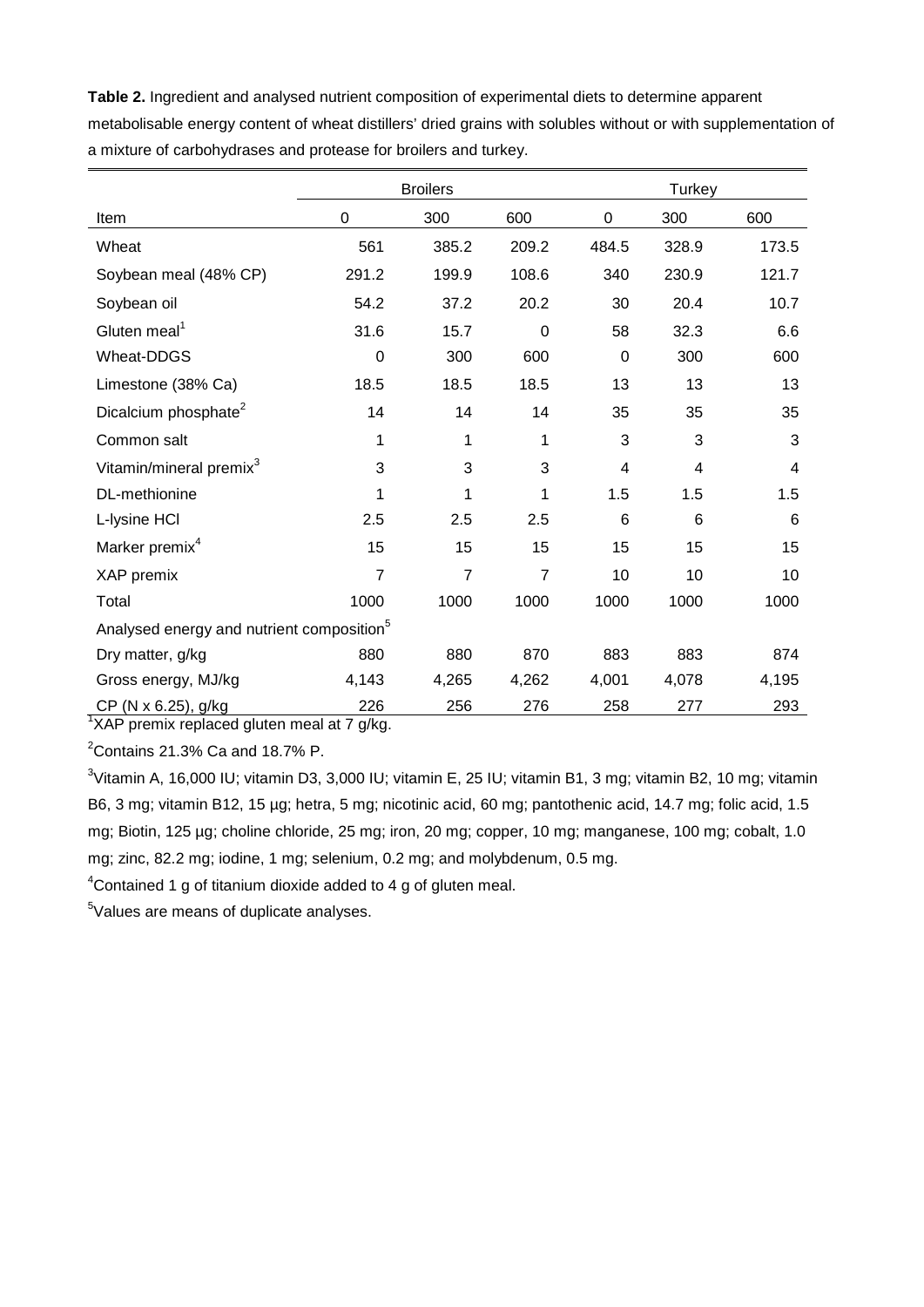|                                     | Wheat distillers' dried grains with solubles inclusion level, g/kg |                |                |  |  |  |
|-------------------------------------|--------------------------------------------------------------------|----------------|----------------|--|--|--|
| Item                                | 200                                                                | 400            | 600            |  |  |  |
| Ingredients, g/kg                   |                                                                    |                |                |  |  |  |
| Maize starch <sup>1</sup>           | 516                                                                | 293.5          | 77             |  |  |  |
| Wheat-DDGS                          | 200                                                                | 400            | 600            |  |  |  |
| Soybean oil                         | 18                                                                 | 36             | 48             |  |  |  |
| Dextrose                            | 100                                                                | 100            | 100            |  |  |  |
| Sucrose                             | 130                                                                | 130            | 130            |  |  |  |
| Vitamin/mineral premix <sup>2</sup> | 2.5                                                                | 2.5            | 2.5            |  |  |  |
| Limestone                           | 4.5                                                                | 9              | 13.5           |  |  |  |
| Common salt                         | $\overline{4}$                                                     | $\overline{4}$ | $\overline{4}$ |  |  |  |
| Marker premix <sup>3</sup>          | 15                                                                 | 15             | 15             |  |  |  |
| Phytase premix                      | 10                                                                 | 10             | 10             |  |  |  |
|                                     |                                                                    |                |                |  |  |  |
| Total                               | 1000                                                               | 1000           | 1000           |  |  |  |
| Analysed composition <sup>4</sup>   |                                                                    |                |                |  |  |  |
| Dry matter, g/kg                    | 880                                                                | 890            | 885            |  |  |  |
| Phosphorus, g/kg                    | 2.0                                                                | 2.9            | 4.2            |  |  |  |
| Calcium, g/kg                       | 3.5                                                                | 4.7            | 6.9            |  |  |  |
| Phytase activity, FTU/kg            | 962                                                                | 810            | 933            |  |  |  |

**Table 3.** Ingredient and chemical composition of experimental diets to determine the true phosphorus utilisation in wheat distillers' dried grains with solubles for broilers and turkey.

<sup>1</sup>Phytase premix replaced maize-starch at 10 g/kg.

<sup>2</sup>Vitamin A, 16,000 IU; vitamin D3, 3,000 IU; vitamin E, 25 IU; vitamin B1, 3 mg; vitamin B2, 10 mg; vitamin B6, 3 mg; vitamin B12, 15 µg; hetra, 5 mg; nicotinic acid, 60 mg; pantothenic acid, 14.7 mg; folic acid, 1.5 mg; Biotin, 125 µg; choline chloride, 25 mg; iron, 20 mg; copper, 10 mg; manganese, 100 mg; cobalt, 1.0 mg; zinc, 82.2 mg; iodine, 1 mg; selenium, 0.2 mg; and molybdenum, 0.5 mg.

 $3$ Contained 1 g of titanium dioxide added to 4 g of maize-starch.

4 Values are means of duplicate analyses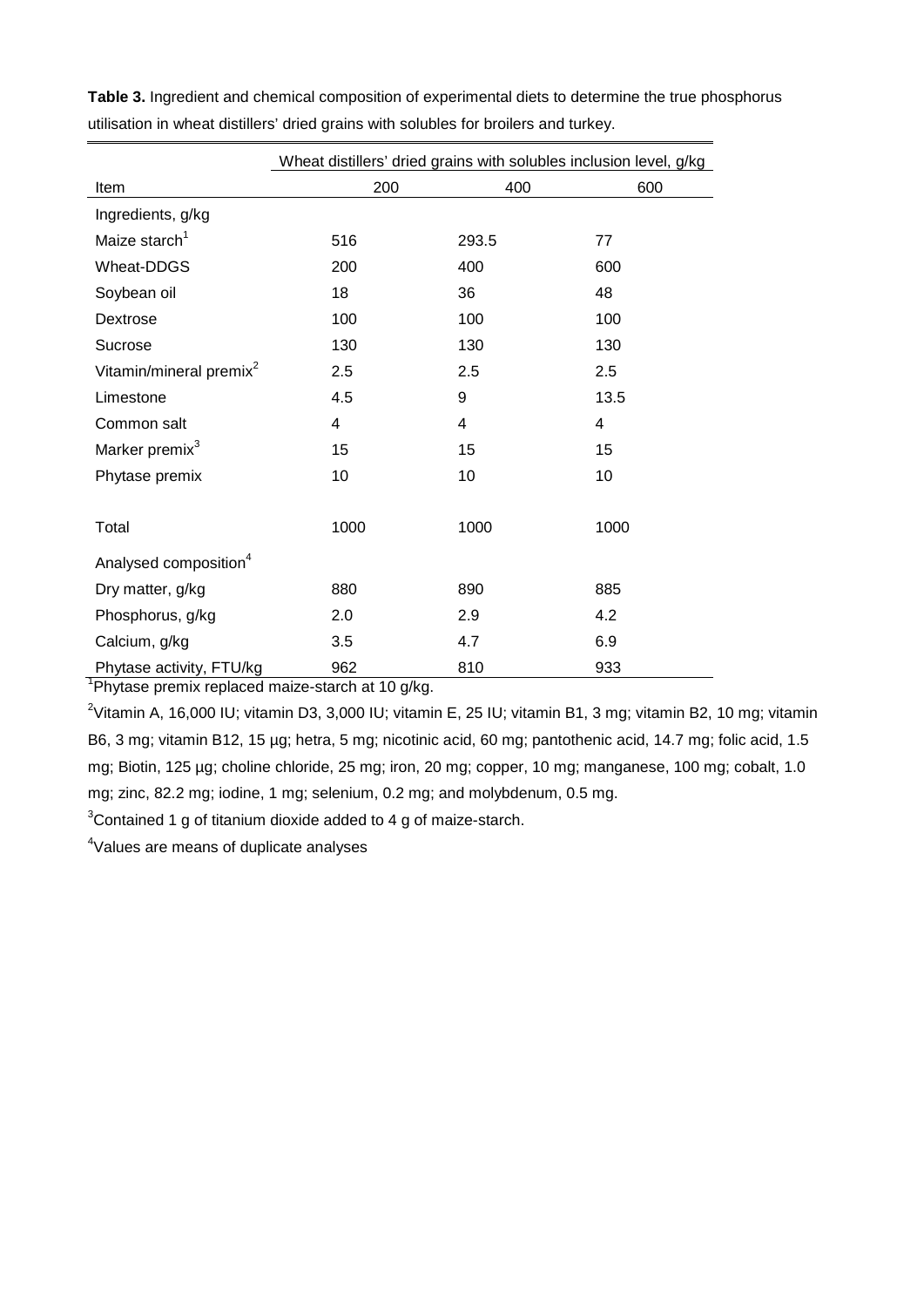|                                                               |                | <b>Broilers</b>         |            | Turkey   |
|---------------------------------------------------------------|----------------|-------------------------|------------|----------|
| Item                                                          | <b>NFD</b>     | Assay                   | <b>NFD</b> | Assay    |
| Ingredients, g/kg                                             |                |                         |            |          |
| <b>DDGS</b>                                                   | $\overline{0}$ | 675                     | 0          | 743      |
| Maize starch <sup>1</sup>                                     | 568            | 12                      | 453        | 12       |
| Dextrose                                                      | 200            | 200                     | 200        | 132      |
| Vitacell <sup>2</sup>                                         | 85             | 0                       | 200        | 0        |
| Soybean oil                                                   | 50             | 50                      | 50         | 50       |
| Vitamin-mineral premix <sup>3</sup>                           | 5              | 5                       | 5          | 5        |
| Dicalcium phosphate <sup>4</sup>                              | 31             | 31                      | 31         | 31       |
| NaHCO <sub>3</sub>                                            | 20             | 0                       | 20         | 0        |
| KCI                                                           | 12             | 0                       | 12         | $\Omega$ |
| MgO                                                           | $\overline{2}$ | 0                       | 2          | 0        |
| Choline chloride                                              | 3              | 3                       | 3          | 3        |
| Limestone (38% Ca)                                            | 9              | 9                       | 9          | 9        |
| Salt                                                          | $\overline{2}$ | 2                       | 2          | 2        |
| TiO <sub>2</sub>                                              | 3              | 3                       | 3          | 3        |
| Protease premix                                               | ±10            | ±10                     | ±10        | ±10      |
|                                                               |                |                         |            |          |
| Total                                                         | 1,000          | 1,000                   | 1,000      | 1,000    |
| Analysed protease activity, units/kg<br>٠.<br>.<br>د است<br>. | 3,177<br>٠.    | 3,459<br>$\mathbf{u}$ . | 3,418      | 3,291    |

**Table 4.** Ingredient and analysed chemical composition of nitrogen-free and assay diets used in the experiments.

<sup>1</sup>Protease premix replaced maize-starch at 10 g/kg.

<sup>2</sup>Vitacell: Purified cellulose

<sup>3</sup>Vitamin and mineral premix provided (mg per kg of diet): retinol, 3.3; cholecalciferol, 0.06; dl-α tocopherol, 25; menadione, 3.3; thiamin, 2.2; riboflavin, 5.75; pyridoxine, 4.63; cobalamin, 0.018; biotin 0.18; pantothenic acid, 18; folic acid, 1.25; nicotinic acid, 27.8; choline 300; Mn, 60; Cu, 8; Fe, 50; I, 0.45; Se, 0.2; Zn, 55. 4 Contain 21.3% Ca and 18.7% P.

NFD; Nitrogen free diet, assay diets contained wheat distillers' dried grains with solubles as the only source of amino acid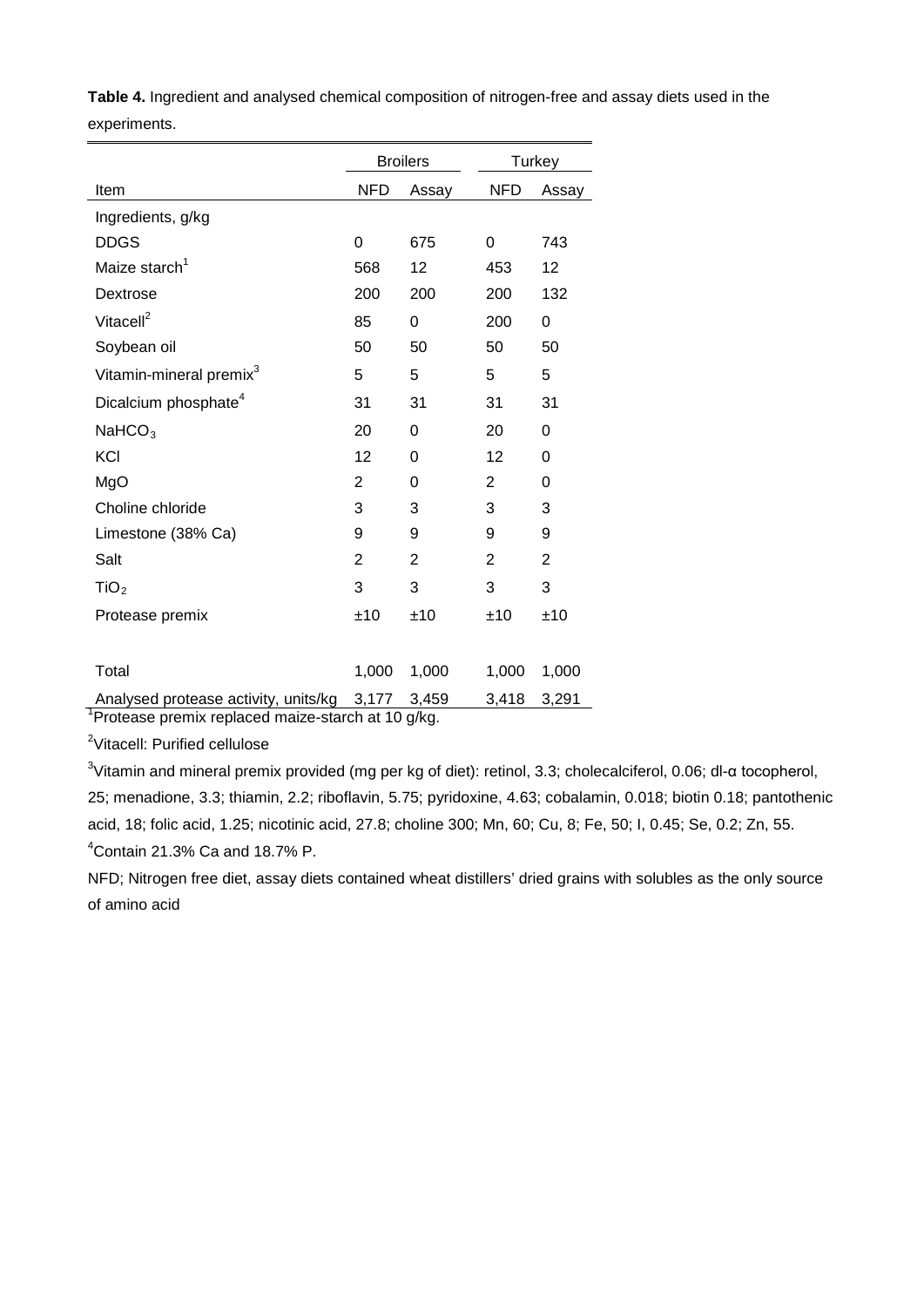**Table 5.** Ingredient and chemical composition (g/kg) of the positive and negative control diets for the starter period.

|                                  |                 | Diets <sup>1</sup> |                 |                 |                 |  |  |
|----------------------------------|-----------------|--------------------|-----------------|-----------------|-----------------|--|--|
| Ingredients                      | PC <sub>1</sub> | PC <sub>2</sub>    | NC <sub>1</sub> | NC <sub>2</sub> | NC <sub>3</sub> |  |  |
| Wheat, White                     | 585             | 558                | 590             | 575             | 597             |  |  |
| Soybean meal                     | 325             | 250                | 244             | 247             | 245             |  |  |
| Soybean oil                      | 44.0            | 26.0               | 0.0             | 20.0            | 0.0             |  |  |
| <b>DDGS</b>                      | 0.0             | 120                | 120             | 120             | 120             |  |  |
| Limestone (38% Ca)               | 16.0            | 17.0               | 17.0            | 17.0            | 17.0            |  |  |
| Dicalcium phosphate <sup>1</sup> | 17.0            | 15.5               | 15.5            | 7.50            | 7.50            |  |  |
| Others $2$                       | 13.5            | 13.5               | 13.5            | 13.5            | 13.5            |  |  |
| XAP premix <sup>3</sup>          |                 |                    | $\pm$           | -               | 土               |  |  |
| Phytase premix <sup>4</sup>      |                 |                    |                 | ±               | Ŧ               |  |  |
|                                  |                 |                    |                 |                 |                 |  |  |
| Nutrients and energy             |                 |                    |                 |                 |                 |  |  |
| Crude protein (analysed)         | 213             | 208                | 213             | 218             | 213             |  |  |
| ME, MJ/kg                        | 12.7            | 12.7               | 12.1            | 12.7            | 12.2            |  |  |
| Calcium (analysed)               | 13.6            | 15.0               | 12.0            | 9.4             | 10.4            |  |  |
| Total phosphorus (analysed)      | 6.80            | 6.80               | 6.30            | 5.00            | 4.90            |  |  |
| Non-phytate P                    | 4.50            | 4.50               | 4.50            | 3.00            | 3.00            |  |  |
| Ca:P                             | 2.00            | 2.20               | 1.90            | 1.90            | 2.10            |  |  |
| Sodium (analysed)                | 1.00            | 1.60               | 1.60            | 1.40            | 2.00            |  |  |
| Chloride (analysed)              | 3.00            | 3.20               | 3.00            | 2.70            | 2.50            |  |  |
| Iron (analysed)                  | 0.09            | 0.13               | 0.13            | 0.11            | 0.10            |  |  |
| Magnesium (analysed)             | 1.50            | 1.40               | 1.50            | 1.60            | 1.40            |  |  |
| Manganese (analysed)             | 0.10            | 0.12               | 0.11            | 0.09            | 0.11            |  |  |
| Potassium (analysed)             | 10.1            | 9.30               | 9.90            | 10.0            | 8.30            |  |  |
| Lys                              | 13.8            | 12.7               | 12.7            | 12.7            | 12.7            |  |  |
| Met                              | 4.80            | 4.90               | 4.90            | 4.90            | 4.90            |  |  |
| Thr                              | 8.30            | 8.40               | 8.40            | 8.40            | 8.40            |  |  |
| Trp                              | 2.50            | 2.50               | 2.50            | 2.50            | 2.50            |  |  |

<sup>1</sup>PC1 - wheat-SBM based diet adequate in metabolisable energy and nutrients; PC2 - wheat-SBM-wheat-DDGS based diet adequate in metabolisable energy and nutrients; NC1 - wheat-SBM-wheat-DDGS based diet marginal in ME (-0.63 MJ/kg); NC2 - wheat-SBM-wheat-DDGS based diet marginal in P (-0.15% nonphytate P); NC3 - wheat-SBM-wheat-DDGS based diet marginal in ME and P (-0.63 MJ/kg and -0.15% non phytate P, respectively); XAP added to provide 2000, 200 and 400 U/kg of xylanase, amylase and protease, respectively; Phytase added to provide 1000 FTU/kg

 $^{2}$ Others; 2 g/kg of Common salt; 3 g/kg of Vitamin/mineral premix (vitamin A, 16,000 IU; vitamin D3, 3,000 IU; vitamin E, 25 IU; vitamin B1, 3 mg; vitamin B2, 10 mg; vitamin B6, 3 mg; vitamin B12, 15 µg; hetra, 5 mg; nicotinic acid, 60 mg; pantothenic acid, 14.7 mg; folic acid, 1.5 mg; Biotin, 125 µg; choline chloride, 25 mg; iron, 20 mg; copper, 10 mg; manganese, 100 mg; cobalt, 1.0 mg; zinc, 82.222 mg; iodine, 1 mg; selenium, 0.2 mg; and molybdenum, 0.5 mg); 2 g/kg of DL-methionine; 5 g/kg of L-lysine HCl; and 1.5 g/kg of Threonine.

 $3$ XAP premix made with wheat as carrier; formulated to supply 2000U/kg of xylanase, 200U/kg of amylase and 4000U/kg of protease.

<sup>4</sup>Phytase premix made with wheat as carrier; Formulated to supply 1000 FTU/kg.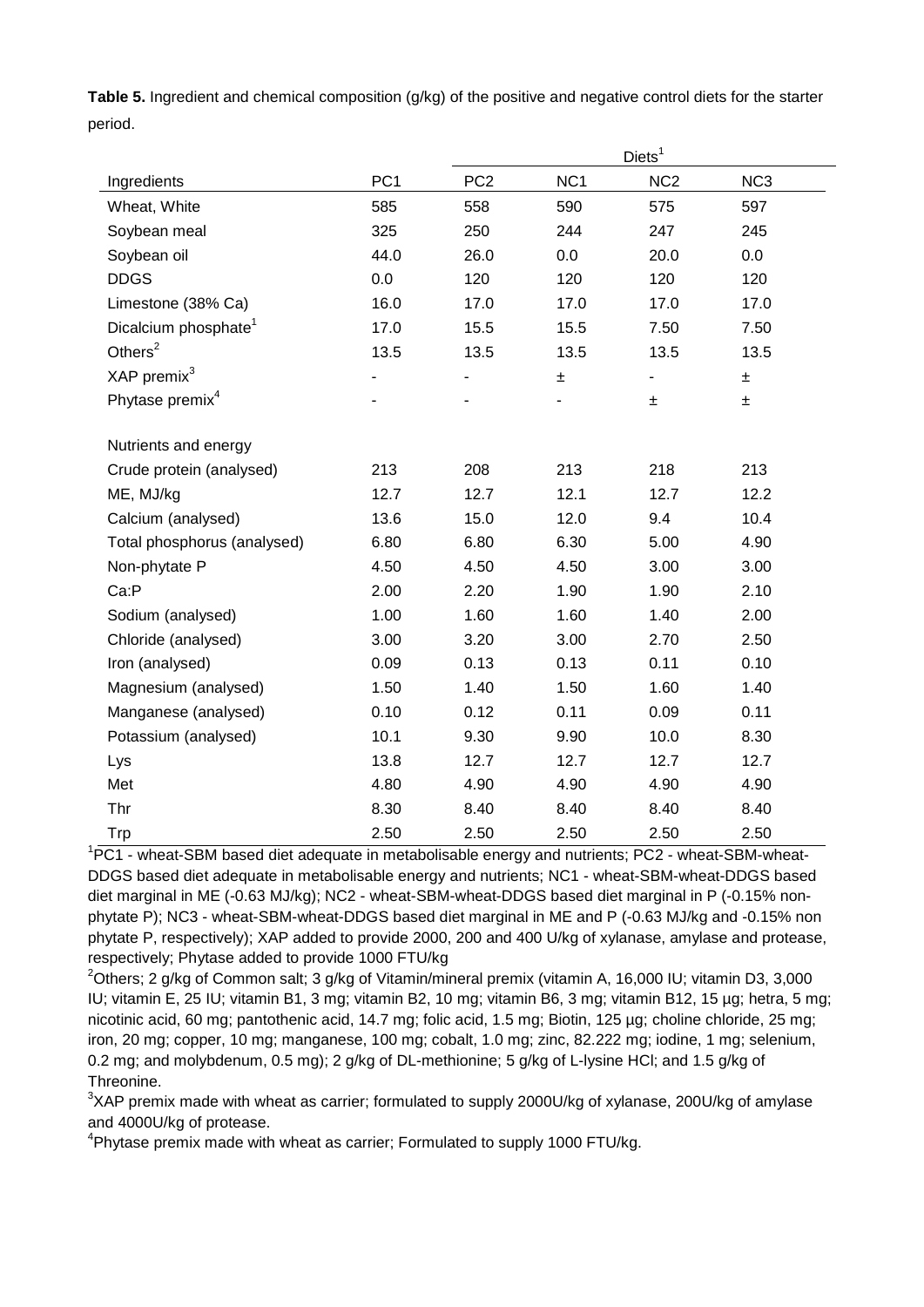**Table 6.** Ingredient and chemical composition (g/kg) of the positive and negative control diets for the grower phase.

|                             |                 |                              | Diets <sup>1</sup> |                              |                 |  |
|-----------------------------|-----------------|------------------------------|--------------------|------------------------------|-----------------|--|
| Ingredients                 | PC <sub>1</sub> | PC <sub>2</sub>              | NC <sub>1</sub>    | NC <sub>2</sub>              | NC <sub>3</sub> |  |
| Wheat, White                | 592             | 547                          | 585                | 566                          | 596             |  |
| Soybean meal                | 308             | 165                          | 155                | 160                          | 152             |  |
| Soybean oil                 | 62.0            | 28.0                         | 0.0                | 22.0                         | 0.0             |  |
| <b>DDGS</b>                 | 0.0             | 220                          | 220                | 220                          | 220             |  |
| Limestone (38% Ca)          | 12.0            | 14.0                         | 14.0               | 14.0                         | 14.0            |  |
| Dicalcium phosphate         | 17.0            | 14.5                         | 14.5               | 6.50                         | 6.50            |  |
| L-Iysine HCI                | 2.00            | 5.00                         | 5.00               | 5.00                         | 5.00            |  |
| Others $2$                  | 7.00            | 7.00                         | 7.00               | 7.00                         | 7.00            |  |
| XAP premix <sup>3</sup>     |                 | $\qquad \qquad \blacksquare$ | ±                  | $\qquad \qquad \blacksquare$ | $\pm$           |  |
| Phytase premix <sup>4</sup> |                 |                              |                    | Ŧ.                           | ±               |  |
|                             |                 |                              |                    |                              |                 |  |
| Nutrients and energy        |                 |                              |                    |                              |                 |  |
| Crude protein (analysed)    | 217             | 195                          | 216                | 203                          | 201             |  |
| ME, MJ/kg                   | 13.2            | 13.2                         | 12.6               | 13.2                         | 12.7            |  |
| Calcium (analysed)          | 8.60            | 10.5                         | 8.50               | 7.60                         | 9.80            |  |
| Total phosphorus (analysed) | 5.00            | 6.20                         | 5.80               | 4.60                         | 5.40            |  |
| Non-phytate P               | 4.50            | 4.50                         | 4.50               | 3.00                         | 3.00            |  |
| Ca:P                        | 1.70            | 1.70                         | 1.50               | 1.70                         | 1.80            |  |
| Sodium (analysed)           | 0.70            | 1.90                         | 1.70               | 1.70                         | 1.60            |  |
| Chloride (analysed)         | 2.20            | 3.00                         | 2.40               | 2.40                         | 3.10            |  |
| Iron (analysed)             | 0.07            | 0.11                         | 0.10               | 0.10                         | 0.11            |  |
| Magnesium (analysed)        | 1.10            | 1.50                         | 1.50               | 1.30                         | 1.50            |  |
| Manganese (analysed)        | 0.08            | 0.10                         | 0.09               | 0.09                         | 0.11            |  |
| Potassium (analysed)        | 7.70            | 8.70                         | 8.70               | 7.80                         | 9.60            |  |
| Arg                         | 12.6            | 10.5                         | 10.3               | 10.4                         | 10.3            |  |
| His                         | 5.00            | 5.10                         | 5.00               | 5.00                         | 5.00            |  |
| Lys                         | 11.2            | 11.3                         | 11.1               | 11.2                         | 11.1            |  |
| Met                         | 4.30            | 4.30                         | 4.40               | 4.30                         | 4.40            |  |
| Thr                         | 7.00            | 7.20                         | 7.10               | 7.20                         | 7.10            |  |
| Trp                         | 2.40            | 2.40                         | 2.40               | 2.40                         | 2.40            |  |

<sup>1</sup>PC1 - wheat-SBM based diet adequate in metabolisable energy and nutrients; PC2 - wheat-SBM-wheat-DDGS based diet adequate in metabolisable energy and nutrients; NC1 - wheat-SBM-wheat-DDGS based diet marginal in ME (-0.63 MJ/kg); NC2 - wheat-SBM-wheat-DDGS based diet marginal in P (-0.15% nonphytate P); NC3 - wheat-SBM-wheat-DDGS based diet marginal in ME and P (-0.63 MJ/kg and -0.15% non phytate P, respectively); XAP added to provide 2000, 200 and 400 U/kg of xylanase, amylase and protease, respectively; Phytase added to provide 1000 FTU/kg

<sup>2</sup> Others; 2 g/kg of Common salt; 3 g/kg of Vitamin/mineral premix (vitamin A, 16,000 IU; vitamin D3, 3,000 IU; vitamin E, 25 IU; vitamin B1, 3 mg; vitamin B2, 10 mg; vitamin B6, 3 mg; vitamin B12, 15 µg; hetra, 5 mg; nicotinic acid, 60 mg; pantothenic acid, 14.7 mg; folic acid, 1.5 mg; Biotin, 125 µg; choline chloride, 25 mg; iron, 20 mg; copper, 10 mg; manganese, 100 mg; cobalt, 1.0 mg; zinc, 82.2 mg; iodine, 1 mg; selenium, 0.2 mg; and molybdenum, 0.5 mg); 1.5 g/kg of DL-methionine; and 0.5 g/kg of Threonine.

 $3$ XAP premix made with wheat as carrier; formulated to supply 2000U/kg of xylanase, 200U/kg of amylase and 4000U/kg of protease.

<sup>4</sup>Phytase premix made with wheat as carrier; Formulated to supply 1000 FTU/kg.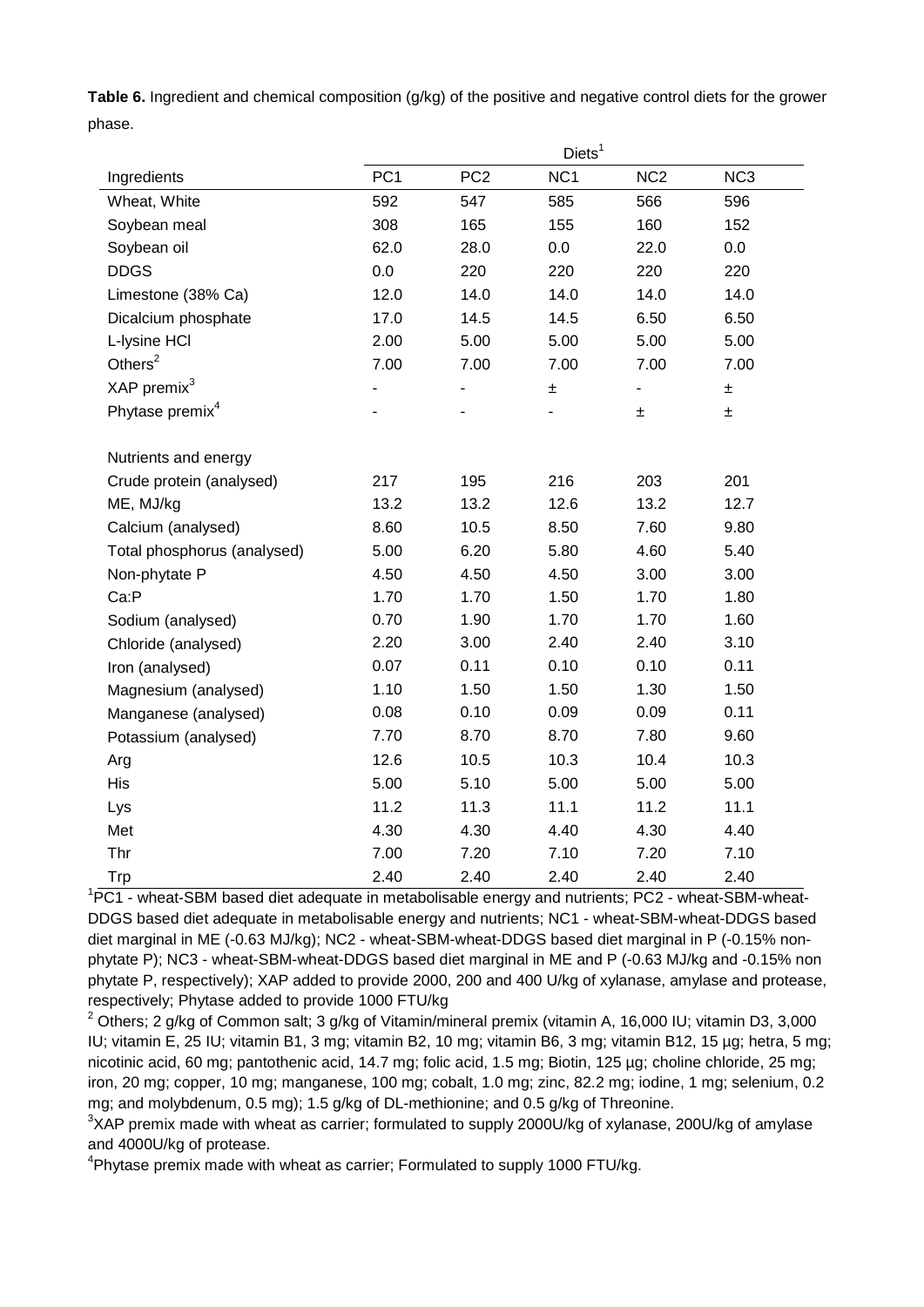**Table 7.** Ingredient and chemical composition (g/kg) of the positive and negative control diets for the finishing period.

|                                  | Diets <sup>1</sup> |                 |                 |                 |                 |  |  |  |
|----------------------------------|--------------------|-----------------|-----------------|-----------------|-----------------|--|--|--|
| Ingredients                      | PC <sub>1</sub>    | PC <sub>2</sub> | NC <sub>1</sub> | NC <sub>2</sub> | NC <sub>3</sub> |  |  |  |
| Wheat, White                     | 645                | 596             | 631             | 619             | 630             |  |  |  |
| Soybean meal                     | 255                | 90.0            | 82.0            | 84.0            | 82.0            |  |  |  |
| Soybean oil                      | 65.0               | 27.0            | 0.0             | 19.0            | 0.0             |  |  |  |
| <b>DDGS</b>                      | 0.0                | 250             | 250             | 250             | 250             |  |  |  |
| Limestone (38% Ca)               | 11.0               | 13.0            | 13.0            | 13.0            | 13.0            |  |  |  |
| Dicalcium phosphate <sup>1</sup> | 16.0               | 13.0            | 13.0            | 4.0             | 4.0             |  |  |  |
| L-Iysine HCI                     | 2.00               | 5.00            | 5.00            | 5.00            | 5.00            |  |  |  |
| Others $2$                       | 6.20               | 6.20            | 6.20            | 6.20            | 6.20            |  |  |  |
| XAP premix <sup>3</sup>          |                    | $\blacksquare$  | ±               |                 | ±               |  |  |  |
| Phytase premix <sup>4</sup>      |                    |                 |                 | ±               | ±.              |  |  |  |
| Vitacell <sup>5</sup>            | $\mathbf 0$        | $\mathbf 0$     | $\mathbf 0$     | 0               | 9.50            |  |  |  |
|                                  |                    |                 |                 |                 |                 |  |  |  |
| Nutrients and energy             |                    |                 |                 |                 |                 |  |  |  |
| Crude protein (analysed)         | 195                | 187             | 186             | 193             | 189             |  |  |  |
| ME, MJ/kg                        | 13.5               | 13.5            | 12.9            | 13.4            | 12.9            |  |  |  |
| Calcium (analysed)               | 9.00               | 9.40            | 9.00            | 7.40            | 7.50            |  |  |  |
| Total phosphorus (analysed)      | 5.70               | 5.70            | 5.30            | 4.20            | 4.30            |  |  |  |
| Non-phytate P                    | 4.20               | 4.20            | 4.20            | 2.60            | 2.60            |  |  |  |
| Ca:P                             | 1.58               | 1.65            | 1.70            | 1.76            | 1.74            |  |  |  |
| Sodium (analysed)                | 0.70               | 2.10            | 2.00            | 2.00            | 2.10            |  |  |  |
| Chloride (analysed)              | 1.90               | 2.90            | 3.10            | 2.90            | 2.80            |  |  |  |
| Iron (analysed)                  | 0.08               | 0.11            | 0.11            | 0.10            | 0.11            |  |  |  |
| Magnesium (analysed)             | 1.30               | 1.40            | 1.20            | 1.40            | 1.40            |  |  |  |
| Potassium (analysed)             | 8.50               | 7.30            | 6.50            | 7.20            | 7.20            |  |  |  |
| Arg                              | 11.2               | 8.70            | 8.60            | 8.60            | 8.60            |  |  |  |
| Lys                              | 9.90               | 9.70            | 9.60            | 9.60            | 9.60            |  |  |  |
| Met                              | 3.80               | 3.80            | 3.80            | 3.80            | 3.80            |  |  |  |
| Thr                              | 5.80               | 6.00            | 6.00            | 6.00            | 6.00            |  |  |  |
| Trp                              | 2.20               | 2.20            | 2.20            | 2.20            | 2.20            |  |  |  |

<sup>1</sup>PC1 - wheat-SBM based diet adequate in metabolisable energy and nutrients; PC2 - wheat-SBM-wheat-DDGS based diet adequate in metabolisable energy and nutrients; NC1 - wheat-SBM-wheat-DDGS based diet marginal in ME (-0.63 MJ/kg); NC2 - wheat-SBM-wheat-DDGS based diet marginal in P (-0.15% nonphytate P); NC3 - wheat-SBM-wheat-DDGS based diet marginal in ME and P (-0.63 MJ/kg and -0.15% non phytate P, respectively); XAP added to provide 2000, 200 and 400 U/kg of xylanase, amylase and protease, respectively; Phytase added to provide 1000 FTU/kg

 $2$  Others; 2 g/kg of Common salt; 3 g/kg of Vitamin/mineral premix (vitamin A, 16,000 IU; vitamin D3, 3,000 IU; vitamin E, 25 IU; vitamin B1, 3 mg; vitamin B2, 10 mg; vitamin B6, 3 mg; vitamin B12, 15 µg; hetra, 5 mg; nicotinic acid, 60 mg; pantothenic acid, 14.7 mg; folic acid, 1.5 mg; Biotin, 125 µg; choline chloride, 25 mg; iron, 20 mg; copper, 10 mg; manganese, 100 mg; cobalt, 1.0 mg; zinc, 82.2 mg; iodine, 1 mg; selenium, 0.2 mg; and molybdenum, 0.5 mg) and 1.2 g/kg of DL-methionine.

 $3$ XAP premix made with wheat as carrier; formulated to supply 2000U/kg of xylanase, 200U/kg of amylase and 4000U/kg of protease.

<sup>4</sup>Phytase premix made with wheat as carrier; Formulated to supply 1000 FTU/kg.

5 Vitacell: Purified cellulose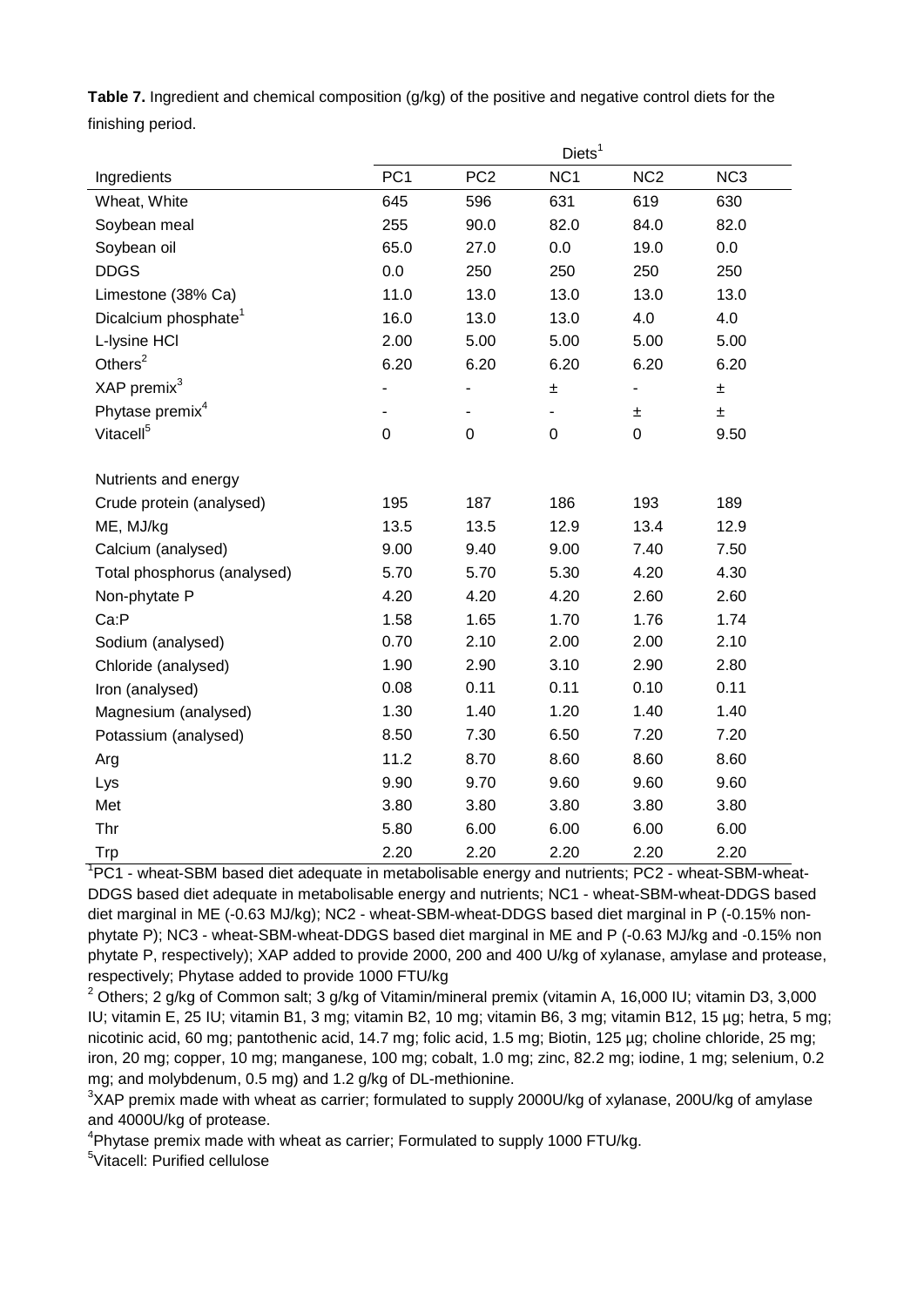# **3.5. Calculations and statistical analysis**

All statistical analyses were performed using GenStat program (VSN International, 2011). Statistical significance was set at *P*<0.05 and tendency at 0.05<*P*<0.1 for all mean comparisons.

# **3.5.1. Experiment 2 & 5**

Energy utilisation coefficient was calculated using the following equation:

1. MEc =  $[1 - (\frac{T_1}{T_0}) \times (\frac{E_0}{E_1})]$ 

where MEc is energy utilisation coefficient,  $T_i$  is the concentration of titanium in diet (mg/kg),  $T_o$  is the concentration of titanium in excreta (mg/kg),  $E_0$  and  $E_i$  are the GE in excreta and diet, respectively (MJ/kg).

Apparent metabolisable energy was calculated using the following equation:

2.  $AME = MEc \times GEdiet$ 

where AME is apparent metabolisable energy (MJ/kg),  $ME_c$  is the energy utilisation coefficient and  $GE_{\text{dict}}$  is the GE (MJ/kg) in the diet.

Nitrogen-corrected AME was calculated using the following equation:

3. AMEn = AME –  $(8.73 \times N \text{ gain})$ 

where  $AME<sub>n</sub>$  is nitrogen-corrected apparent metabolisable energy (MJ/kg), N gain is nitrogen retained (g/kg of DM intake) and 8.73 is the caloric correction factor for retained nitrogen (Titus, 1956).

Nitrogen gain was calculated using the following equation:

4. N gain = Ndiet − (Nexcreta x Ti/To)

where N<sub>diet</sub> and N<sub>excreta</sub> are the nitrogen in diet and excreta, respectively (g/kg of DM), T<sub>i</sub> and T<sub>o</sub> are the concentration of titanium (mg/kg) in the diet and excreta, respectively.

Wheat-DDGS-associated AME intake was calculated as illustrated by Adeola *et al*. (2010) using the following equations:

If the coefficients of AME for the assay diet, basal diet and test ingredient (wheat-DDGS) are represented by Cad, Cbd and Cti, respectively. Assuming additivity in diet formulation, the proportional contribution of energy by the basal (Pbd) and test ingredients (Pti) to the assay diet will be equal to 1. Mathematically; Pbd + Pti = 1 or Pbd =  $1 - Pti$ .

Therefore;

5.  $\text{Cad} = (\text{Cbd } x \text{ Pbd}) + (\text{Cti } x \text{ Pti})$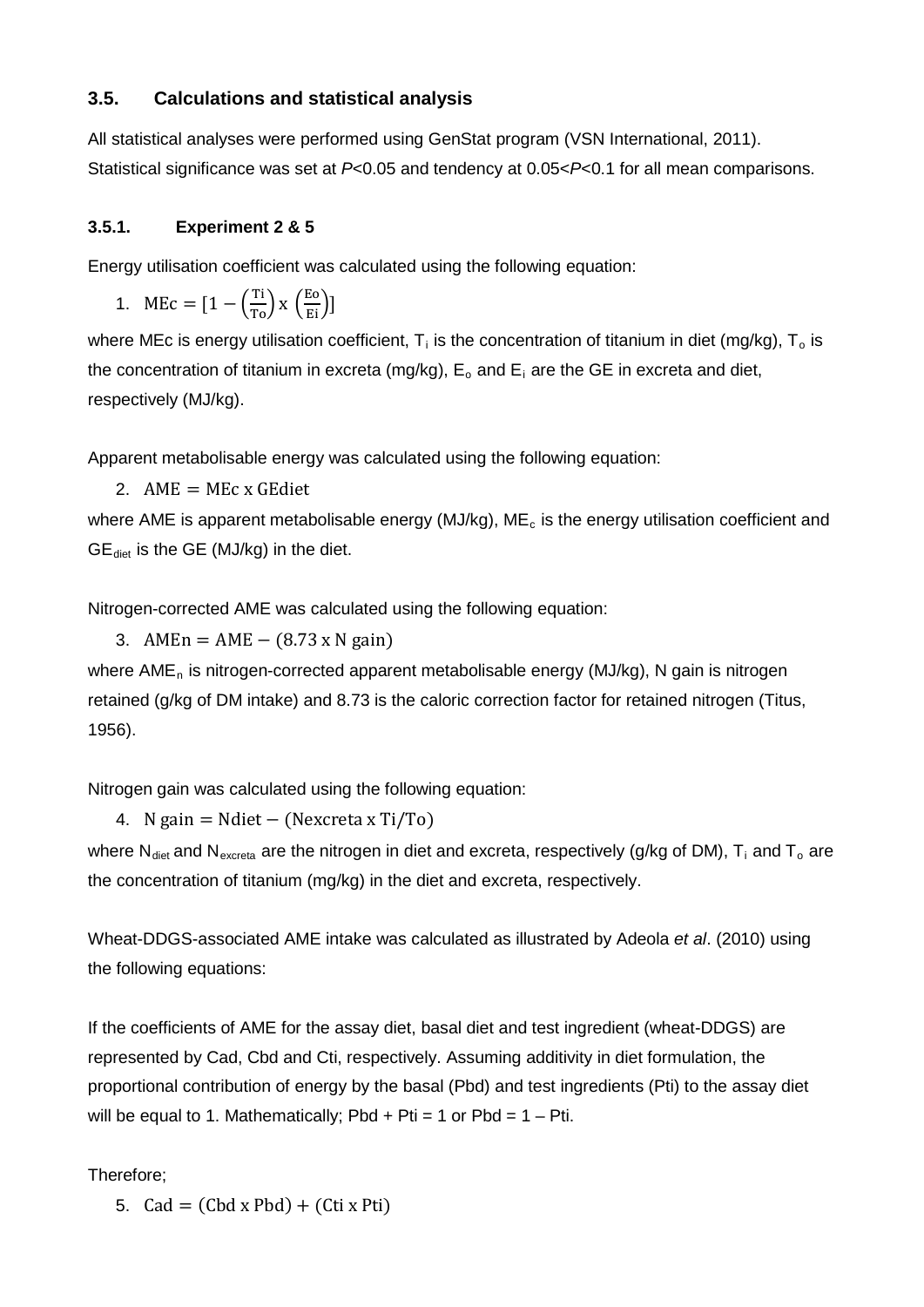By solving for Cti,

6. Cti =  $[$ Cad – (Cbd x Pbd) $]$ /Pti

Substituting 1 - Pti for Pbd;

7. Cti = {Cbd +  $\left[\frac{\text{Cad-Cbd}}{\text{Pti}}\right]$ }

The product of Cti at each level of wheat-DDGS substitution rate (300 or 600 g/kg), the GE of wheat-DDGS, and wheat-DDGS intake in kg is the wheat-DDGS-associated AME intake in MJ.

Energy utilisation data were analysed as a randomised complete block design of 3 levels of wheat-DDGS (0, 300 and 600 g/kg) and 2 levels of enzyme supplementation (not added or added). In the 7 blocks, each consisting of 3 cages containing one of 0, 300, or 600g of wheat-DDGS per kg of diet without- or with added XAP, AME or  $AME<sub>n</sub>$  intake (MJ) was regressed against wheat-DDGS intake (kg) for each block to generate intercepts and slopes for each of the 7 blocks per XAP (not added or added). The intercept and slope data were analysed as a one-way analysis of variance in a completely randomised design using intercept or slope as the dependent variable and XAP (not added or added) as the independent variable. The additional energy provided by the XAP was determined using ANOVA procedures, as the difference between the slopes of dietary treatments without and those with supplemental XAP. Orthogonal contrast was used to determine the differences in metabolisable energy between the dietary treatments with different inclusion levels of wheat-DDGS and those without- or with added XAP.

#### **3.5.2. Experiment 3 & 6**

Apparent ileal P digestibility or apparent P retention was calculated using the following equation:

8. 
$$
APD/APR = \left[1 - \left(\frac{\text{Ti}}{\text{To}}\right) \times \left(\frac{\text{Po}}{\text{Pi}}\right)\right] \times 100
$$

where APD/APR is apparent P digestibility (%) or apparent P retention (%);  $T_i$  and  $T_o$  are the concentrations (mg/kg) of titanium in diet and ileal digesta or excreta, respectively.  $P_0$  is the phosphorus in the ileal digesta or excreta (g/kg of DM output) and  $P_i$  is the phosphorus in the diet (g/kg of DM).

Mineral flow at the ileum or total tract was calculated using the following equation:

9. MO-dmi = MO-dmo x  $(\frac{T_1}{T_0})$ 

where MO-dmi and MO-dmo are mineral output (ileal or total tract) on DM intake and DM output basis, respectively (mg/kg);  $T_i$  and  $T_o$  are the concentrations of titanium (mg/kg) in the diet and digesta or excreta, respectively.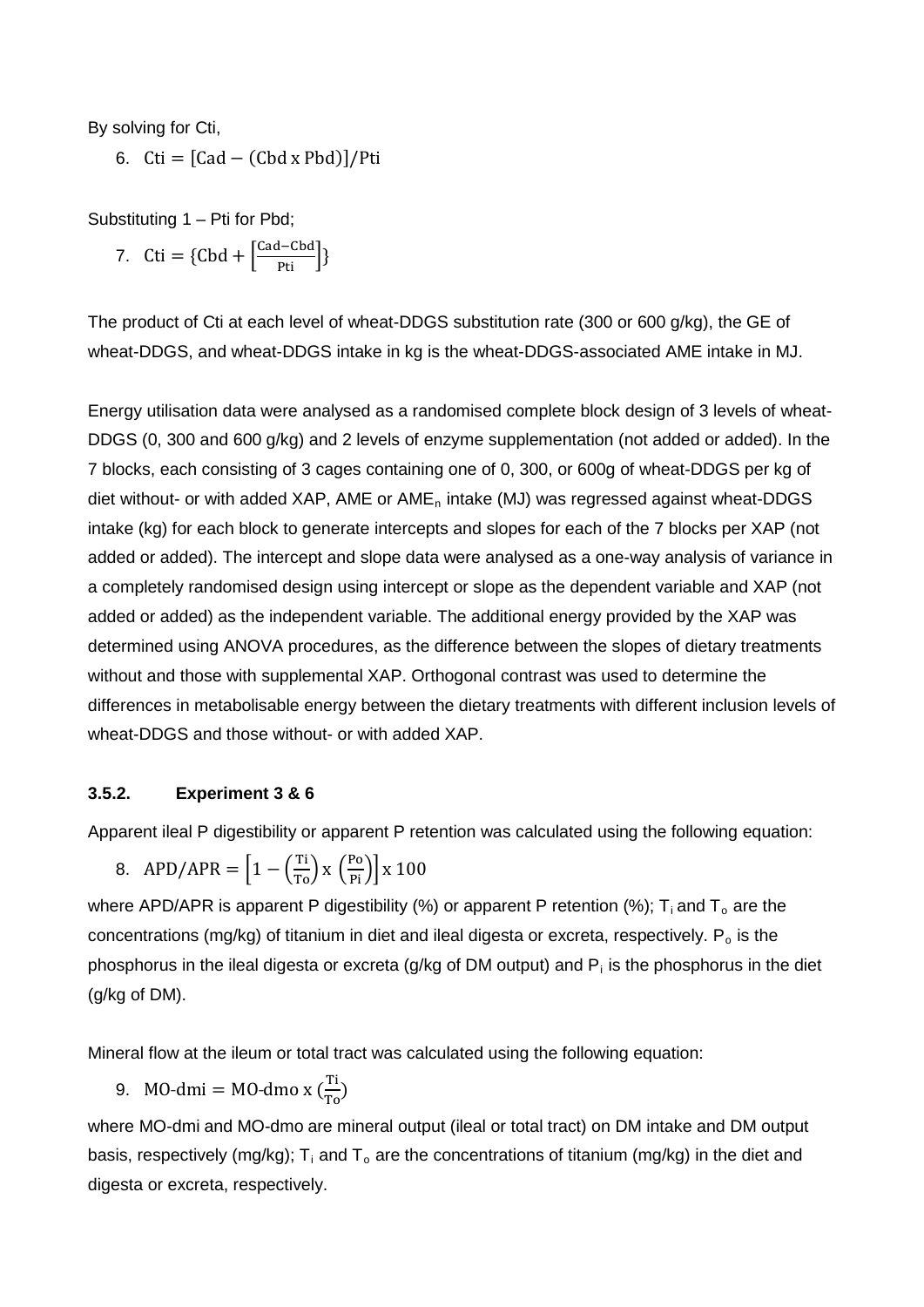True P digestibility or retention was determined from regressing P output (ileal or total tract) against dietary P intake per block of 3 treatments within each block (one block without-, the other with added phytase) using the following model;

10. PO-dmi  $=$  (TPI x Pi) + EPL

where PO-dmi is phosphorus output (mg/kg) on DM intake basis (dependent variable); TPI is the slope of the model or true P indigestibility;  $P_i$  is the phosphorus in the diet (g/kg of DM intake) (independent variable) and EPL is the intercept of the model or mean endogenous phosphorus loss (DM intake basis).

True P digestibility or retention was calculated from the measure of P indigestibility using the following equation:

11. TPD/TPR =  $100 - (TPI \times 100)$ 

where TPD or TPR are true P digestibility or true P retention and TPI is true P indigestibility (%), respectively.

### **3.5.3. Experiment 4 & 7**

Basal ileal AA flow was calculated using the following equation:

12. EAAF =  $[AAo \times (\frac{T_1}{T_0})]$ 

where EAAF is endogenous ileal AA flow (mg/kg of DM intake); AAo is the AA in ileal digesta (mg/kg of DM);  $T_i$  and  $T_o$  are the concentrations of titanium (mg/kg) in diet and ileal digesta, respectively.

Apparent ileal AA digestibility was calculated using the following equation:

$$
AIAAD = \left[1 - \left(\frac{\text{Ti}}{\text{To}}\right) \times \left(\frac{\text{AAo}}{\text{AAi}}\right)\right] \times 100
$$

where AIAAD is apparent ileal amino acid digestibility (%);  $T_i$  and  $T_o$  are the concentrations (mg/kg) of titanium in diet and ileal digesta, respectively;  $AA<sub>o</sub>$  is the amino acid in the digesta (g/kg) of DM) and  $AA_i$  is the amino acid in the diet (g/kg of DM).

Standardised ileal AA digestibility was calculated using the following equation:

13. SIAAD = AIAAD + 
$$
\left[\left(\frac{\text{EAAF}}{\text{AAi}}\right)x\ 100\right]
$$

where SIAAD is standardised ileal AA digestibility (%); AIAAD is apparent ileal AA digestibility (%); EAAF is the endogenous basal ileal AA flow (g/kg of DM intake) and  $AA_i$  is the amino acid in the diet (g/kg of DM).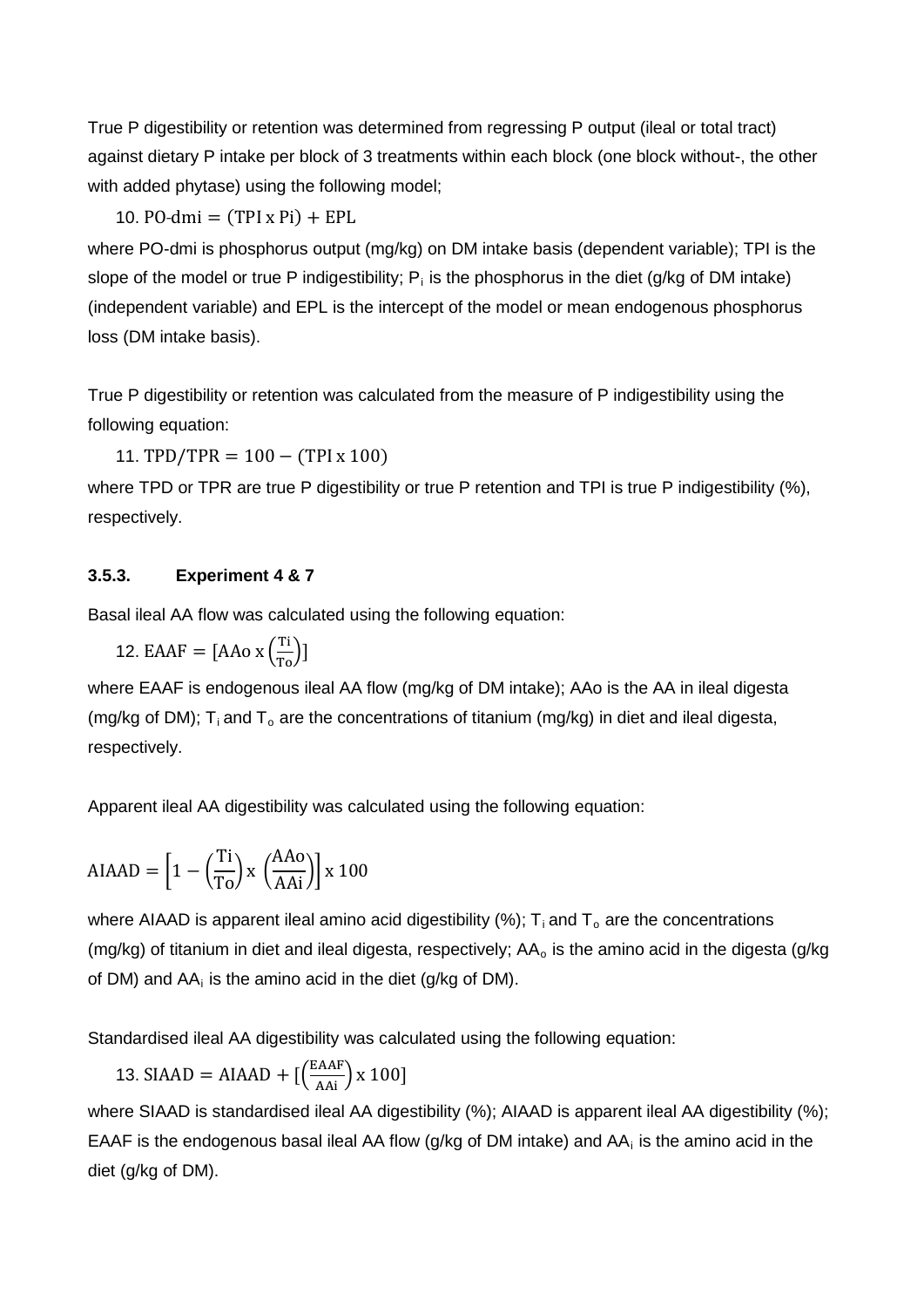Data for the AIAAD and SIAAD without- or with supplemental protease were subjected to a oneway analysis of variance to determine differences.

# **4. Results**

# **4.1. Prediction models**

The range, mean, standard deviation (SD) and coefficient of variation (%CV) of the chemical components of maize- and wheat-DDGS are presented in Table 8. For both maize- and wheat-DDGS, calcium (Ca) and acid detergent fibre (ADF) were the most variable whereas CP was the least variable. However, Ca was more variable in maize- compared with wheat-DDGS. The variability in ash content was closest for both types of DDGS. Table 9 shows the range, mean, SD and %CV of the AA of maize- and wheat-DDGS. For maize-DDGS, Glu, lysine (Lys) and Met were most variable, whereas, Thr, Leu and Val were the least variable. For wheat-DDGS, the most variable AA were Lys, Cys and Phe, whereas, tryptophan (Trp), Thr and Asp were the least variable. For both types of DDGS, Lys and Thr were common as the most and least variable AA, respectively. In addition, maize-DDGS had greater Leu and Lys values whereas the values for all remaining indispensable AA were higher in wheat-DDGS.

Except for Arg, isoleucine (IIe), Lys and Trp, there were positive correlations ( $P < 0.05$ ) between CP and other indispensable AA (data not shown). In addition, there were positive correlations (P < 0.01) between all the indispensable AA (except Trp) and total indispensable as well as total AA in maize-DDGS with r ranging from 0.58 to 0.96. There were positive correlations (P < 0.05) between CP and all of the indispensable AA in wheat-DDGS except for Trp (data not shown). In addition, the correlations between Lys and Met, Phe as well as Thr were not significant.

Equations for predicting the indispensable AA contents of maize- and wheat-DDGS from their CP composition are presented in Table 10. For maize-DDGS,  $R^2$  ranged from 0.02 to 0.64, and was only greater than 0.50 in the models predicting Met, Phe and total AA. Crude protein did not explain any of the variation in the Lys content of maize-DDGS; and as such, the prediction model using CP alone was not developed for Lys. For wheat-DDGS, except for Lys and Trp where  $R^2$ were 0.17 and 0.19, respectively, CP explained more than 60% of the variation in the other AA.

The prediction models developed were validated using independent data and results are presented in Table 11. For maize-DDGS, the predicted values were close to analysed values for total indispensable and total AA (except Leu). Similarly, except for Met and Lys in wheat-DDGS, the predicted values were close to analysed values for all other indispensable AA. For both types of DDGS, the predicted- and analysed values were closest for total AA, Arg, Thr, Trp and Val.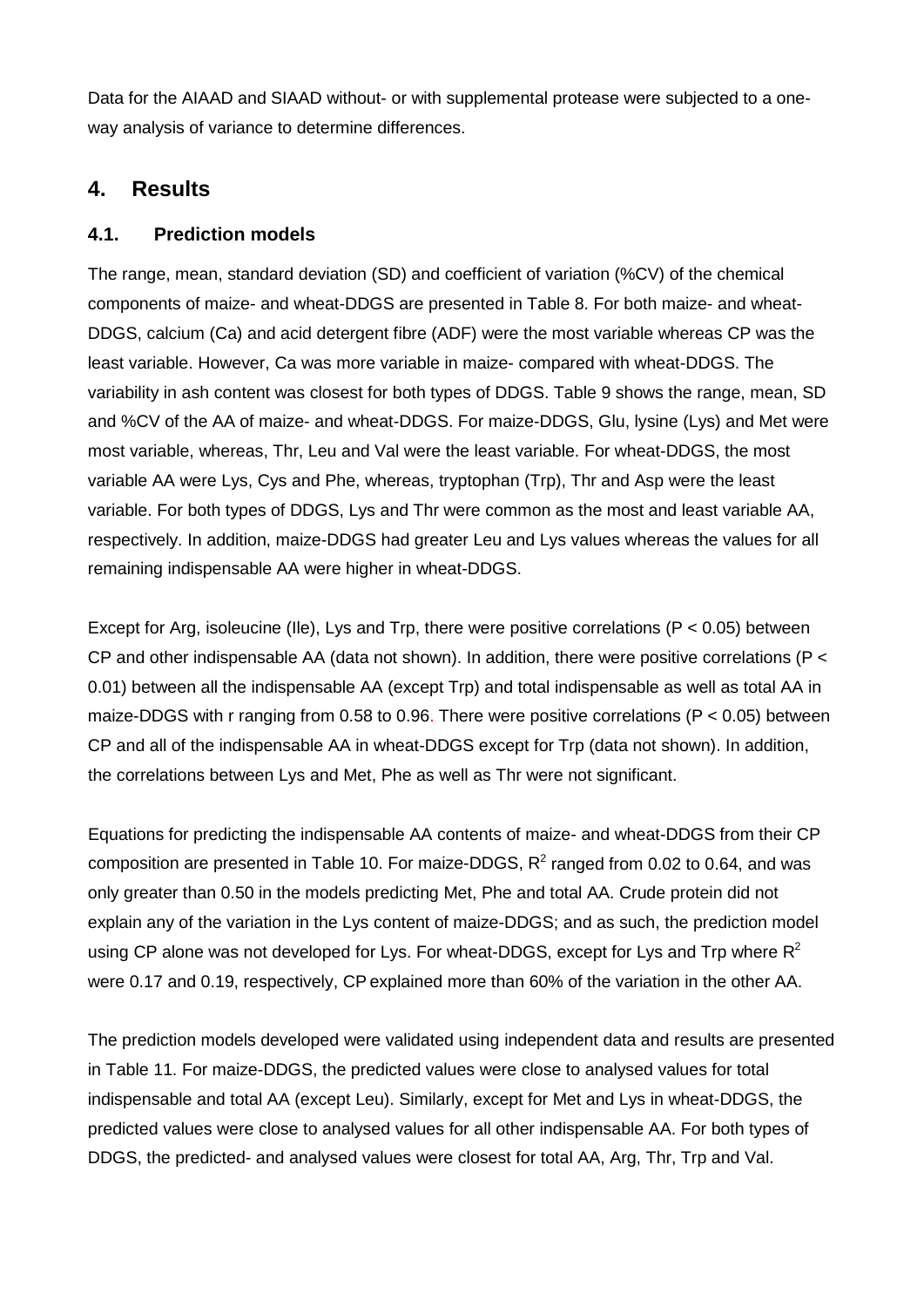# **4.2. Apparent metabolisable energy content**

The AME and  $AME<sub>n</sub>$  values of wheat-DDGS without- or with supplemental XAP for broilers and turkey are presented in Table 12. From the slope of the linear regression equations, the AME (MJ/kg DM) of wheat-DDGS for broilers without- or with supplemental XAP were 15.0 or 15.5, respectively. Corresponding AME<sub>n</sub> (MJ/kg DM) were 14.0 and 14.5, respectively. Addition of XAP did not increase the AME and AME<sub>n</sub> value of wheat-DDGS for broilers.

The AME  $\pm$  SEM values (MJ/kg DM) of wheat-DDGS without- or with supplemental XAP for turkey were 14.0 or 14.9, respectively. Corresponding  $AME<sub>n</sub>$  values (MJ/kg DM) were 13.0 or 13.8, respectively. Supplemental XAP did not increase the AME and AME<sub>n</sub> value of wheat-DDGS for turkey.

# **4.3. True phosphorus digestibility and retention**

True P digestibility and retention in wheat-DDGS without or with supplemental phytase for both broilers and turkey is presented in Table 13. For broilers, P digestibility in wheat-DDGS without or with supplemental phytase was 93.6% or 96.0%, respectively. Corresponding values at the total tract was 92.4 and 93.5%, respectively. Phosphorus digestibility and retention was not different between treatments without and those with supplemental phytase. The digestible P and retainable P (DP and RP, respectively) contents in the wheat-DDGS were calculated as the coefficient of P digestibility or retention multiplied by the analysed P content (%) of the wheat-DDGS. The DP content (%) in the wheat-DDGS for broilers without or with phytase was 0.60 or 0.62, respectively, whereas RP content (%) was 0.60 or 0.61, respectively.

For turkey, ileal true phosphorus utilisation (TPU) of wheat-DDGS without or with phytase was 75.8% and 82.1%, respectively. Respective values at the total tract level were 70.7% and 81.6%. True P utilisation was not different between the treatments without and those with phytase at the ileal and total tract. Digestible P content (%) in the wheat-DDGS without or with phytase for turkey was 0.49 or 0.53, respectively, whereas RP (%) content was 0.46 or 0.53, respectively.

# **4.4. Amino acids digestibility in wheat-DDGS for broiler and turkey**

# **4.4.1. Broilers**

The AIAAD and SIAAD of wheat-DDGS without- or with protease for broilers are presented in Table 14. On average, protease increased ( $P < 0.05$ ) the coefficient of apparent ileal digestibility (AID) and the coefficient of standardised ileal digestibility (SID) of N by 0.12.

The coefficient of AIAAD and SIAAD of Lys was zero or less. Coefficients of AIAAD and SIAAD were also low for Asp. The coefficient of AIAAD ranged from 0.34 (Ala) to 0.75 (Pro) without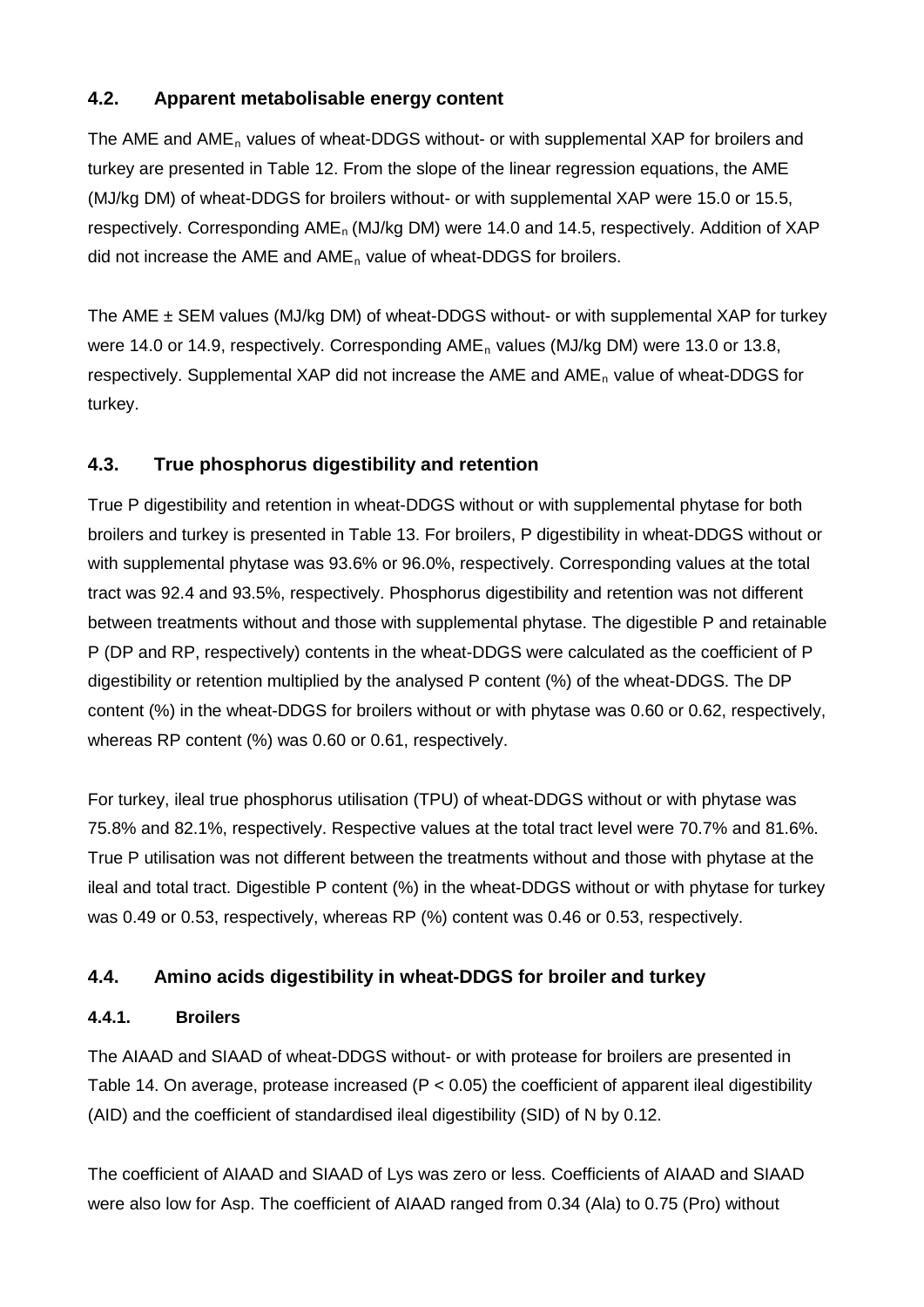protease whereas the range was 0.42 (Thr) to 0.82 (Pro) with protease supplementation. Of the indispensable AA, the greatest and lowest AIAAD coefficients, without protease, were observed for Phe (0.56) and Met (0.37), respectively. Protease improved ( $P < 0.05$ ) the coefficient of AIAAD of Arg and Pro by 0.15 and 0.07, respectively, and tended to improve ( $P < 0.10$ ) the coefficient of AIAAD of Met.

The greatest and lowest SIAAD coefficients, without protease, were observed for Pro (0.84) and Asp (0.43), respectively, whereas the range was from 0.93 (Pro) to 0.54 (Asp) with protease. The greatest SIAAD coefficients for the indispensable AA were recorded in histidine (His) (0.72) and Phe (0.71). Protease addition improved (P < 0.05) the coefficient of SIAAD of Met, Arg, Leu, Phe, Val and Pro by 0.26, 0.21, 0.14, 0.13, 0.13 and 0.10, respectively.

The AIAAD of wheat-DDGS without- or with protease supplementation for turkey are presented in Table 15. The coefficient of AIAAD and SIAAD of Lys in the wheat-DDGS was zero or less. Coefficients of AIAAD and SIAAD were also low for Asp. The coefficients of AIAAD in the wheat-DDGS for turkey was lower than 0.50 for all AA, except for Glu (0.70) and Pro (0.81) without protease. The coefficient of AIAAD ranged from 0.35 (Thr) to 0.80 (Pro) with protease. Of the indispensable AA, the greatest and lowest AIAAD coefficients were noted for Phe (0.47) and Thr (0.19), respectively.

The coefficient of SIAAD ranged from 0.41 (Thr) to 0.89 (Pro) without protease whereas the range was from 0.56 (Arg) to 0.88 (Pro) with protease added. Except for Cys and Pro, protease improved  $(0.05 < P < 0.1)$  the coefficient of AIAAD and SIAAD of all other AA. On average, protease increased the coefficient of AIAAD or SIAAD in the wheat-DDGS by 0.11.

### **4.5. Growth Performance and gastrointestinal tract characteristics**

Growth performance responses of broilers receiving wheat-DDGS, XAP and/or phytase from d 1 to 24 are presented in Table 16. Body weight gain (BWG), final body weight (FBW) and feed intake were greater (P < 0.001) for birds offered the PC diet containing wheat-DDGS compared with those offered the PC diet without wheat-DDGS. On the other hand, the birds receiving the PC2 diet had greater (P < 0.01) G:F compared with birds receiving the PC1 diet. An admixture of XAP alone improved ( $P \le 0.05$ ) BWG and FBW compared with birds offered the NC1 diet. However, the XAPinduced improvement in BWG did not (P < 0.01) restore performance to the level of birds receiving the PC2 diet. Phytase alone or combined with XAP did not improve any of the growth performance responses from d 1 to 24. In addition, growth performance was superior ( $P < 0.01$ ) for the birds receiving the PC2 diet compared with those receiving the NC2 plus phytase or NC3 plus XAP and phytase. There was no additivity in the effect of XAP and phytase on any of the growth responses from d 1 to 24.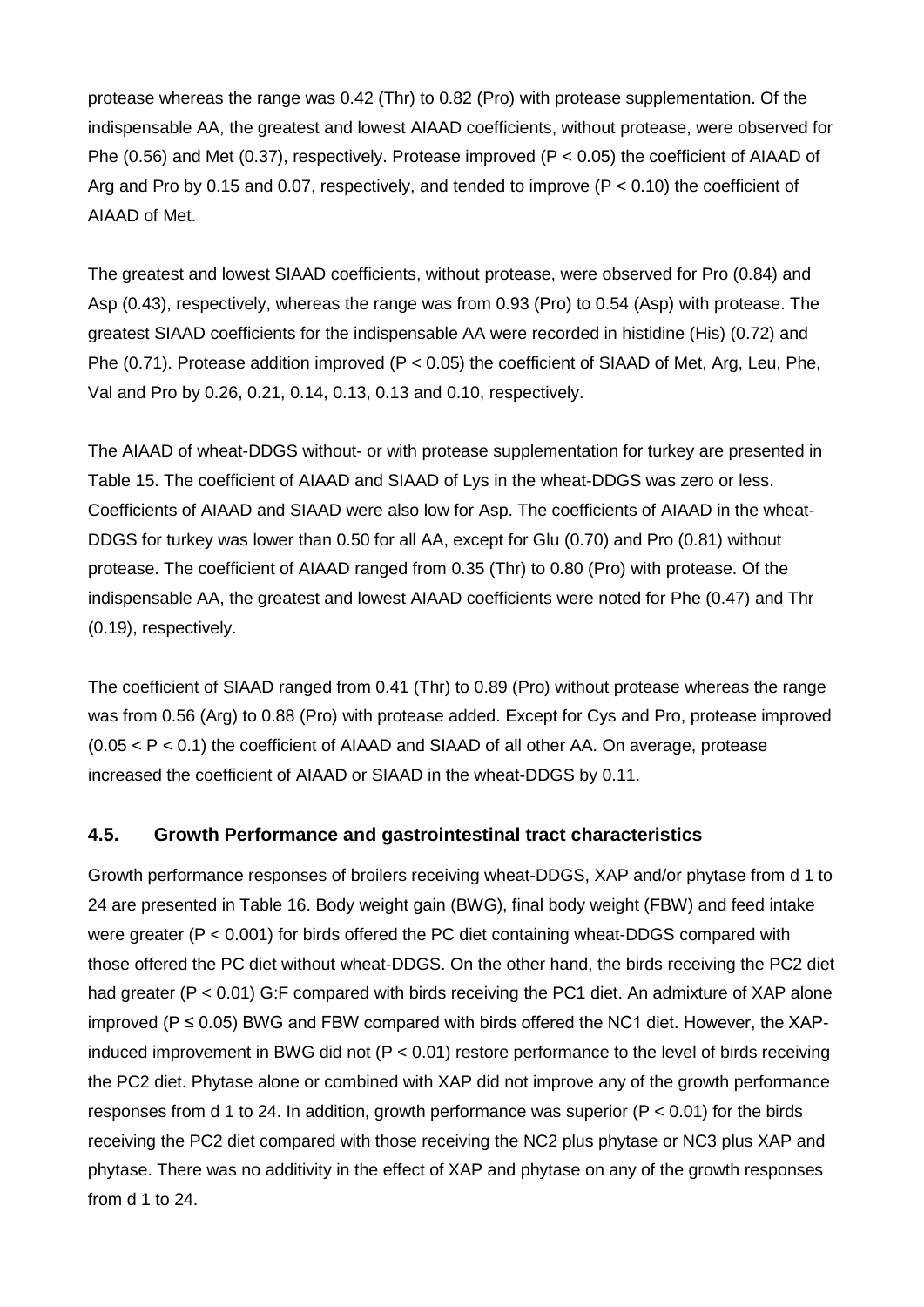The performance of broilers in response to wheat-DDGS and XAP and/or phytase from d 25 to 42 is presented in Table 17. Bodyweight gain and FBW were similar for birds receiving the PC1 and PC2 diets. On the other hand, gain:feed (G:F) was superior for birds receiving the PC1 diet (P < 0.001) whilst birds on the PC2 diet consumed more feed (P < 0.001). Growth responses did not differ between birds receiving the NC1 plus XAP diet and the PC2 diet from d 25 to 42. Phytase alone or in combination with XAP did not improve any of the growth responses from d 25 to 42. Birds receiving the PC2 diet were heavier and consumed more feed (P < 0.01) compared with those receiving the NC2 plus phytase or NC3 plus XAP and phytase diets from d 25 to 42. The effects of XAP and phytase were not additive for any of the growth responses from d 25 to 42.

The growth performance of broilers receiving wheat-DDGS and XAP and/or phytase from d 1 to 42 is presented in Table 18. Bodyweight gain and FBW were similar for birds receiving the PC1 and PC2 diets, but G:F was superior for birds receiving the PC1 diet (P < 0.001) whereas the birds receiving the PC2 diet consumed more (P < 0.001). An admixture of XAP improved G:F (P < 0.05) and tended to improve BWG and FBW ( $P < 0.1$ ) of birds above those receiving the NC1 diet. Overall, growth performance was similar for birds receiving the PC2 diet and those receiving the NC1 plus XAP diet. Phytase alone or a combination of phytase and XAP did not improve growth performance of birds above those receiving the NC diets. Birds receiving the PC2 diet were heavier and consumed more feed ( $P < 0.001$ ) compared with those receiving the NC2 plus phytase, but G:F was similar between the two dietary treatments. In addition, BWG, FBW and G:F were superior ( $P < 0.01$ ) and feed intake was greater ( $P < 0.01$ ) for the birds receiving the PC2 diet compared with those receiving NC3 and a combination of XAP and phytase. There was no additivity in the effect of XAP and phytase on any of the growth responses from d 1 to 42.

Digesta pH at the duodenum and caecum of broilers in response to the dietary treatments are presented in Table 19. Digesta pH averaged 6.0 at the duodenum and was similar amongst all the dietary treatments. At the caeca, inclusion of wheat-DDGS in the diet reduced ( $P < 0.05$ ) digesta pH compared with the PC without wheat-DDGS. Further, digesta pH was lower (P < 0.05) at the caeca for birds receiving diet supplemented with XAP alone compared with those receiving the NC1 diet. Phytase alone or in combination with XAP did not affect digesta pH compared with the birds receiving the NC diets. Caecal digesta pH tended to be lower ( $P < 0.1$ ) in birds receiving the NC1 plus XAP diet compared with birds receiving the PC2 diet. Digesta pH at the duodenum and caecum was not different between the birds receiving the PC2 diet and those receiving the NC2 plus phytase or NC3 plus XAP and phytase.

The prominent volatile fatty acids (VFA) produced in the caeca of broilers in response to the dietary treatments in the current study are presented in Table 20. The VFA produced in lesser quantities in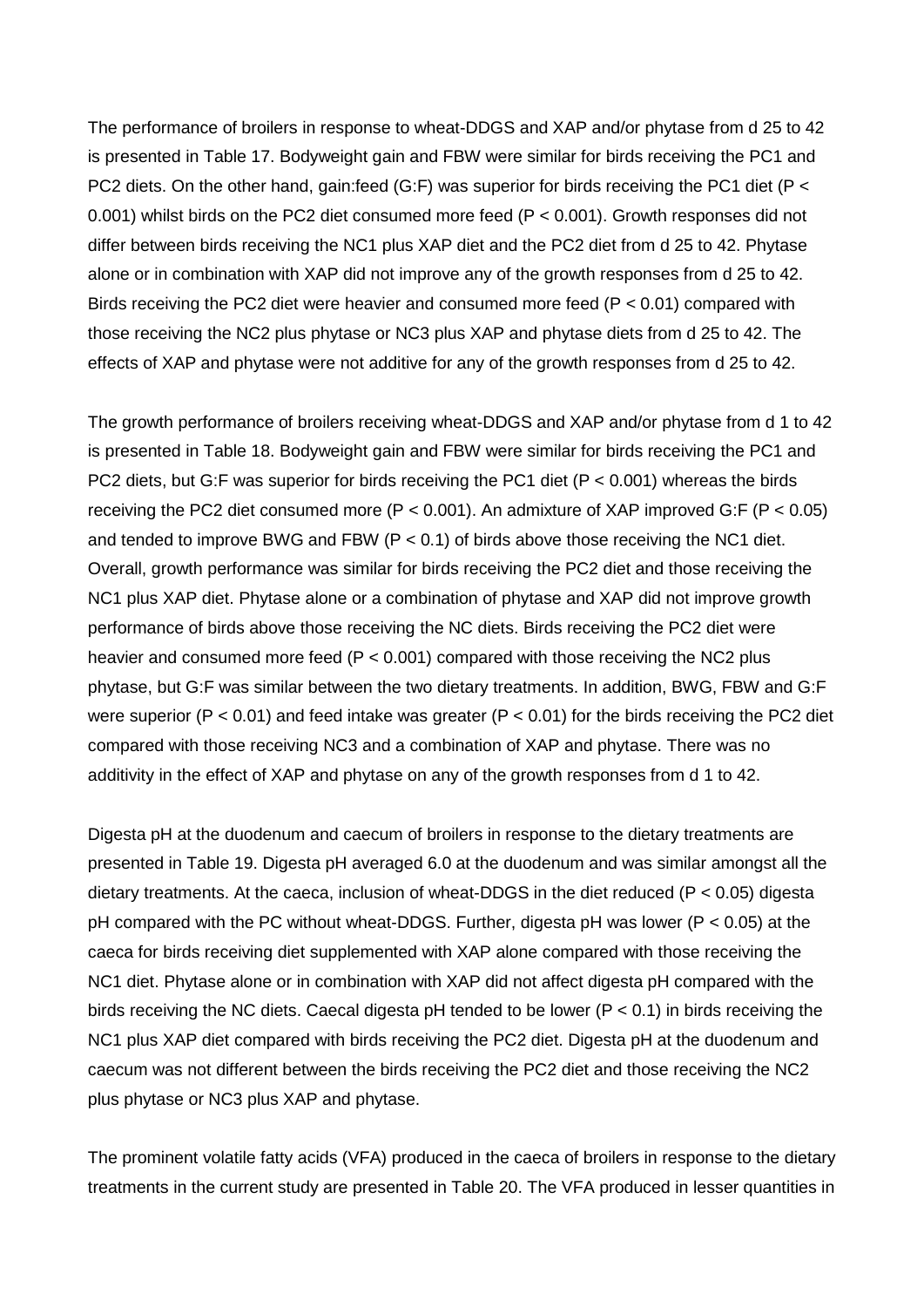the caeca of broilers in the current study are presented in Table 21. Inclusion of wheat-DDGS in the PC2 diet reduced ( $P < 0.05$ ) n-butyric acid production compared with birds receiving the PC diet containing no wheat-DDGS. Caecal VFA production was not affected by XAP or phytase alone but a combination of XAP and phytase tended to increase propionic acid production. Compared with birds receiving the PC2 diet, XAP tended to increase n-butyric production but supplemental phytase or the combination with XAP did not affect any of the VFA.

The morphometry of the jejunum of broilers in response to a diet containing wheat-DDGS and supplemental XAP or phytase are presented in Table 22. The micrographs of the villi and crypt of broilers receiving the dietary treatments in the current study are shown in Figure 1. Jejunal villi height (VH) was not affected by wheat-DDGS inclusion or supplemental XAP or phytase, but XAP alone increased crypt depth (CD). Dietary treatments did not affect VH:CD ratio. The jejunal villi and crypt architecture indicate that the villi were elongated, the crypt depth was moderate and there was no marked difference in the villi and crypt among the dietary treatments. The mean VH:CD was 3.65.

| Amino acid  | $R^2$ | <b>Equations</b>     |  |
|-------------|-------|----------------------|--|
| Maize-DDGS  |       |                      |  |
| TIAA        | 0.39  | $2.72 + 0.34$ (CP)   |  |
| <b>TAA</b>  | 0.61  | $-1.77 + 0.99$ (CP)  |  |
| Arg         | 0.15  | $0.27 + 0.04$ (CP)   |  |
| <b>His</b>  | 0.43  | $-0.24 + 0.037$ (CP) |  |
| lle         | 0.02  | $0.76 + 0.01$ (CP)   |  |
| Leu         | 0.20  | $1.38 + 0.07$ (CP)   |  |
| Lys         | 0.00  |                      |  |
| Met         | 0.51  | $-0.26 + 0.03$ (CP)  |  |
| Phe         | 0.64  | $-0.42 + 0.06$ (CP)  |  |
| Thr         | 0.31  | $0.31 + 0.03$ (CP)   |  |
| Trp         | 0.06  | $0.09 + 0.01$ (CP)   |  |
| Val         | 0.34  | $0.32 + 0.04$ (CP)   |  |
| Wheat-DDGS  |       |                      |  |
| <b>TIAA</b> | 0.92  | $0.30 + 0.003$ (CP)  |  |
| Arg         | 0.71  | $0.13 + 0.04$ (CP)   |  |
| <b>His</b>  | 0.77  | $-0.03 + 0.02$ (CP)  |  |
| lle         | 0.72  | $0.09 + 0.03$ (CP)   |  |
| Leu         | 0.89  | $-0.10 + 0.07$ (CP)  |  |
| Lys         | 0.17  | $0.11 + 0.02$ (CP)   |  |
| Met         | 0.62  | $-0.07 + 0.02$ (CP)  |  |
| Phe         | 0.94  | $-0.40 + 0.06$ (CP)  |  |
| Thr         | 0.81  | $0.41 + 0.02$ (CP)   |  |
| Trp         | 0.19  | $0.30 + 0.003$ (CP)  |  |
| Val         | 0.86  | $0.12 + 0.04$ (CP)   |  |

**Table 8.** Prediction models for the amino acids contents of maize- and wheat-distillers' dried grains with solubles.

TIAA – total indispensable amino acids; TAA – total amino acids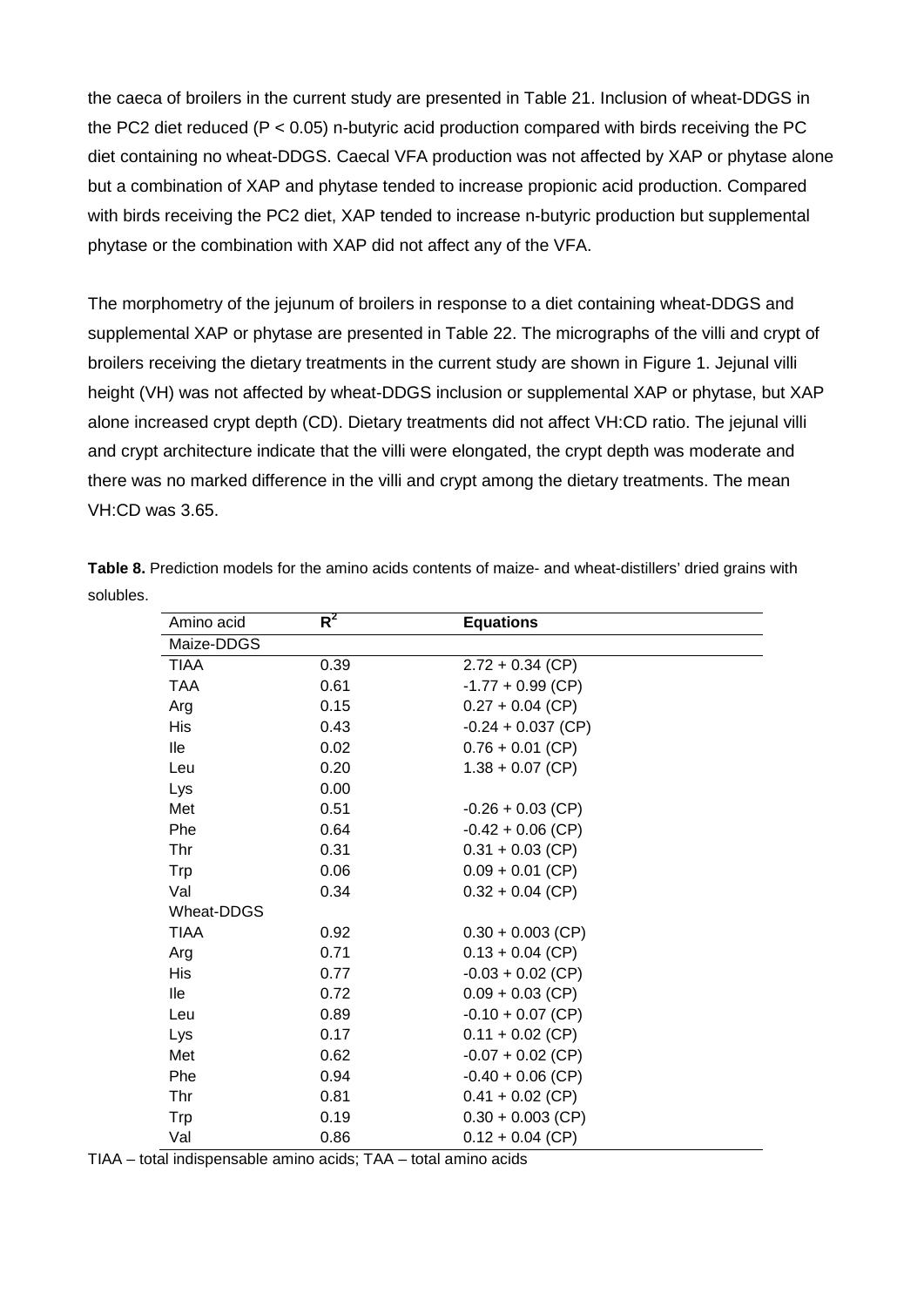| Amino acid  | Analysed | Predicted                |  |
|-------------|----------|--------------------------|--|
| Maize-DDGS  |          |                          |  |
| Arg         | 14.7     | 14.4                     |  |
| His         | 8.3      | 9.2                      |  |
| lle         | 12.4     | 11.4                     |  |
| Leu         | 39.4     | 35                       |  |
| Lys         | 11.5     | $\overline{\phantom{0}}$ |  |
| Met         | 7.3      | 6.6                      |  |
| Phe         | 16.5     | 15.8                     |  |
| Thr         | 12.2     | 11.7                     |  |
| Trp         | 2.4      | 2.5                      |  |
| Val         | 16.3     | 16.2                     |  |
| <b>TIAA</b> | 141      | 133.5                    |  |
| <b>TAA</b>  | 302.9    | 294.8                    |  |
| Wheat-DDGS  |          |                          |  |
| Arg         | 16       | 16.4                     |  |
| His         | 7.9      | 9.1                      |  |
| lle         | 12.1     | 14.3                     |  |
| Leu         | 26.6     | 27.5                     |  |
| Lys         | 10       | 8.1                      |  |
| Met         | 7.9      | 5.8                      |  |
| Phe         | 17.9     | 18.8                     |  |
| Thr         | 12.7     | 12.2                     |  |
| <b>Trp</b>  | 4.3      | 4.2                      |  |
| Val         | 18.6     | 17.9                     |  |
| <b>TIAA</b> | 134      | 133.9                    |  |

**Table 9.** Predicted and analysed amino acids values (g/kg DM) for prediction models developed from the crude protein content of maize- and wheat-distillers' dried grains with solubles.

Values are expressed on a dry matter basis; analysed data for maize-DDGS are from Soares *et al.* (2011) whereas analysed data for wheat-DDGS are from Slominski *et al*. (2010)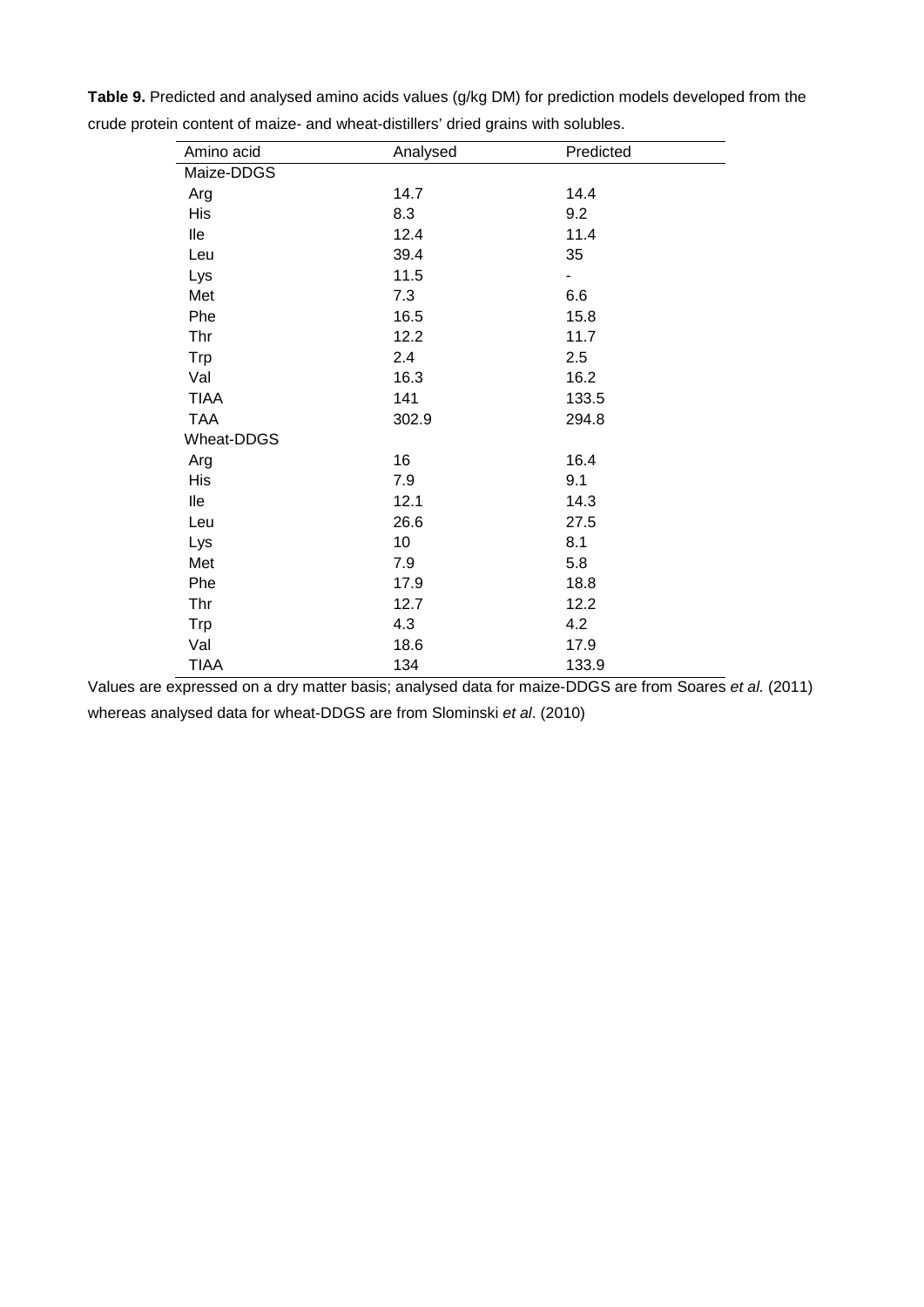|                         |    | Maize-DDGS, g/kg |     |      |      |      | Wheat-DDGS, g/kg |      |     |       |           |       |
|-------------------------|----|------------------|-----|------|------|------|------------------|------|-----|-------|-----------|-------|
|                         | n. | Max              | Min | Mean | SD   | CV.% |                  | Max  | Min | Mean  | <b>SD</b> | CV, % |
| Crude protein           | 44 | 347              | 233 | 279  | 24.0 | 8.5  | 18               | 463  | 321 | 380.6 | 40.9      | 10.8  |
| Crude fibre             | 33 | 113              | 62  | 74   | 11.0 | 15.1 | 12               | 86   | 61  | 77    | 9.0       | 11.0  |
| Neutral detergent fibre | 17 | 510              | 277 | 366  | 58.0 | 15.7 | 11               | 468  | 218 | 326   | 75.0      | 23.1  |
| Acid detergent fibre    | 19 | 185              | 86  | 136  | 33.0 | 24.2 | 10               | 223  | 74  | 140   | 53.0      | 37.8  |
| <b>Ether Extract</b>    | 37 | 177              | 32  | 108  | 24.0 | 22.0 | 15               | 70   | 29  | 54    | 11.0      | 20.0  |
| Ash                     | 36 | 59               | 31  | 45   | 6.0  | 13.6 | 15               | 66   | 46  | 53    | 6.00      | 11.9  |
| <b>Total Phosphorus</b> | 25 | 9.8              | 6.9 | 8.0  | 0.7  | 8.8  | 11               | 11.1 | 6.5 | 9.2   | 40. ا     | 14.8  |
| Calcium                 | 21 | 0.8              | 0.2 | 0.4  | 0.2  | 53.5 | 9                | 2.4  | 1.0 | 1.6   | 0.50      | 31.5  |

**Table 10.** Chemical composition (g/kg DM) of the maize- and wheat-distillers' dried grains with solubles.

n – sample number; Max – maximum; Min – minimum; SD - standard deviation; DM- dry matter; NDF – neutral detergent fibre; ADF – acid detergent fibre; EE – ether extract; Total P – total phosphorus; CP – crude protein; CV – coefficient of variation (%).

Sources of data: ADM (2011); Arvalis (2006); Avelar *et al*. (2010); Bandegan *et al.* (2009); Batal and Dale (2006); Belyea *et al.* (2004); Chrenkova *et al.* (2011); Cozannet *et al.* (2010); Cromwell *et al.* (2011); Fastinger *et al*. (2006); Han and Liu (2010); Janicek *et al.* (2008); Kim *et al.* (2008); Kleinschmit *et al.* (2006); Kluth and Ruderhutscord (2010); Kong and Adeola (2010); Lan *et al.* (2008); McKinnon and Walker (2008); Mjoun *et al.* (2010); Noll *et al.* (2007); Nyachoti *et al.* (2005); Olukosi *et al*. (2010); Oryschak *et al.* (2010); Pineda (2008); Randall and Drew (2010); Robertson *et al.* (2005); Rochell *et al.* (2011); Szczurek (2009); Shurson and Noll (2006); Spiehs *et al.* (2002); Stein (2007); Szczurek (2010); Thacker and Widyaratne (2007); University of Maryland (unpublished).Vilarino *et al.* (2007); Widyaratne and Zijlistra (2007); Youssef *et al.* (2009)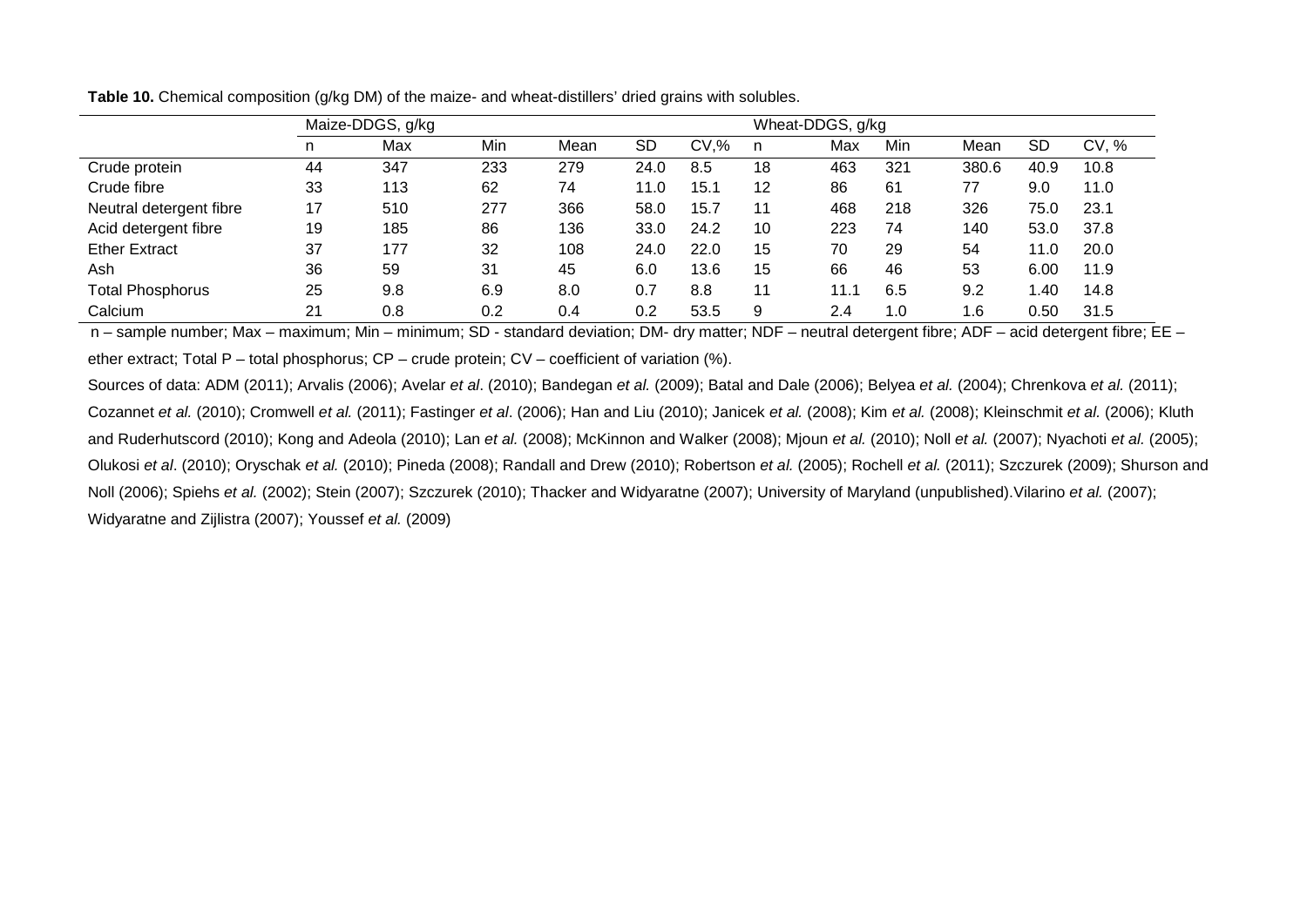|     | Maize-DDGS, g/kg          |      |      |      |           | Wheat-DDGS, g/kg |    |      |      |      |           |       |
|-----|---------------------------|------|------|------|-----------|------------------|----|------|------|------|-----------|-------|
|     | n                         | Max  | Min  | Mean | <b>SD</b> | CV, %            | n  | Max  | Min  | Mean | <b>SD</b> | CV, % |
|     | Indispensable amino acids |      |      |      |           |                  |    |      |      |      |           |       |
| Arg | 26                        | 14.6 | 10.6 | 12.2 | 1.0       | 8.0              | 16 | 20.1 | 11.8 | 15.4 | 2.0       | 13.0  |
| His | 24                        | 9.1  | 6.5  | 7.4  | 0.7       | 9.4              | 13 | 10.2 | 6.6  | 8.2  | 1.2       | 14.2  |
| lle | 27                        | 12.5 | 9.6  | 10.7 | 0.7       | 6.7              | 16 | 16.6 | 10.9 | 13.3 | 1.7       | 12.9  |
| Leu | 24                        | 36.2 | 28.9 | 32.1 | 2.1       | 6.6              | 16 | 31.3 | 20.9 | 25.5 | 3.3       | 12.8  |
| Lys | 28                        | 11.1 | 6.2  | 9    | 1.2       | 13.1             | 16 | 11.7 | 6.0  | 7.7  | 1.5       | 20.6  |
| Met | 28                        | 7.2  | 4.4  | 5.2  | 0.6       | 12.0             | 14 | 7.1  | 4.2  | 5.5  | 0.9       | 16.9  |
| Phe | 24                        | 15.1 | 10.9 | 12.9 | 1.2       | 9.6              | 16 | 22.2 | 11.1 | 17   | 3.0       | 17.3  |
| Thr | 28                        | 11.6 | 9.3  | 10.3 | 0.7       | 6.5              | 16 | 14.1 | 9.9  | 11.7 | 1.1       | 9.6   |
| Trp | 27                        | 2.6  | 1.6  | 2.2  | 0.2       | 10.3             | 9  | 4.4  | 3.6  | 3.9  | 0.3       | 7.0   |
| Val | 26                        | 16.1 | 13   | 14.2 | 0.9       | 6.7              | 16 | 20.9 | 13.7 | 16.4 | 2.1       | 12.6  |
|     | Dispensable amino acids   |      |      |      |           |                  |    |      |      |      |           |       |
| Ala | 21                        | 21   | 15.6 | 18.3 | 1.4       | 7.6              | 13 | 17.7 | 11.9 | 13.8 | 1.5       | 10.8  |
| Asp | 21                        | 19.7 | 14.9 | 17.3 | 1.3       | 7.6              | 13 | 22.5 | 16.0 | 18.5 | 1.9       | 10.2  |
| Cys | 26                        | 7.0  | 4.1  | 5.1  | 0.6       | 11.1             | 14 | 10.0 | 5.7  | 7.3  | 1.3       | 18.3  |
| Glu | 21                        | 54.8 | 29.3 | 36.1 | 6.2       | 17.1             | 13 | 120  | 81.7 | 97.9 | 12.9      | 13.2  |
| Gly | 21                        | 12.4 | 9.5  | 10.8 | 0.7       | 6.8              | 13 | 19.2 | 12.8 | 15.1 | 1.7       | 11.1  |
| Pro | 21                        | 22.1 | 16.6 | 19.3 | 1.7       | 8.7              | 8  | 41.1 | 26.3 | 33.3 | 5.0       | 15.1  |
| Ser | 22                        | 14.5 | 10.1 | 11.7 | 1.1       | 9.1              | 13 | 20.8 | 14.5 | 16.8 | 1.7       | 10.2  |
| Tyr | 22                        | 12   | 9.1  | 10.1 | 0.7       | 7.2              | 8  | 13.5 | 9.0  | 10.7 | 1.5       | 13.6  |

**Table 11.** Amino acid composition (g/kg) of the maize- and wheat-distillers dried grains with solubles.

SD - standard deviation; CV – coefficient of variation (%). Sources of data: ADM (2011); Arvalis (2006); Avelar *et al.* (2010); Bandegan *et al*. (2009); Batal and Dale (2006); Cromwell *et al*. (2011); Fastinger *et al.* (2006); Han and Liu (2010); Kluth and Ruderhutscord (2010); Kim *et al.* (2008); Kong and Adeola (2010); Lan *et al.* (2008); Noll *et al.* (2007); Nyachoti *et al.* (2005); Olukosi *et al.* (2010); Oryschak *et al.* (2010); Pineda *et al.* (2008); Shurson and Noll (2005); Spiehs *et al.* (2002); Stein *et al.* (2007); Szczurek (2010); Thacker and Widyaratne (2007); University of Maryland (2011);Vilarino *et al.* (2007); Widyaratne and Zijlistra (2007)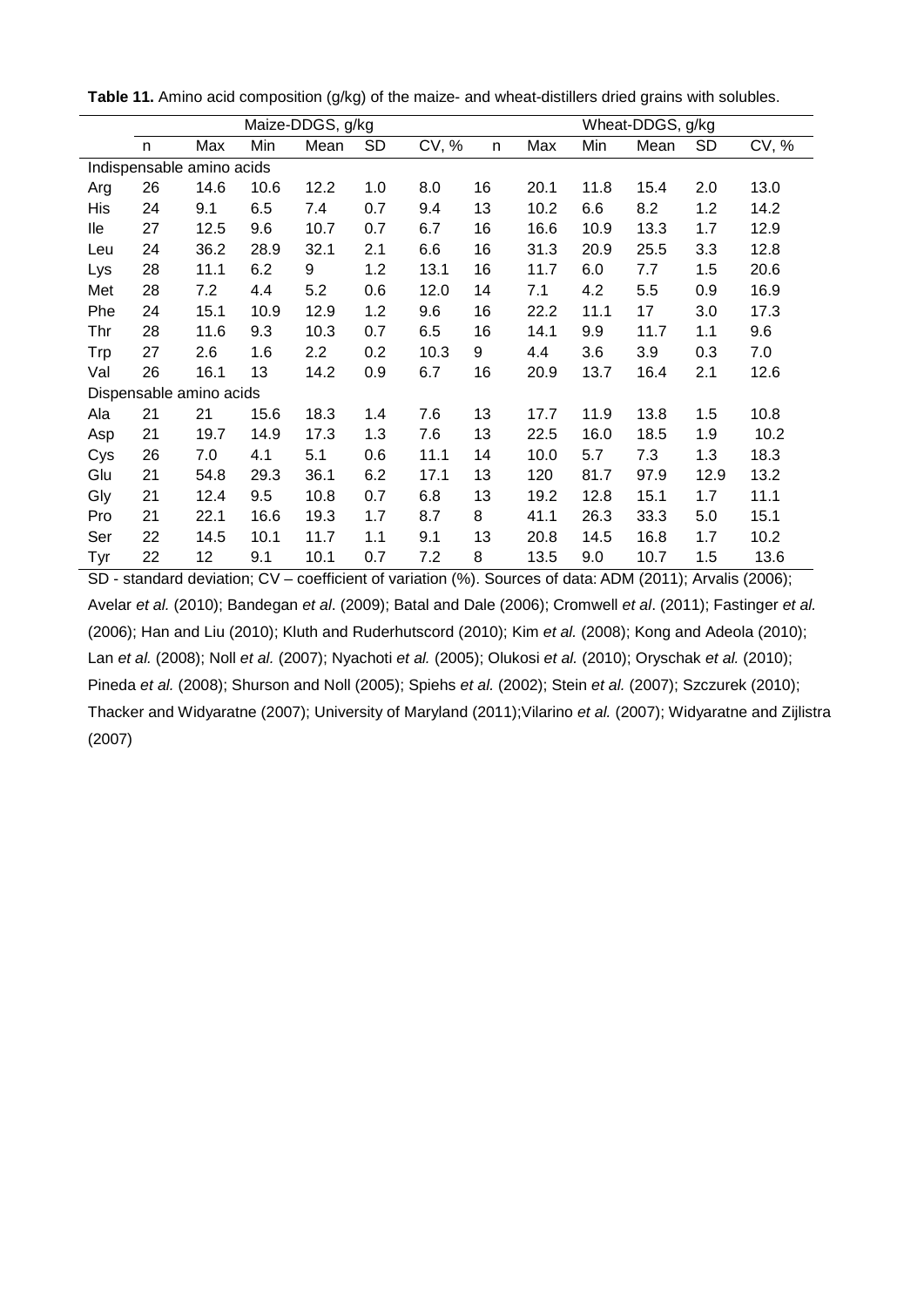| Measurements          | Regression equation | SE of slope | $r^2$ | P-value |
|-----------------------|---------------------|-------------|-------|---------|
| <b>Broiler</b>        |                     |             |       |         |
| AME, MJ/kg DM         |                     |             |       |         |
| <b>Without XAP</b>    | $Y = 15.0X + 0.013$ | 0.246       | 0.995 | < 0.001 |
| With $XAP3$           | $Y = 15.5X - 0.01$  | 0.366       | 0.989 | < 0.001 |
|                       |                     |             |       |         |
| $AME_n$ , MJ/kg DM    |                     |             |       |         |
| <b>Without XAP</b>    | $Y = 14.0X + 0.021$ | 0.219       | 0.995 | < 0.001 |
| With $XAP3$           | $Y = 14.5X - 0.005$ | 0.323       | 0.990 | < 0.001 |
|                       |                     |             |       |         |
| <b>Turkey</b>         |                     |             |       |         |
| AME, MJ/kg DM         |                     |             |       |         |
| <b>Without XAP</b>    | $Y = 14X + 0.201$   | 0.382       | 0.985 | < 0.001 |
| With $XAP3$           | $Y = 14.9X + 0.034$ | 0.323       | 0.991 | < 0.001 |
|                       |                     |             |       |         |
| $AME_n$ , MJ/kg DM    |                     |             |       |         |
| Without XAP           | $Y = 13X + 0.184$   | 0.342       | 0.986 | < 0.001 |
| With XAP <sup>3</sup> | $Y = 13.8X + 0.04$  | 0.285       | 0.992 | < 0.001 |

**Table 12.** Regression equations for the apparent metabolisable energy content of wheat distillers' dried grains with solubles without or with supplementation of a mixture of carbohydrases and protease for broiler and turkey $1,2$ 

 $1/4$ ME and AME<sub>n</sub> values of wheat-DDGS determined from regression of wheat-DDGS-associated AME or AMEn against wheat-DDGS intake; Y is in MJ, intercept is in MJ, and slope is in MJ/kg DM. The slope of the regression equation is the AME or  $AME<sub>n</sub>$  value of the wheat-DDGS.

<sup>2</sup>Supplemental XAP did not significantly (P > 0.05) increase the AME or AME<sub>n</sub> values of wheat-DDGS for broiler and turkey

 ${}^{3}$ Average analysed enzyme activities were 1421 U/kg of xylanase, 262 U/kg of amylase and 3064 U/kg of protease, respectively

S.E - standard error of difference of mean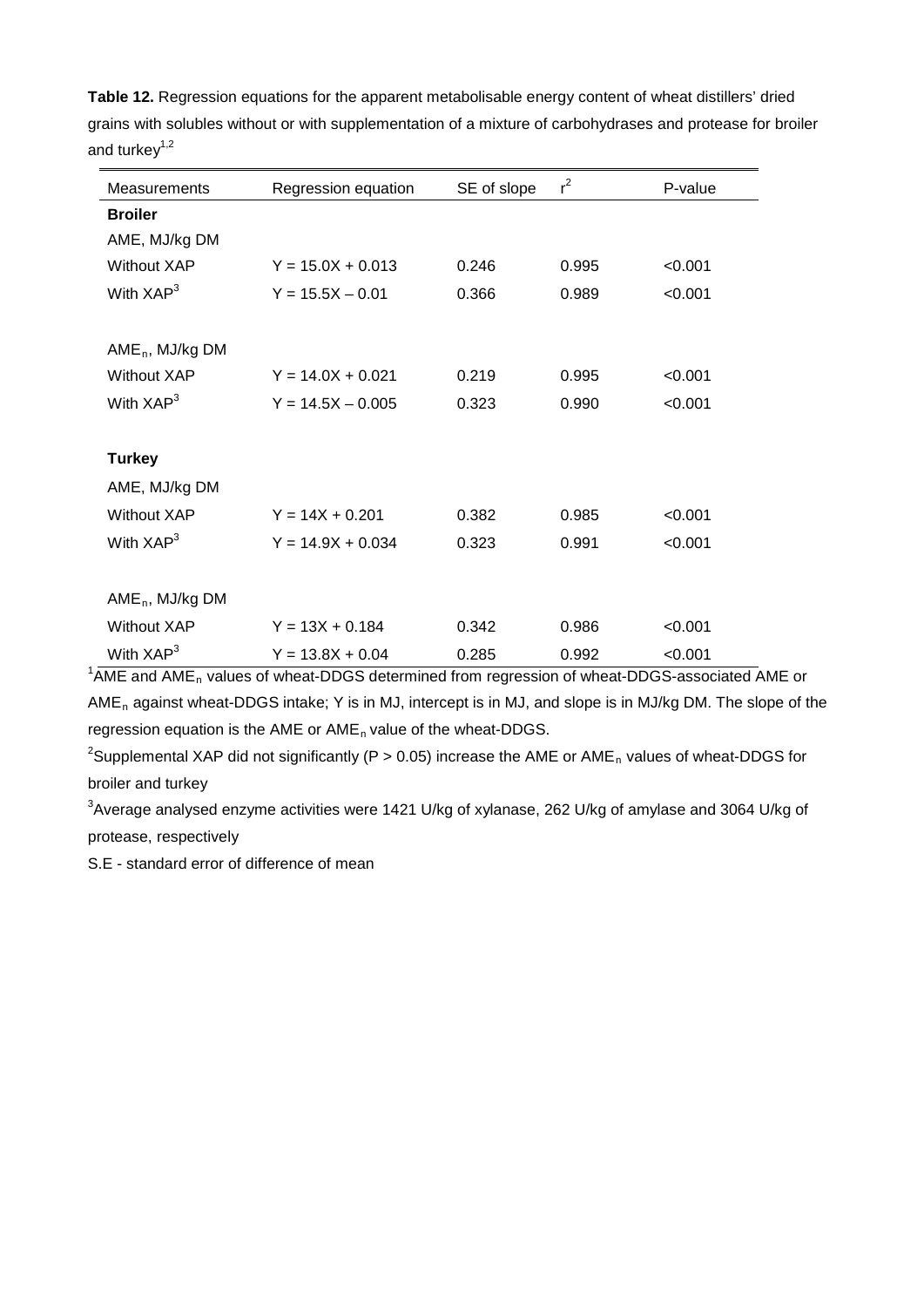|                                          |                                  |       | SE of              | $PD/PR3$ , |                        |
|------------------------------------------|----------------------------------|-------|--------------------|------------|------------------------|
|                                          | Regression equation <sup>1</sup> | $r^2$ | slope <sup>2</sup> | $\%$       | DP/RP <sup>4</sup> , % |
| <b>Broilers</b>                          |                                  |       |                    |            |                        |
| <b>Ileal</b>                             |                                  |       |                    |            |                        |
| Without phytase                          | $Y = 0.064X - 476$               | 0.661 | 0.010              | 93.6       | 0.60                   |
| With phytase                             | $Y = 0.040X + 174$               | 0.725 | 0.005              | 95.9       | 0.62                   |
| <b>Total tract</b>                       |                                  |       |                    |            |                        |
| Without phytase                          | $Y = 0.063X - 625$               | 0.534 | 0.016              | 92.4       | 0.60                   |
| With phytase                             | $Y = 0.065X - 201$               | 0.689 | 0.010              | 93.5       | 0.61                   |
| <b>Turkey</b>                            |                                  |       |                    |            |                        |
| <b>Ileal</b>                             |                                  |       |                    |            |                        |
| Without phytase                          | $Y = 0.242X - 430$               | 0.650 | 0.039              | 75.8       | 0.49                   |
| With phytase                             | $Y = 0.179X - 98$                | 0.422 | 0.047              | 82.1       | 0.53                   |
| <b>Total tract</b>                       |                                  |       |                    |            |                        |
| Without phytase                          | $Y = 0.294X - 293$               | 0.612 | 0.056              | 70.7       | 0.46                   |
| With phytase<br>$\overline{\phantom{0}}$ | $Y = 0.184X + 451$               | 0.375 | 0.054              | 81.6       | 0.53                   |

**Table 13.** True phosphorus digestibility and retention of wheat distillers' dried grains with solubles without or with phytase supplementation for broilers and turkey.

<sup>1</sup>lleal or excreta P output (mg/kg of DM intake) regressed against dietary P intake (mg/kg of DM). The

intercept of the regression term is endogenous P loss (mg/kg of DMI) whereas the slope is true P indigestibility.

<sup>2</sup>Standard error of regression components

 ${}^{3}$ Calculated as 100 x (1 - true P indigestibility); True P digestibility or retention not improved by phytase supplementation.

4 DP and RP are digestible P and retainable P contents of wheat-DDGS, respectively. Calculated as (true P utilisation (%) /100) multiplied by analysed P content in wheat-DDGS (%).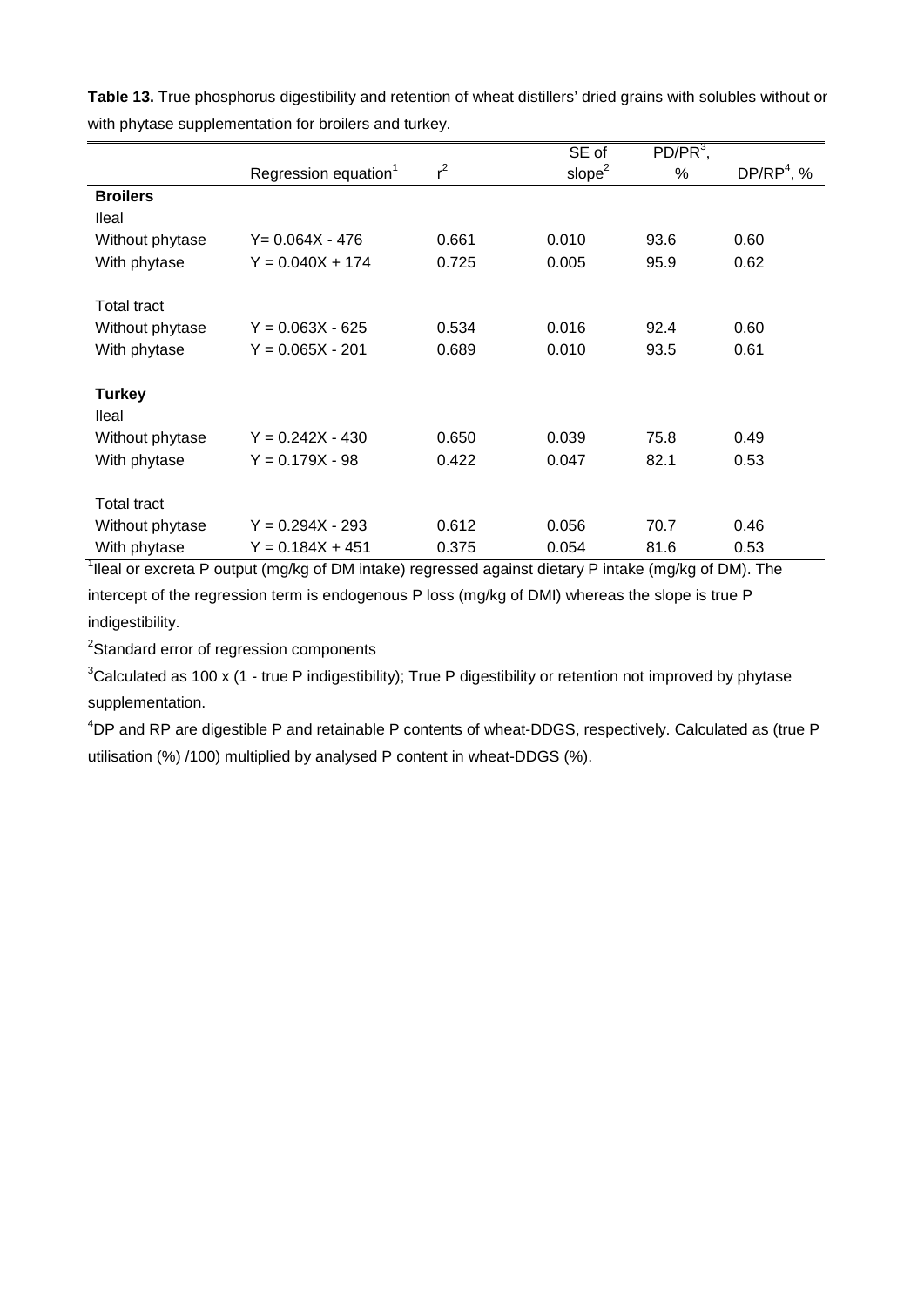|                           |          | Apparent              |       |          |          | Standardised          |       |          |
|---------------------------|----------|-----------------------|-------|----------|----------|-----------------------|-------|----------|
|                           | Without  | With                  |       | Protease | Without  | With                  |       | Protease |
| Item                      | protease | protease <sup>1</sup> | s.e.d | effect   | protease | protease <sup>1</sup> | s.e.d | effect   |
| Nitrogen                  | 0.49     | 0.60                  | 0.04  | 0.017    | 0.51     | 0.63                  | 0.04  | 0.013    |
| Indispensable amino acids |          |                       |       |          |          |                       |       |          |
| Arg                       | 0.38     | 0.53                  | 0.06  | 0.026    | 0.54     | 0.75                  | 0.06  | 0.004    |
| His                       | 0.52     | 0.56                  | 0.06  | 0.524    | 0.72     | 0.79                  | 0.06  | 0.286    |
| <b>Ile</b>                | 0.44     | 053                   | 0.06  | 0.182    | 0.57     | 0.71                  | 0.06  | 0.059    |
| Leu                       | 0.50     | 0.59                  | 0.06  | 0.115    | 0.64     | 0.78                  | 0.06  | 0.029    |
| Phe                       | 0.56     | 0.65                  | 0.06  | 0.110    | 0.70     | 0.83                  | 0.06  | 0.043    |
| Thr                       | 0.37     | 0.42                  | 0.06  | 0.478    | 0.52     | 0.66                  | 0.07  | 0.081    |
| Met                       | 0.37     | 0.49                  | 0.07  | 0.094    | 0.58     | 0.74                  | 0.07  | 0.032    |
| Val                       | 0.44     | 0.54                  | 0.06  | 0.106    | 0.59     | 0.73                  | 0.06  | 0.029    |
| Dispensable amino acids   |          |                       |       |          |          |                       |       |          |
| Ala                       | 0.35     | 0.45                  | 0.07  | 0.194    | 0.51     | 0.65                  | 0.07  | 0.067    |
| Cys                       | 0.47     | 0.53                  | 0.07  | 0.371    | 0.63     | 0.70                  | 0.07  | 0.303    |
| Glu                       | 0.75     | 0.79                  | 0.03  | 0.175    | 0.82     | 0.88                  | 0.03  | 0.062    |
| Gly                       | 0.49     | 0.48                  | 0.06  | 0.869    | 0.66     | 0.68                  | 0.06  | 0.75     |
| Pro                       | 0.75     | 0.82                  | 0.03  | 0.041    | 0.84     | 0.93                  | 0.03  | 0.01     |
| Ser                       | 0.54     | 0.56                  | 0.08  | 0.843    | 0.71     | 0.75                  | 0.08  | 0.633    |
| Tyr                       | 0.45     | 0.54                  | 0.07  | 0.182    | 0.64     | 0.79                  | 0.07  | 0.057    |
| Asp                       | 0.34     | 0.31                  | 0.06  | 0.644    | 0.44     | 0.54                  | 0.07  | 0.197    |

**Table 14.** Coefficients of apparent and standardised ileal amino acids digestibility (%) of wheat distillers' dried grains with solubles without- or with protease supplementation for broilers

<sup>1</sup>Analysed protease activity was 3,459 U/kg of diet

s.e.d - standard error of difference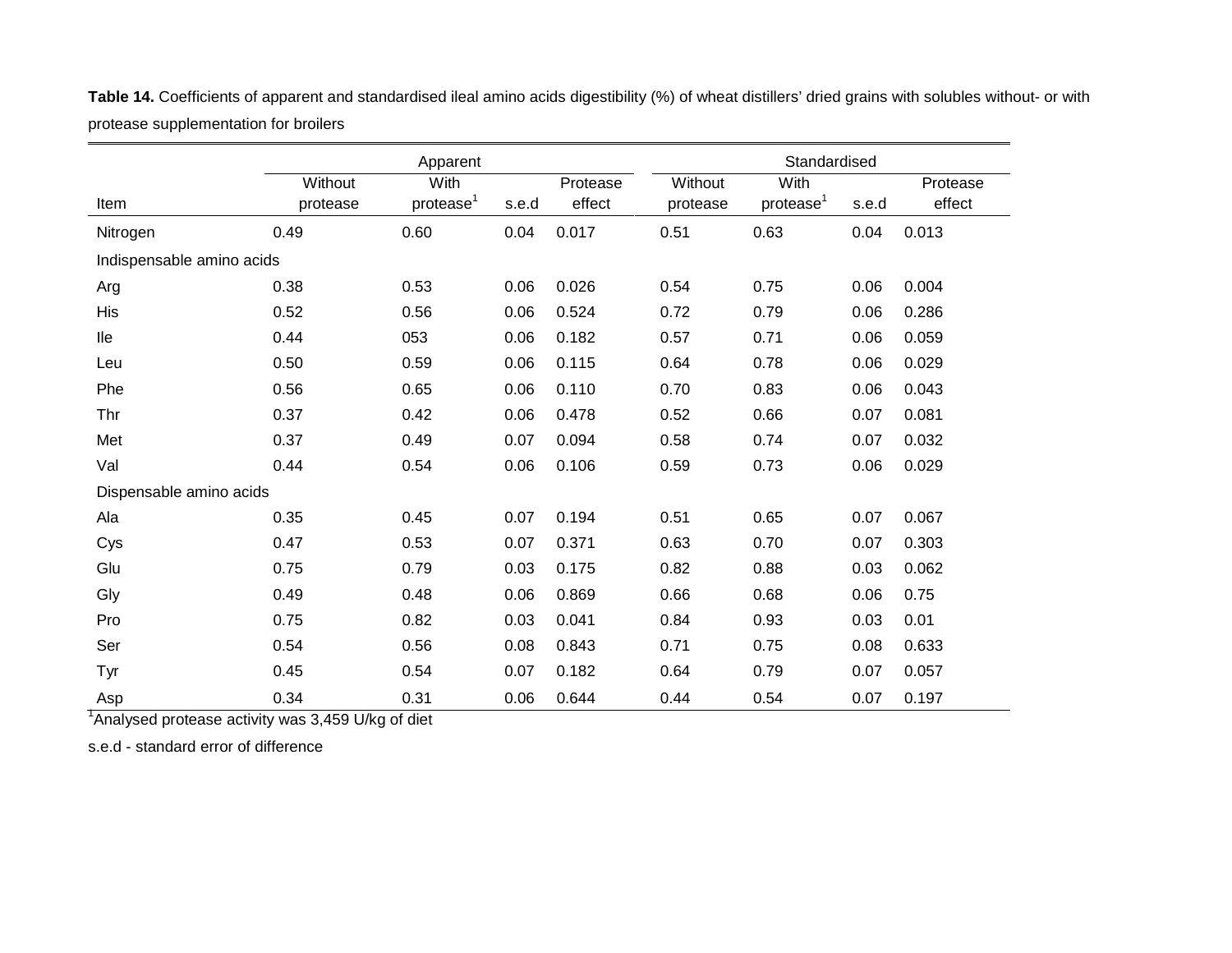|                           |          | Apparent              |       |          |          | Standardised          |       |          |
|---------------------------|----------|-----------------------|-------|----------|----------|-----------------------|-------|----------|
|                           | Without  | With                  |       | Protease | Without  | With                  |       | Protease |
| Item                      | protease | protease <sup>1</sup> | s.e.d | effect   | protease | protease <sup>1</sup> | s.e.d | effect   |
| Indispensable amino acids |          |                       |       |          |          |                       |       |          |
| Arg                       | 0.30     | 0.40                  | 0.04  | 0.055    | 0.46     | 0.56                  | 0.04  | 0.055    |
| His                       | 0.33     | 0.44                  | 0.05  | 0.039    | 0.55     | 0.66                  | 0.05  | 0.039    |
| lle                       | 0.35     | 0.46                  | 0.04  | 0.028    | 0.50     | 0.61                  | 0.04  | 0.028    |
| Leu                       | 0.41     | 0.49                  | 0.04  | 0.062    | 0.55     | 0.64                  | 0.04  | 0.062    |
| Phe                       | 0.47     | 0.57                  | 0.03  | 0.018    | 0.62     | 0.71                  | 0.03  | 0.018    |
| Thr                       | 0.19     | 0.35                  | 0.05  | 0.006    | 0.41     | 0.58                  | 0.05  | 0.006    |
| Met                       | 0.24     | 0.41                  | 0.05  | 0.008    | 0.47     | 0.63                  | 0.05  | 0.008    |
| Val                       | 0.33     | 0.43                  | 0.04  | 0.047    | 0.51     | 0.60                  | 0.04  | 0.047    |
| Dispensable amino acids   |          |                       |       |          |          |                       |       |          |
| Ala                       | 0.24     | 0.41                  | 0.04  | 0.003    | 0.44     | 0.61                  | 0.04  | 0.003    |
| Cys                       | 0.31     | 0.44                  | 0.07  | 0.112    | 0.45     | 0.57                  | 0.07  | 0.112    |
| Glu                       | 0.70     | 0.75                  | 0.02  | 0.029    | 0.77     | 0.82                  | 0.02  | 0.029    |
| Gly                       | 0.32     | 0.48                  | 0.04  | 0.006    | 0.53     | 0.68                  | 0.04  | 0.006    |
| Pro                       | 0.81     | 0.80                  | 0.02  | 0.713    | 0.89     | 0.88                  | 0.02  | 0.713    |
| Ser                       | 0.34     | 0.50                  | 0.05  | 0.012    | 0.58     | 0.75                  | 0.05  | 0.012    |
| Tyr                       | 0.40     | 0.51                  | 0.05  | 0.049    | 0.61     | 0.72                  | 0.05  | 0.049    |
| Asp                       | 0.04     | 0.22                  | 0.06  | 0.009    | 0.26     | 0.45                  | 0.06  | 0.009    |

Table 15. Coefficients of apparent and standardised ileal amino acids digestibility of wheat distillers' dried grains with solubles without- or with protease supplementation for turkey

<sup>1</sup>Analysed protease activity was 3,291 U/kg of diet

s.e.d - standard error of difference

L.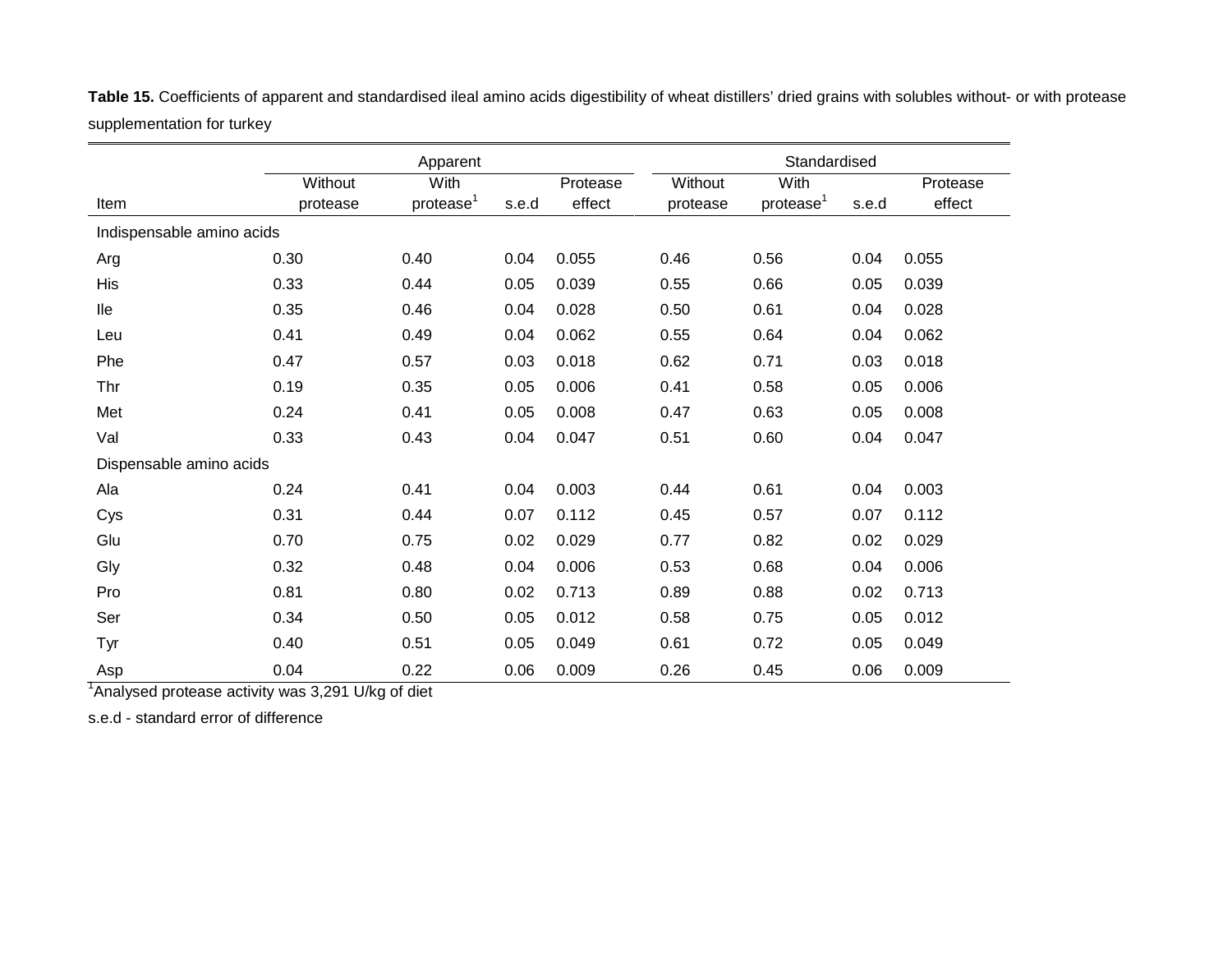**Table 16.** Growth performance of broilers receiving a wheat-soyabean meal based diet containing wheat-distillers' dried grains with solubles supplemented with an enzyme mixture containing xylanase, amylase and protease activities or phytase alone or a combination of both from 1 to 24 days of  $\mathsf{age}^1$ .

| Diets <sup>1</sup>               | Weight gain <sup>2</sup> , g | Final weight, g | Gain:Feed, g/kg | Feed intake, g |
|----------------------------------|------------------------------|-----------------|-----------------|----------------|
| PC <sub>1</sub>                  | 693.4                        | 735.4           | 676.8           | 1027           |
| PC <sub>2</sub>                  | 944.1                        | 985.8           | 629.6           | 1500           |
| NC <sub>1</sub>                  | 765.4                        | 807.4           | 554.1           | 1383           |
| NC1 plus XAP (1)                 | 840.4                        | 882.4           | 593.1           | 1417           |
| NC <sub>2</sub>                  | 665.5                        | 707.6           | 540.2           | 1230           |
| NC2 plus phytase (2)             | 705.3                        | 747.8           | 547.0           | 1290           |
| NC <sub>3</sub>                  | 595.7                        | 638.6           | 511.5           | 1168           |
| NC3 plus XAP and phytase (3)     | 637.9                        | 678.9           | 512.6           | 1245           |
| s.e.d                            | 41.4                         | 41.0            | 20.6            | 67.3           |
|                                  |                              |                 |                 |                |
| P-values for main effect of diet | < 0.001                      | < 0.001         | < 0.001         | < 0.001        |
| P-values for contrast            |                              |                 |                 |                |
| PC1 vs. PC2                      | < 0.001                      | < 0.001         | 0.019           | < 0.001        |
| PC2 vs. NC1 plus XAP             | 0.008                        | 0.008           | 0.054           | 0.176          |
| PC2 vs. NC2 plus phytase         | < 0.001                      | < 0.001         | < 0.001         | 0.001          |
| PC2 vs. NC3 plus XAP and phytase | < 0.001                      | < 0.001         | < 0.001         | < 0.001        |
| NC1 vs. NC1 plus XAP             | 0.050                        | 0.048           | 0.041           | 0.572          |
| NC2 vs. NC2 plus phytase         | 0.289                        | 0.279           | 0.717           | 0.326          |
| NC3 vs. NC3 plus XAP and phytase | 0.316                        | 0.332           | 0.959           | 0.259          |
|                                  |                              |                 |                 |                |
| $1$ vs. $2$                      | 0.710                        | 0.714           | 0.400           | 0.844          |
| $1$ vs. $3$                      | 0.679                        | 0.670           | 0.289           | 0.774          |
| 2 vs. 3                          | 0.935                        | 0.921           | 0.752           | 0.912          |
| $1 + 2$ vs. 3                    | 0.432                        | 0.424           | 0.226           | 0.900          |

<sup>1</sup>PC1 - wheat-SBM based diet adequate in metabolisable energy (ME) and nutrients; PC2 - wheat-SBM-wheat-DDGS based diet adequate in ME and nutrients; NC1 - wheat-SBM-wheat-DDGS based diet marginal in ME (-0.63 MJ/kg); NC2 - wheat-SBM-wheat-DDGS based diet marginal in P (-0.15% non-phytate P); NC3 - wheat-SBM-wheat-DDGS based diet marginal in ME and P (-0.63 MJ/kg and -0.15% non phytate P, respectively); XAP added to provide 2000, 200 and 400 U/kg of xylanase, amylase and protease, respectively; Phytase added to provide 1000 FTU/kg

 $^{2}$ Average initial bodyweight was 42g. s.e.d: standard error of difference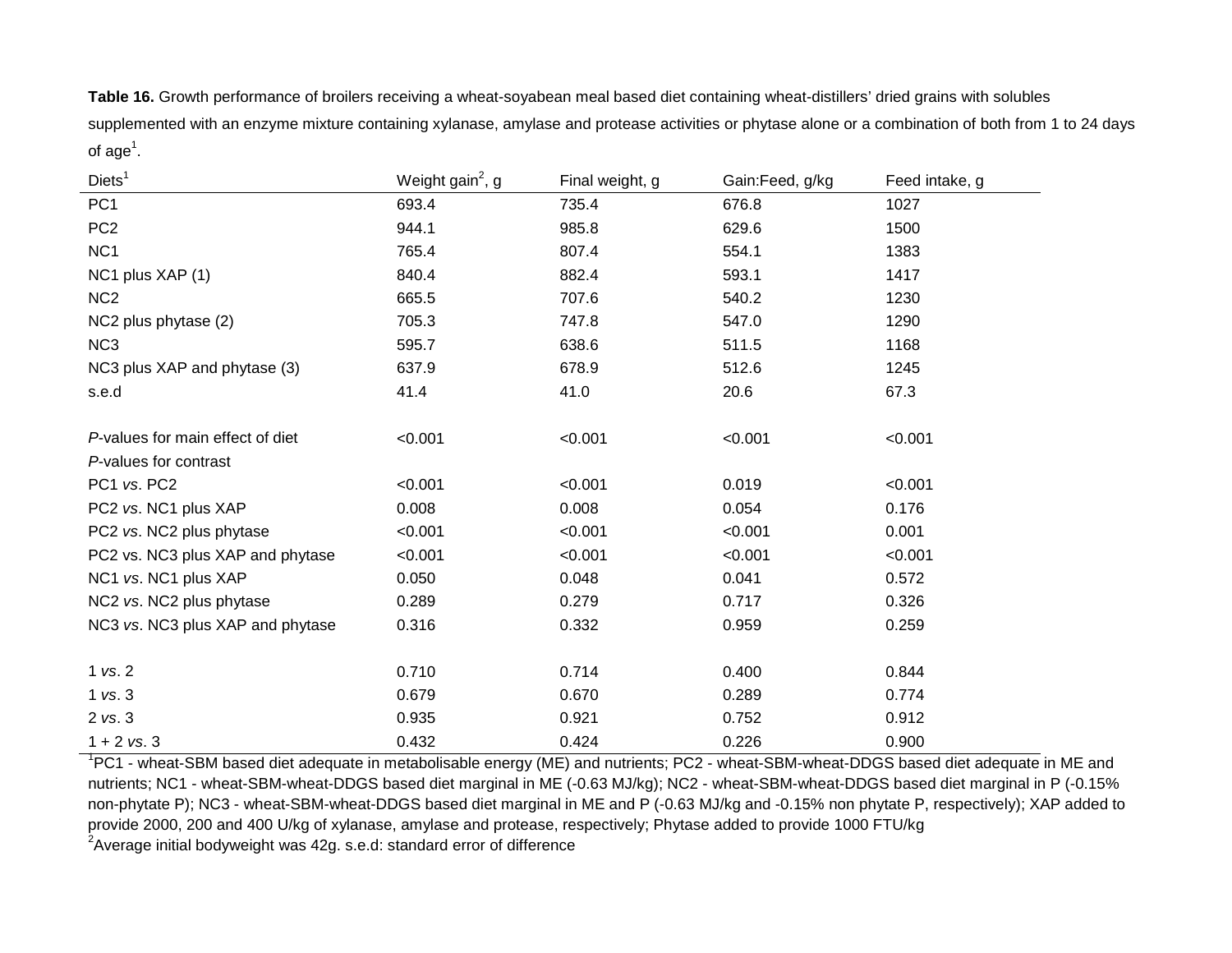**Table 17.** Growth performance of broilers receiving a wheat-soyabean meal based diet containing wheat-distillers' dried grains with solubles supplemented with an enzyme mixture containing xylanase, amylase and protease activities or phytase alone or a combination of both from 25 to 42 days of age.

| Diets <sup>1</sup>               | Weight gain, g | Final weight, g | Gain:Feed, g/kg | Feed intake, g |
|----------------------------------|----------------|-----------------|-----------------|----------------|
| PC <sub>1</sub>                  | 1599           | 2343            | 569.2           | 2809           |
| PC <sub>2</sub>                  | 1542           | 2528            | 445.1           | 3464           |
| NC <sub>1</sub>                  | 1331           | 2140            | 418.7           | 3180           |
| NC1 plus XAP (1)                 | 1463           | 2347            | 446.6           | 3275           |
| NC <sub>2</sub>                  | 1225           | 1933            | 449.3           | 2727           |
| NC2 plus phytase (2)             | 1275           | 2023            | 446.4           | 2857           |
| NC <sub>3</sub>                  | 1103           | 1742            | 430.3           | 2564           |
| NC3 plus XAP and phytase (3)     | 1160           | 1800            | 437.7           | 2649           |
| s.e.d                            | 92.6           | 122             | 16.4            | 167            |
|                                  |                |                 |                 |                |
| P-values for main effect of diet | < 0.001        | < 0.001         | < 0.001         | < 0.001        |
| P-values for contrast            |                |                 |                 |                |
| PC1 vs. PC2                      | 0.541          | 0.110           | < 0.001         | < 0.001        |
| PC2 vs. NC1 plus XAP             | 0.378          | 0.083           | 0.983           | 0.242          |
| PC2 vs. NC2 plus phytase         | 0.005          | < 0.001         | 0.966           | < 0.001        |
| PC2 vs. NC3 plus XAP and phytase | < 0.001        | < 0.001         | 0.532           | < 0.001        |
| NC1 vs. NC1 plus XAP             | 0.145          | 0.082           | 0.101           | 0.552          |
| NC2 vs. NC2 plus phytase         | 0.574          | 0.441           | 0.810           | 0.418          |
| NC3 vs. NC3 plus XAP and phytase | 0.527          | 0.611           | 0.695           | 0.594          |
|                                  |                |                 |                 |                |
| 1 vs. 2                          | 0.570          | 0.600           | 0.093           | 0.909          |
| $1$ vs. $3$                      | 0.599          | 0.508           | 0.251           | 0.974          |
| 2 vs. 3                          | 0.965          | 0.889           | 0.565           | 0.883          |
| $1 + 2$ vs. 3                    | 0.383          | 0.290           | 0.349           | 0.646          |

<sup>1</sup>PC1 - wheat-SBM based diet adequate in metabolisable energy (ME) and nutrients; PC2 - wheat-SBM-wheat-DDGS based diet adequate in ME and nutrients; NC1 - wheat-SBM-wheat-DDGS based diet marginal in ME (-0.63 MJ/kg); NC2 - wheat-SBM-wheat-DDGS based diet marginal in P (-0.15% non-phytate P); NC3 - wheat-SBM-wheat-DDGS based diet marginal in ME and P (-0.63 MJ/kg and -0.15% non phytate P, respectively); XAP added to provide 2000, 200 and 400 U/kg of xylanase, amylase and protease, respectively; Phytase added to provide 1000 FTU/kg. s.e.d: standard error of difference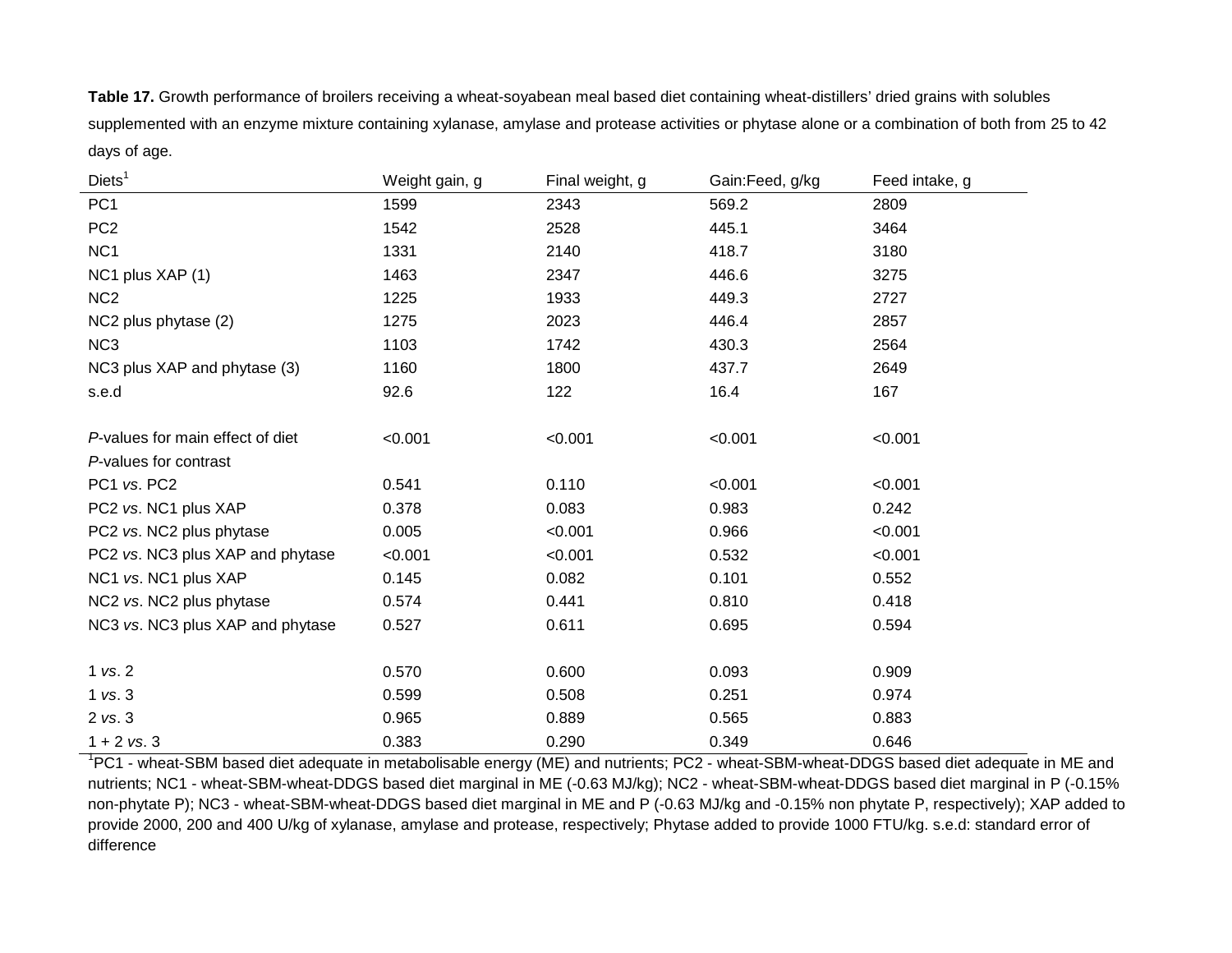**Table 18.** Growth performance of broilers receiving a wheat-soyabean meal based diet containing wheat-distillers' dried grains with solubles supplemented with an enzyme mixture containing xylanase, amylase and protease activities or phytase alone or a combination of both from 1 to 42 days of age.

| $\text{Diets}^1$                 | Weight gain <sup>2</sup> , g | Final weight, g | Gain:Feed, g/kg | Feed intake, g |
|----------------------------------|------------------------------|-----------------|-----------------|----------------|
| PC <sub>1</sub>                  | 2301                         | 2343            | 598.5           | 3845           |
| PC <sub>2</sub>                  | 2486                         | 2528            | 500.8           | 4965           |
| NC <sub>1</sub>                  | 2098                         | 2140            | 459.7           | 4564           |
| NC1 plus XAP (1)                 | 2305                         | 2347            | 490.9           | 4694           |
| NC <sub>2</sub>                  | 1891                         | 1933            | 477.8           | 3957           |
| NC2 plus phytase (2)             | 1981                         | 2023            | 477.6           | 4147           |
| NC <sub>3</sub>                  | 1699                         | 1742            | 455.2           | 3732           |
| NC3 plus XAP and phytase (3)     | 1759                         | 1800            | 439.2           | 4004           |
| s.e.d                            | 118.0                        | 117.9           | 15.3            | 210.2          |
|                                  |                              |                 |                 |                |
| P-values for main effect of diet | < 0.001                      | < 0.001         | < 0.001         | < 0.001        |
| P-values for contrast            |                              |                 |                 |                |
| PC1 vs. PC2                      | 0.112                        | 0.122           | < 0.001         | < 0.001        |
| PC2 vs. NC1 plus XAP             | 0.142                        | 0.144           | 0.539           | 0.185          |
| PC2 vs. NC2 plus phytase         | < 0.001                      | < 0.001         | 0.146           | < 0.001        |
| PC2 vs. NC3 plus XAP and phytase | < 0.001                      | < 0.001         | < 0.001         | < 0.001        |
| NC1 vs. NC1 plus XAP             | 0.075                        | 0.075           | 0.049           | 0.520          |
| NC2 vs. NC2 plus phytase         | 0.428                        | 0.426           | 0.985           | 0.349          |
| NC3 vs. NC3 plus XAP and phytase | 0.604                        | 0.607           | 0.247           | 0.183          |
|                                  |                              |                 |                 |                |
| 1 vs. 2                          | 0.599                        | 0.602           | 0.163           | 0.884          |
| $1$ vs. $3$                      | 0.506                        | 0.506           | 0.032           | 0.729          |
| 2 vs. 3                          | 0.887                        | 0.884           | 0.401           | 0.841          |
| $1 + 2$ vs. 3                    | 0.288                        | 0.288           | 0.031           | 0.907          |

<sup>1</sup>PC1 - wheat-SBM based diet adequate in metabolisable energy (ME) and nutrients; PC2 - wheat-SBM-wheat-DDGS based diet adequate ME and nutrients; NC1 - wheat-SBM-wheat-DDGS based diet marginal in ME (-0.63 MJ/kg); NC2 - wheat-SBM-wheat-DDGS based diet marginal in P (-0.15% non-phytate P); NC3 - wheat-SBM-wheat-DDGS based diet marginal in ME and P (-0.63 MJ/kg and -0.15% non phytate P, respectively); XAP added to provide 2000, 200 and 400 U/kg of xylanase, amylase and protease, respectively; Phytase added to provide 1000 FTU/kg  $^{2}$ Average initial bodyweight was 42 g. s.e.d: standard error of difference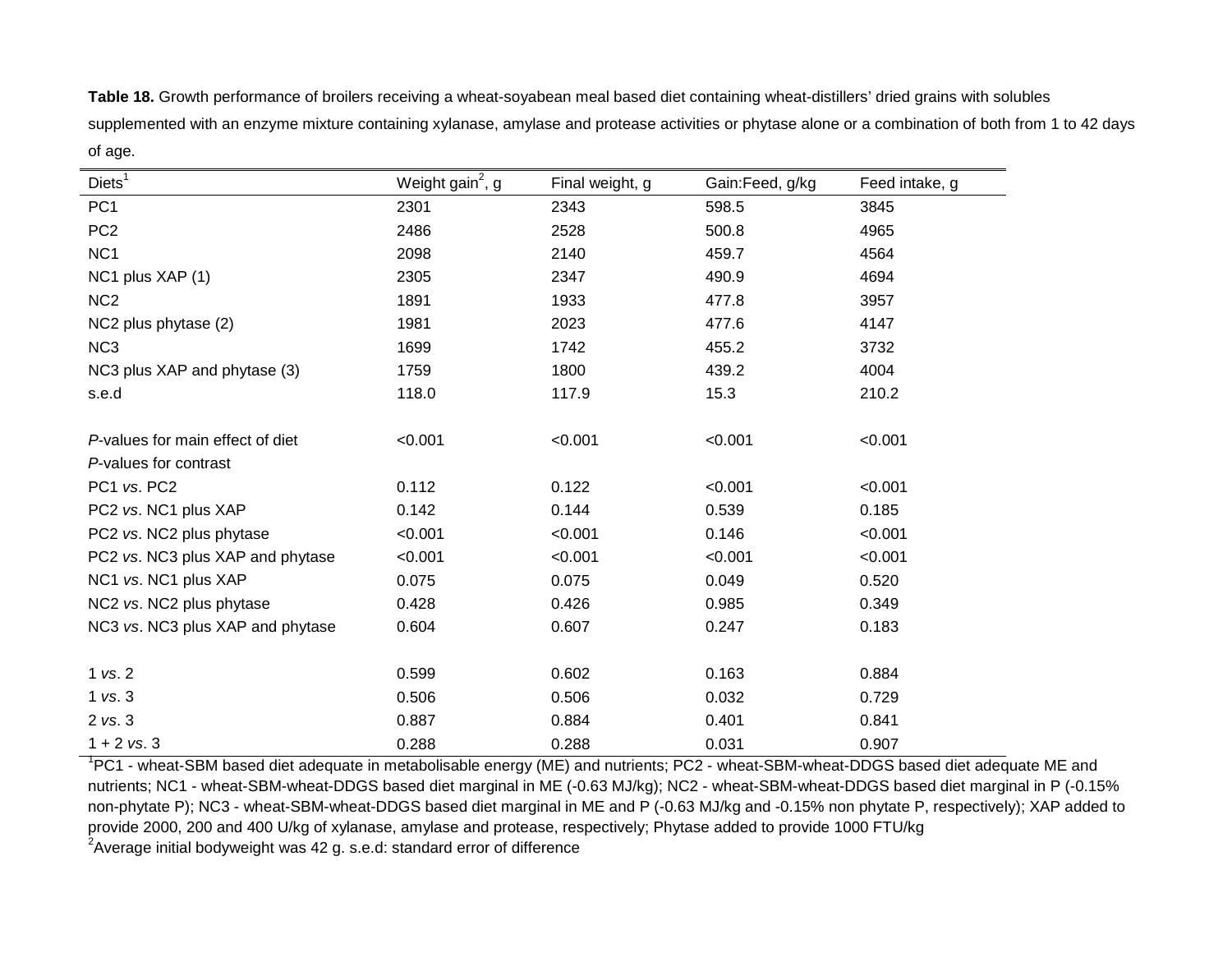**Table 19.** Digesta pH at the duodenum and caecum of broilers receiving a wheat-soyabean meal based diet containing wheat-distillers' dried grains with solubles supplemented with an enzyme mixture containing xylanase, amylase and protease activities or phytase alone or a combination of both.

| Diets <sup>1</sup>               | Duodenum | Caeca |
|----------------------------------|----------|-------|
| PC <sub>1</sub>                  | 6.05     | 6.01  |
| PC <sub>2</sub>                  | 6.03     | 5.57  |
| NC <sub>1</sub>                  | 6.03     | 5.65  |
| NC1 plus XAP                     | 6.15     | 5.23  |
| NC <sub>2</sub>                  | 6.11     | 5.82  |
| NC2 plus phytase                 | 6.04     | 5.56  |
| NC <sub>3</sub>                  | 5.99     | 5.54  |
| NC3 plus XAP and phytase         | 5.90     | 5.81  |
| s.e.d                            | 0.10     | 0.17  |
|                                  |          |       |
| P-values for main effect of diet | 0.408    | 0.002 |
| P-values for contrast            |          |       |
| PC1 vs. PC2                      | 0.820    | 0.012 |
| PC2 vs. NC1 plus XAP             | 0.242    | 0.051 |
| PC2 vs. NC2 plus phytase         | 0.890    | 0.953 |
| PC2 vs. NC3 plus XAP and phytase | 0.232    | 0.151 |
| NC1 vs. NC1 plus XAP             | 0.261    | 0.018 |
| NC2 vs. NC2 plus phytase         | 0.480    | 0.131 |
| NC3 vs. NC3 plus XAP and phytase | 0.390    | 0.115 |

<sup>1</sup>PC1 - wheat-SBM based diet adequate in metabolisable energy (ME) and nutrients; PC2 - wheat-SBMwheat-DDGS based diet adequate in ME and nutrients; NC1 - wheat-SBM-wheat-DDGS based diet marginal in ME (-0.63 MJ/kg); NC2 - wheat-SBM-wheat-DDGS based diet marginal in P (-0.15% non-phytate P); NC3 - wheat-SBM-wheat-DDGS based diet marginal in ME and P (-0.63 MJ/kg and -0.15% non phytate P, respectively); XAP added to provide 2000, 200 and 400 U/kg of xylanase, amylase and protease, respectively; Phytase added to provide 1000 FTU/kg

s.e.d: standard error of difference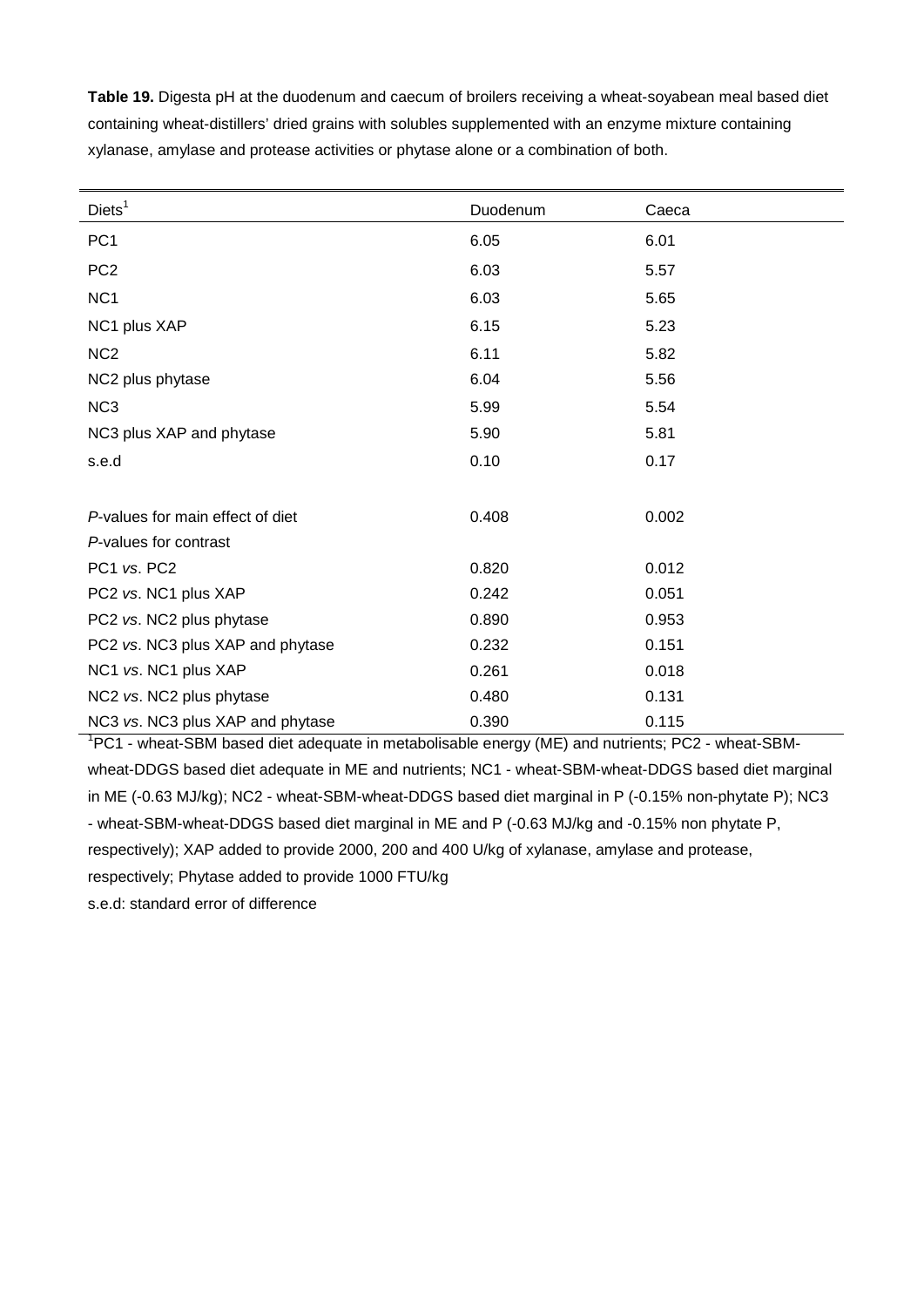| Diets <sup>1</sup>               | Acetic acid | Ethanol | Propionic acid | iso-Butyric acid | n-Butyric acid |
|----------------------------------|-------------|---------|----------------|------------------|----------------|
| PC <sub>1</sub>                  | 6963        | 168     | 496            | 154              | 3043           |
| PC <sub>2</sub>                  | 5744        | 258     | 492            | 118              | 2168           |
| NC <sub>1</sub>                  | 5505        | 251     | 339            | 118              | 2653           |
| NC1 plus XAP                     | 6083        | 328     | 352            | 134              | 2880           |
| NC <sub>2</sub>                  | 6581        | 288     | 445            | 89.0             | 2564           |
| NC2 plus phytase                 | 6449        | 295     | 423            | 107              | 2837           |
| NC <sub>3</sub>                  | 5290        | 315     | 327            | 115              | 2194           |
| NC3 plus XAP and phytase         | 4713        | 243     | 580            | 140              | 1687           |
| s.e.d                            | 760         | 67.7    | 132.3          | 45.3             | 399            |
| P-values for main effect of diet | 0.092       | 0.373   | 0.505          | 0.898            | 0.027          |
| P-values for contrast            |             |         |                |                  |                |
| PC1 vs. PC2                      | 0.117       | 0.192   | 0.981          | 0.427            | 0.035          |
| PC2 vs. NC1 plus XAP             | 0.658       | 0.307   | 0.294          | 0.734            | 0.083          |
| PC2 vs. NC2 plus phytase         | 0.360       | 0.591   | 0.603          | 0.812            | 0.102          |
| PC2 vs. NC3 plus XAP and phytase | 0.183       | 0.828   | 0.512          | 0.635            | 0.235          |
| NC1 vs. NC1 plus XAP             | 0.451       | 0.263   | 0.922          | 0.734            | 0.573          |
| NC2 vs. NC2 plus phytase         | 0.863       | 0.926   | 0.868          | 0.696            | 0.499          |
| NC3 vs. NC3 plus XAP and phytase | 0.453       | 0.296   | 0.063          | 0.587            | 0.212          |

**Table 20.** Volatile fatty acids production (mg/kg) at the caecum of broiler receiving a wheat-soyabean meal based diet containing wheat-distillers' dried grains with solubles supplemented with an enzyme mixture containing xylanase, amylase and protease activities or phytase alone or a combination of both.

<sup>1</sup>PC1 - wheat-SBM based diet adequate in metabolisable energy (ME) and nutrients; PC2 - wheat-SBM-wheat-DDGS based diet adequate in ME and nutrients; NC1 - wheat-SBM-wheat-DDGS based diet marginal in ME (-0.63 MJ/kg); NC2 - wheat-SBM-wheat-DDGS based diet marginal in P (-0.15% non-phytate P); NC3 wheat-SBM-wheat-DDGS based diet marginal in ME and P (-0.63 MJ/kg and -0.15% non phytate P, respectively); XAP added to provide 2000, 200 and 400 U/kg of xylanase, amylase and protease, respectively; Phytase added to provide 1000 FTU/kg

s.e.d: standard error of difference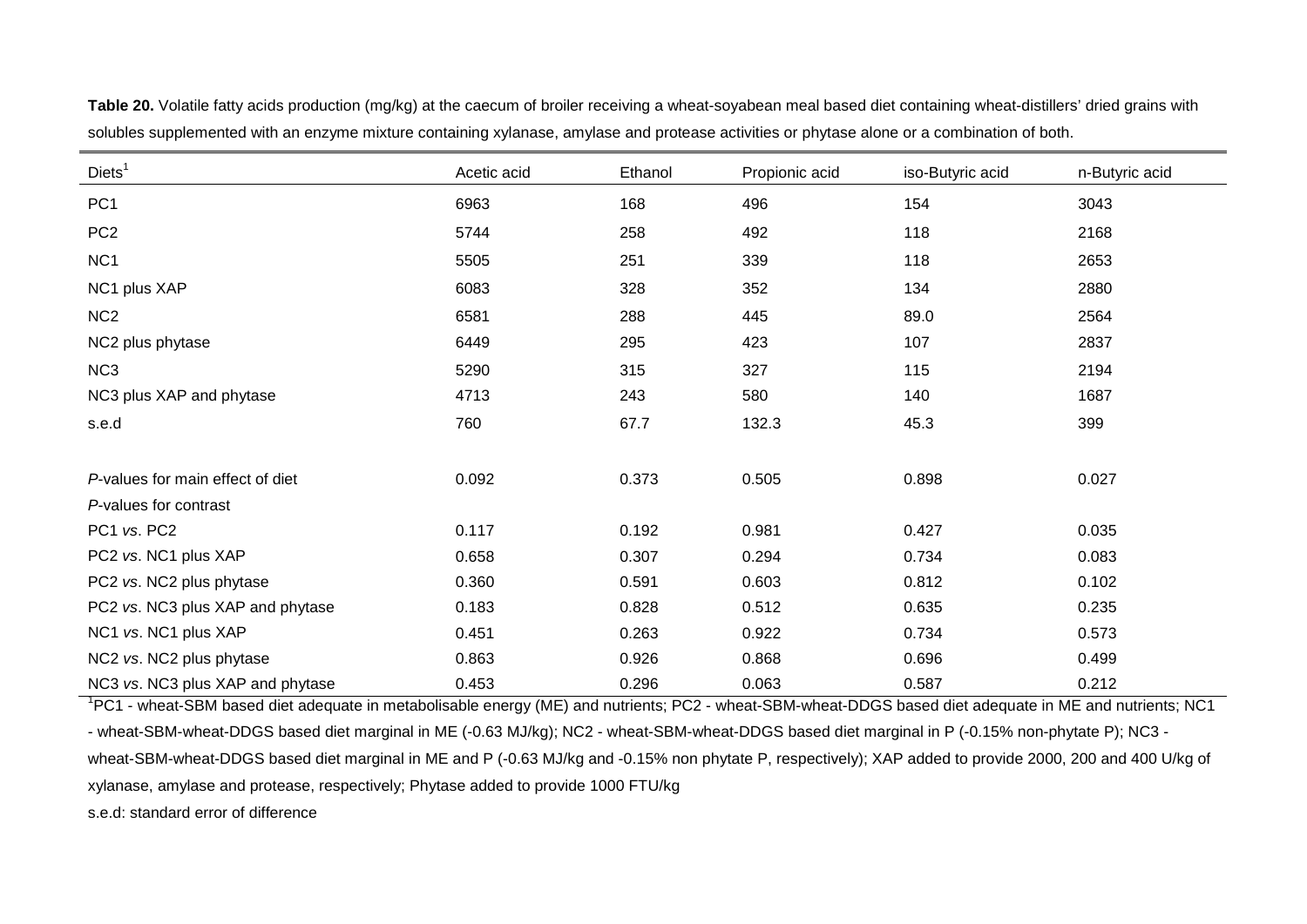| Diets <sup>1</sup>               | Heptanoic acid | Hexanoic acid | iso-valeric acid | Propane-1,2- | n-Valeric acid |
|----------------------------------|----------------|---------------|------------------|--------------|----------------|
| PC <sub>1</sub>                  | 35.3           | 57.2          | 134              | 25.0         | 220            |
| PC <sub>2</sub>                  | 61.8           | 71.7          | 110              | 60.7         | 194            |
| NC <sub>1</sub>                  | 50.5           | 68.5          | 112              | 52.3         | 194            |
| NC1 plus XAP                     | 63.5           | 81.8          | 121              | 64.7         | 212            |
| NC <sub>2</sub>                  | 26.3           | 30.0          | 73.0             | 43.5         | 154            |
| NC2 plus phytase                 | 35.3           | 51.7          | 88.0             | 33.0         | 178            |
| NC <sub>3</sub>                  | 77.8           | 89.8          | 107              | 71.2         | 180            |
| NC3 plus XAP and phytase         | 41.7           | 61.8          | 115              | 41.7         | 231            |
| s.e.d                            | 28.4           | 35.8          | 41.7             | 31.4         | 61.7           |
| P-values for main effect of diet | 0.623          | 0.798         | 0.885            | 0.812        | 0.936          |
| P-values for contrast            |                |               |                  |              |                |
| PC1 vs. PC2                      | 0.357          | 0.687         | 0.552            | 0.262        | 0.684          |
| PC2 vs. NC1 plus XAP             | 0.954          | 0.778         | 0.790            | 0.899        | 0.778          |
| PC2 vs. NC2 plus phytase         | 0.357          | 0.579         | 0.612            | 0.383        | 0.795          |
| PC2 vs. NC3 plus XAP and phytase | 0.482          | 0.785         | 0.896            | 0.548        | 0.556          |
| NC1 vs. NC1 plus XAP             | 0.650          | 0.711         | 0.839            | 0.696        | 0.780          |
| NC2 vs. NC2 plus phytase         | 0.753          | 0.548         | 0.718            | 0.740        | 0.693          |
| NC3 vs. NC3 plus XAP and phytase | 0.211          | 0.438         | 0.849            | 0.353        | 0.416          |

**Table 21.** Volatile fatty acids production (mg/kg) at the caecum of broiler receiving a wheat-soyabean meal based diet containing wheat-distillers' dried grains with solubles supplemented with an enzyme mixture containing xylanase, amylase and protease activities or phytase alone or a combination of both.

<sup>1</sup>PC1 - wheat-SBM based diet adequate in metabolisable energy (ME) and nutrients; PC2 - wheat-SBM-wheat-DDGS based diet adequate in ME and nutrients; NC1 - wheat-SBM-wheat-DDGS based diet marginal in ME (-0.63 MJ/kg); NC2 - wheat-SBM-wheat-DDGS based diet marginal in P (-0.15% non-phytate P); NC3 wheat-SBM-wheat-DDGS based diet marginal in ME and P (-0.63 MJ/kg and -0.15% non phytate P, respectively); XAP added to provide 2000, 200 and 400 U/kg of xylanase, amylase and protease, respectively; Phytase added to provide 1000 FTU/kg. s.e.d: standard error of difference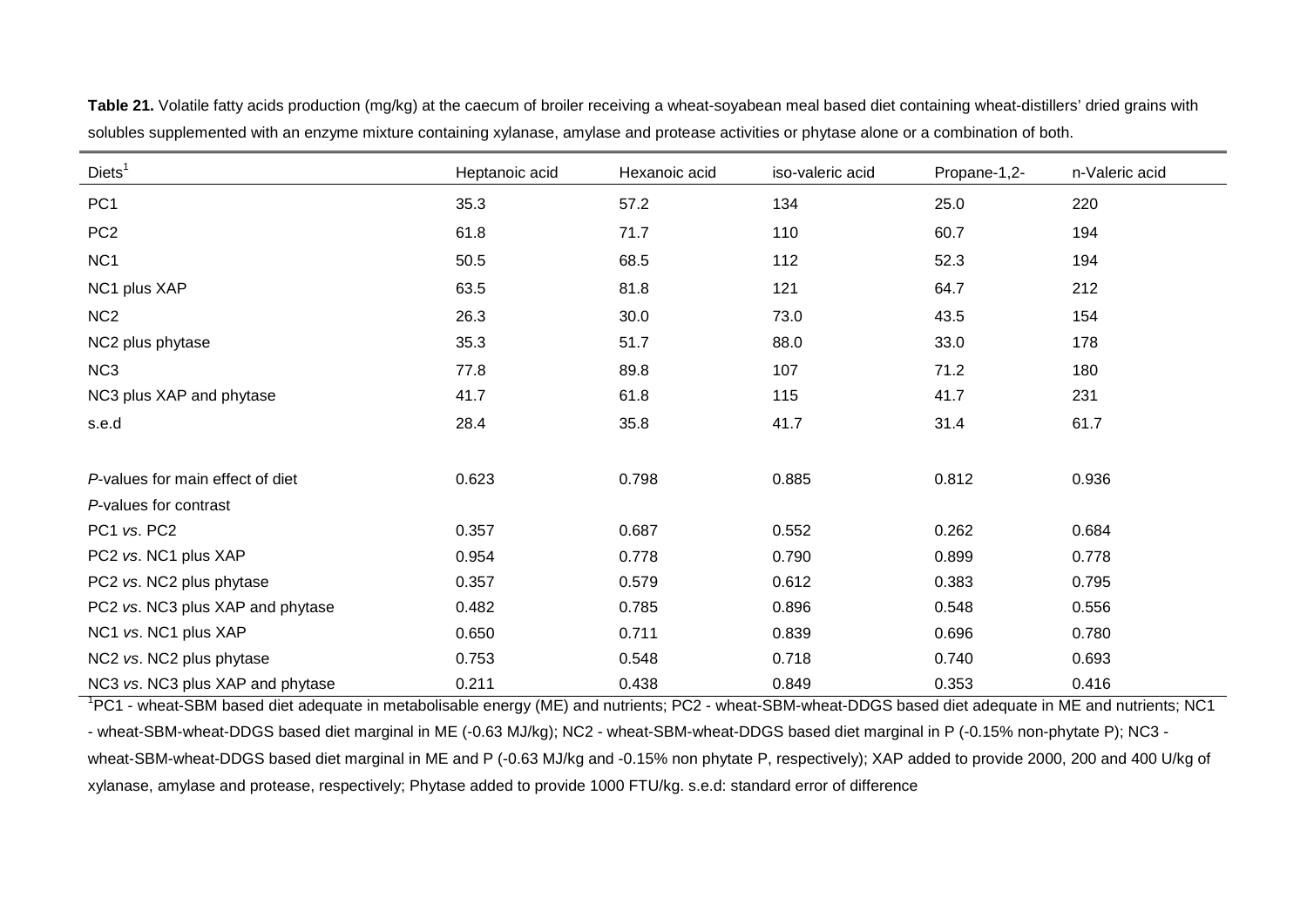**Table 22.** Jejunal morphology of broilers receiving a wheat-soyabean meal based diet containing wheatdistillers' dried grains with solubles supplemented with an enzyme mixture containing xylanase, amylase and protease activities or phytase alone or a combination of both.

| Diets <sup>1</sup>               | VH, µm | $CD, \mu m$ | VH:CD |
|----------------------------------|--------|-------------|-------|
| PC1.                             | 649    | 191         | 3.49  |
| PC <sub>2</sub>                  | 660    | 187         | 3.61  |
| NC <sub>1</sub>                  | 606    | 144         | 4.21  |
| NC1 plus XAP                     | 731    | 212         | 3.62  |
| NC <sub>2</sub>                  | 564    | 168         | 3.4   |
| NC2 plus phytase                 | 648    | 207         | 3.26  |
| NC <sub>3</sub>                  | 692    | 194         | 3.79  |
| NC3 plus XAP and phytase         | 634    | 174         | 3.81  |
| s.e.d                            | 96.9   | 30.0        | 0.58  |
|                                  |        |             |       |
| P-values for main effect of diet | 0.793  | 0.387       | 0.816 |
| P-values for contrast            |        |             |       |
| PC1 vs. PC2                      | 0.909  | 0.903       | 0.829 |
| PC2 vs. NC1 plus XAP             | 0.466  | 0.407       | 0.987 |
| PC2 vs. NC2 plus phytase         | 0.899  | 0.506       | 0.542 |
| PC2 vs. NC3 plus XAP and phytase | 0.794  | 0.663       | 0.727 |
| NC1 vs. NC1 plus XAP             | 0.203  | 0.029       | 0.314 |
| NC2 vs. NC2 plus phytase         | 0.396  | 0.192       | 0.800 |
| NC3 vs. NC3 plus XAP and phytase | 0.552  | 0.513       | 0.963 |

<sup>1</sup>PC1 - wheat-SBM based diet adequate in metabolisable energy (ME) and nutrients; PC2 - wheat-SBMwheat-DDGS based diet adequate in ME and nutrients; NC1 - wheat-SBM-wheat-DDGS based diet marginal in ME (-0.63 MJ/kg); NC2 - wheat-SBM-wheat-DDGS based diet marginal in P (-0.15% non-phytate P); NC3 - wheat-SBM-wheat-DDGS based diet marginal in ME and P (-0.63 MJ/kg and -0.15% non phytate P, respectively); XAP added to provide 2000, 200 and 400 U/kg of xylanase, amylase and protease,

respectively; Phytase added to provide 1000 FTU/kg

VH: villi length; CD: crypt depth; s.e.d: standard error of difference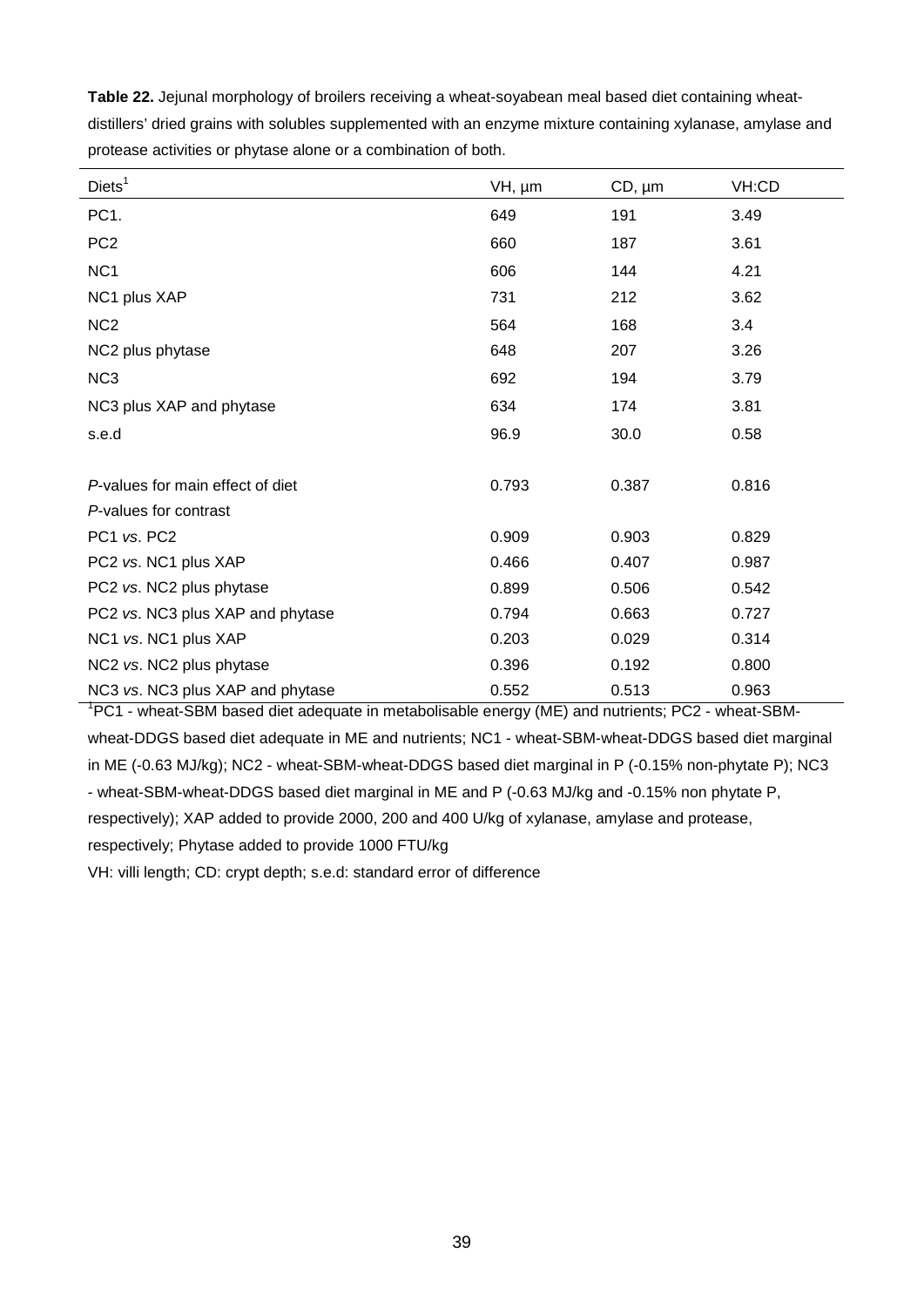



















**NC1 NC1 plus XAP**



**NC2 NC2 plus phytase**



**NC3 NC3 plus XAP and phytase**

Figure 1. Micrographs of the jejunal villi height and crypt depth for broilers receiving diets containing wheat-DDGS.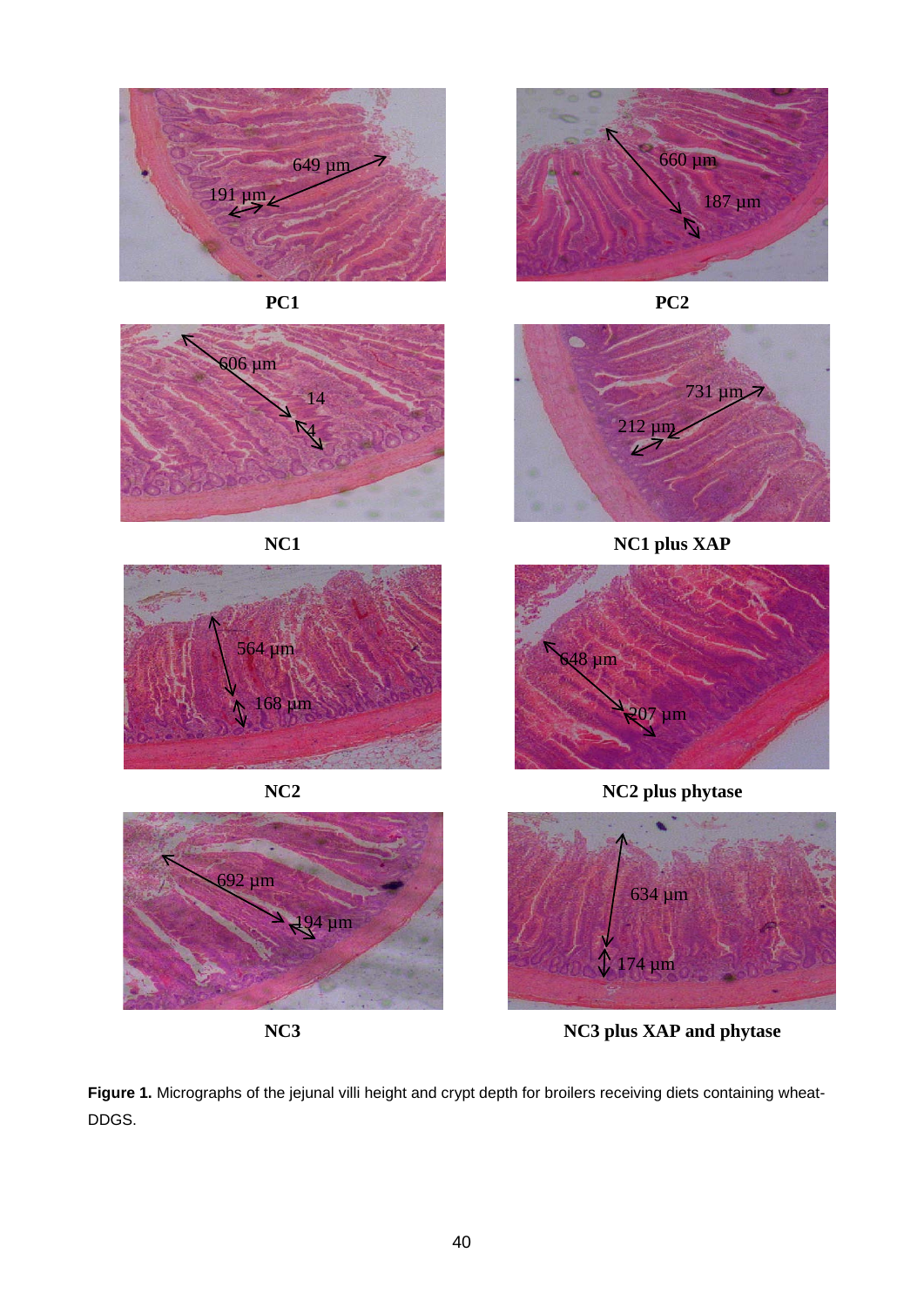# **5. Discussion**

### **5.1. Experiment 1 – Prediction models**

The objectives of the current study were to examine the variability in the chemical components of maize- and wheat-DDGS, evaluate the relationships between the chemical components as well as develop prediction equations for the AA contents in maize- and wheat-DDGS from their CP content. It was anticipated that the use of data from a wide range of sources will capture most of the variability in the chemical composition of both maize- and wheat-DDGS, resulting in a robust prediction.

Factors that may affect the chemical composition of DDGS include the variations in the chemical composition of the grain, differences in processing techniques, and differences in analytical methodologies (Belyea *et al*., 2004; Kim *et al*., 2008; Kingsly *et al.*, 2010). In addition, heterogeneity in the efficiency of fermentation, types of enzyme used, the ratio of wet distillers' grains (WDG) to condensed distillers' solubles (CDS) in the DDGS, as well as differences in temperature and duration of drying, have all been reported to influence the chemical characteristics of the final product (Cromwell *et al*., 1993; Kingsy *et al*., 2010; Liu, 2011). Among all these factors however, the ratio of WDG and CDS in DDGS may be the most important. This is because WDG is composed mostly of CP and crude fibre (CF) whereas CDS contains mainly the ether extract (EE), ash and residual sugar fractions (Kim *et al*., 2008).

In the current study, there was wide variability in the concentrations of CP and AA of the DDGS samples, but the variability in CP was narrower compared with that of AA in both maize- and wheat-DDGS. The variability in CP and AA compositions of DDGS may be due to several factors that include differences in non-protein-nitrogen content among samples, temperature and duration of drying, and the contribution of yeast AA to total AA in DDGS (Kim *et al*., 2008; Liu, 2011). In ascending order of variability, Met, Lys and Glu on one hand, and Phe, Cys and Lys on the other were the most variable AA in maize- and wheat-DDGS, respectively. On the other hand, the least variable AA were Thr and Leu for maize-DDGS and Trp and Thr for wheat-DDGS. There does not appear to be an obvious explanation for which AA were the most or least variable but there is a pattern for Lys to be among the most variable and Thr among the least variable. It is possible that the more variable AA are affected more by factors causing variability in the chemical composition of the DDGS (the factors mentioned earlier). In addition, formation of insoluble Lys-carbohydrate moieties and partial destruction of Cys reported in oilseeds and animal protein meals as a result of excessive heat treatment as reported in literature (Cromwell *et al.*, 1993; Cozannet *et al*., 2010) also affect the AA in DDGS as well.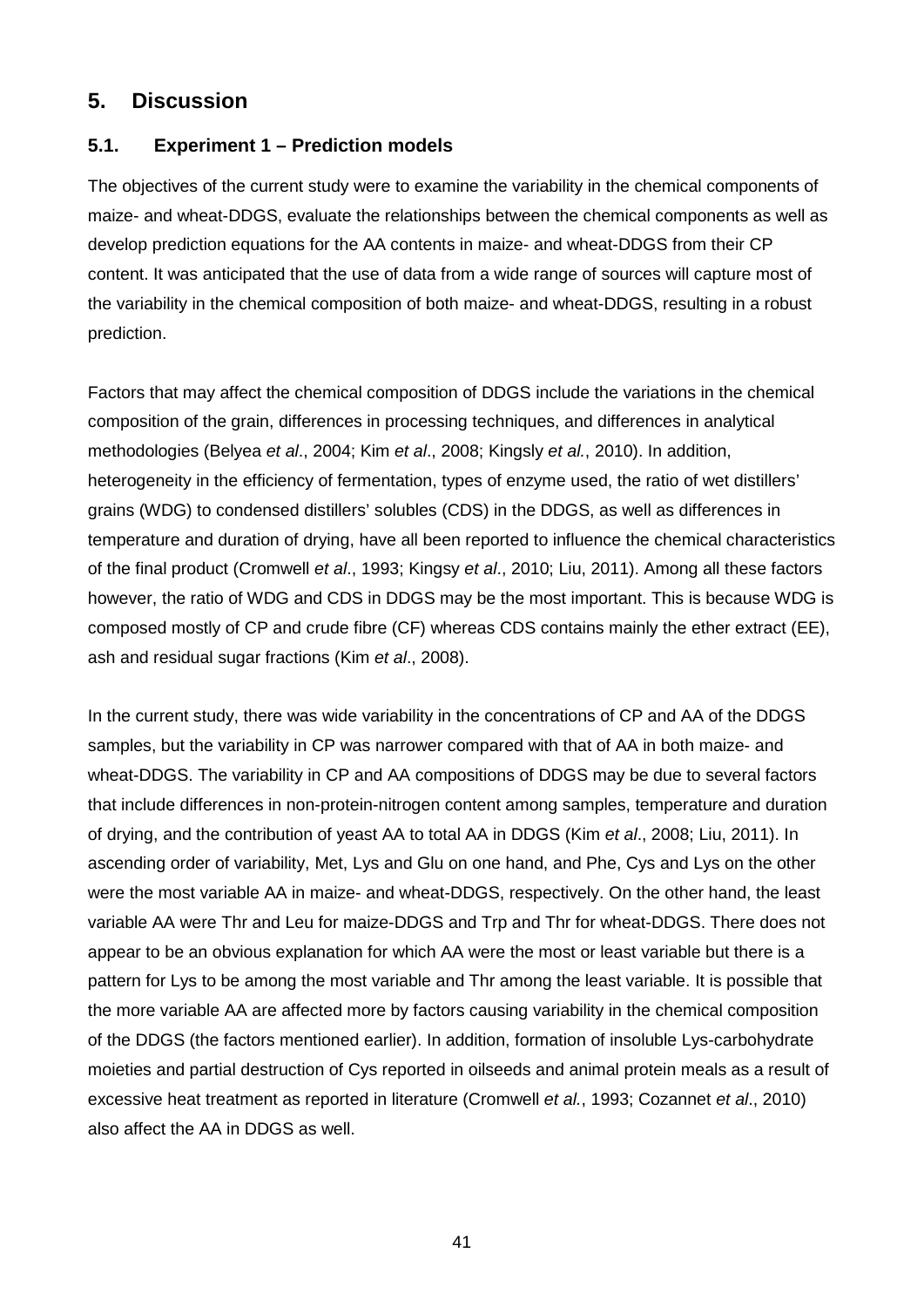During bioethanol production, non-protein nitrogenous compounds such as ammonia and urea are added to the mash to control the pH as well as serve as sources of N for the yeast (Liu, 2011). Variability in the quantity of exogenous nitrogenous substances added to the mash among bioethanol facilities may cause variability in analysed CP value of the DDGS. Because the CP and AA profile of DDGS are the result of mixture of the grain and yeast, the proportional contribution of the two may confer considerable variability in amino acid and protein contents of DDGS. Belyea *et al.* (2004) observed that yeast protein contributes up to 55% of the total protein content in maize-DDGS. It is likely that the value reported by Belyea *et al.* (2004) may have overestimated the contribution of yeast protein to total protein in maize-DDGS because the authors did not account for dispensable AA. However, Belyea *et al.* (2004) showed that AA such as Lys, which is typically low in maize and higher in yeast protein (2.4 vs. 33.2 g/kg in maize and yeast, respectively), increased substantially in maize-DDGS after yeast fermentation. Liu (2011) similarly observed that after fermentation of maize by yeast, there were rapid increases in the concentration of some, although not all, AA. On the other hand, Martinez-Amezcua (2005, Unpublished Ph.D. thesis) reported that only about 10% of the total AA in maize-DDGS is contributed by the yeast AA.

In the current study, there were significant positive correlations among all indispensable AA (except Trp) for both maize- and wheat-DDGS. Weak correlations between Trp and the proximate fractions, as well as other AA in maize-DDGS, have been reported previously (Fiene *et al*., 2006). The reasons for the poor correlation between Trp and other indispensable AA in maize- and wheat-DDGS are not clear. However, it is possible that differences in analytical techniques and errors during Trp determination may cause inconsistencies in the ratio of Trp to other chemical components in DDGS, leading to the weak relationships reported (Nurit *et al*., 2009). The effect of variable or incomplete extraction of Trp during AA analysis of DDGS may also be an important factor considering the fact that the concentration of Trp is low compared with the concentration of other indispensable AA in DDGS.

It is desirable to be able to predict the level of individual AA from the CP content of DDGS or to predict some essential AA from other AA with high accuracy. Fiene *et al.* (2006) reported that it is possible to predict the content of indispensable AA of maize-DDGS from its CP, EE and CF levels. Consequently, in the current study prediction models for indispensable AA using CP contents of maize- and wheat-DDGS were developed. For maize-DDGS,  $R^2$  for predicting individual AA from CP content was generally low and was greater than 0.50 only for Met and Phe. On the other hand,  $R^2$  for predicting individual AA from CP content of wheat-DDGS was generally  $> 0.60$  (except for Lys and Trp). In Fiene *et al.* (2006) studies,  $R^2$  of the prediction models ranged from 0.31 to 0.86 and were lowest for Trp and Lys. The reasons for low  $R^2$  for Trp may be due to reasons given previously whereas that of Lys may be because of the wide variability in Lys concentration caused by the formation of insoluble carbohydrate-Lys compounds during the drying process.

42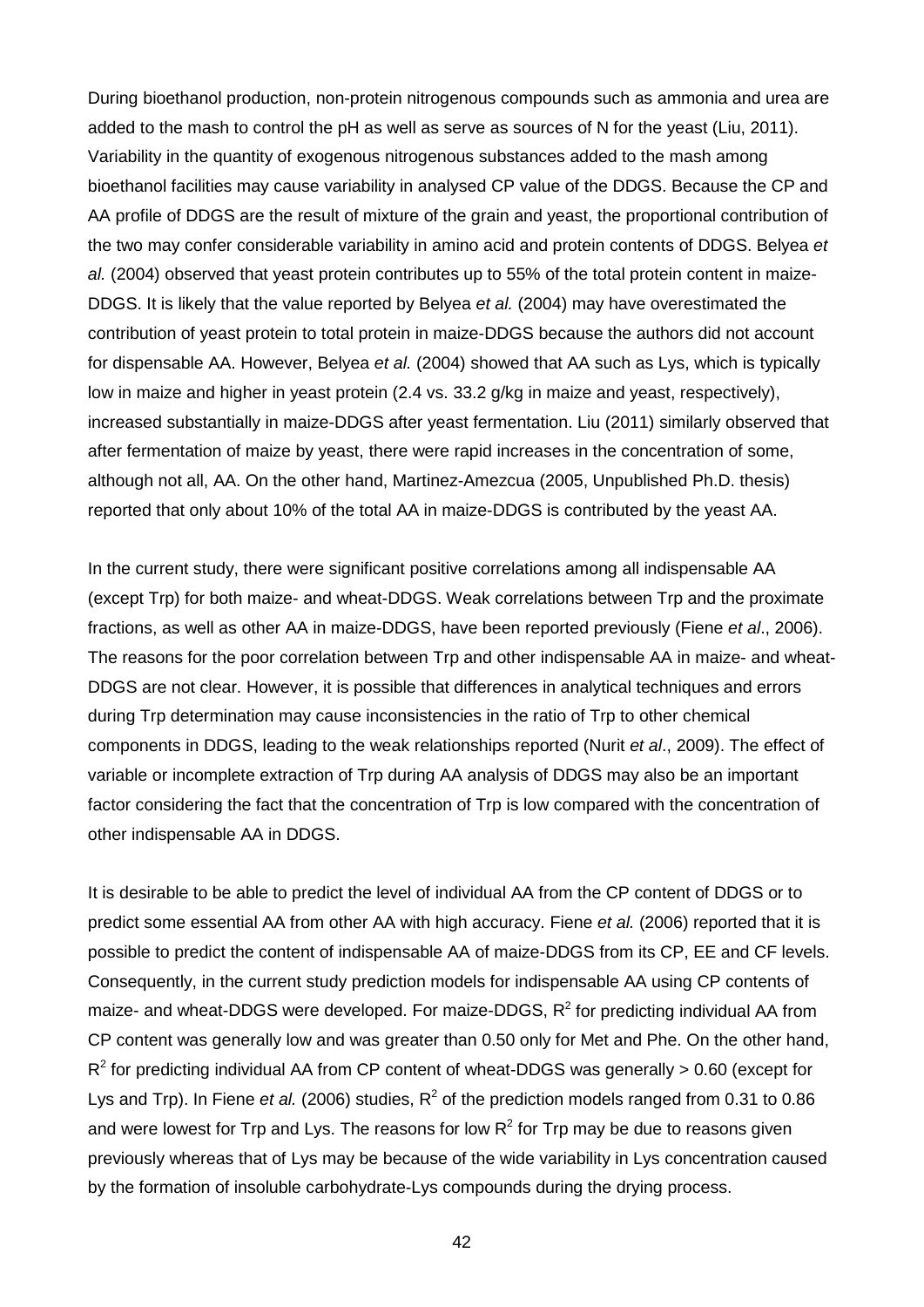The validity of the prediction models developed in the current study was confirmed by comparing predicted with analysed values from independent data (Slominski *et al*., 2010; Soares *et al*., 2011). Most of the AA predicted from the protein content of the DDGS were within 5% of the analysed values of corresponding AA. The amino acids that were outside 10% of the analysed value for both maize and wheat-DDGS were Ile, His and Met. The general agreement between predicted and analysed AA values as shown in the current study, indicates that the prediction models developed in the current study are reliable and can be used for rapid determination of AA content of DDGS, provided the CP content of the DDGS has been determined accurately.

# **5.2. Experiment 2 and 5 – Metabolisable energy content in wheat-DDGS for broiler and turkey**

The AME value of wheat-DDGS for broilers was determined to be 15.0 MJ/kg DM in the current study. This value is greater than 11.1 or 9.27 MJ/kg DM for two wheat-DDGS samples, reported in the Bolarinwa and Adeola (2012) study, as well as the range of 8.97 to 12.0 MJ/kg DM for 10 samples of wheat-DDGS noted in the Cozannet *et al.* (2010) study. It is common practice to correct the AME value of feed ingredients for nitrogen retention in order to account for variability in energy utilisation that may occur due to differences in age and species of the animal, as well as the protein quality of a diet. Correction for N retention resulted in a 6.4% reduction in the AME value of the wheat-DDGS for broilers in the current study, which is similar to the 7% reduction reported by Bolarinwa and Adeola (2012). The AME<sub>n</sub> value of wheat-DDGS for broilers was determined to be 14.04 MJ/kg DM in the current study. Similarly, the  $AME<sub>n</sub>$  value determined in the current study was greater compared with the mean values of 9.53, 9.93 and 10.9 MJ/kg DM reported by Bolarinwa and Adeola (2012), Cozannet *et al.* (2010) and Vilarino *et al.* (2007), respectively, for broilers. The AME and  $AME_n$  value of wheat-DDGS for turkey was determined to be 14.04 and 14.89 MJ/kg DM, respectively, in the current study. Cozannet *et al*. (2010) used the difference method in their study and determined the AME value of 10 samples of wheat-DDGS to range from 7.70 to 11.5 MJ/kg DM for turkey. Furthermore, Cozannet *et al.* (2010) reported the AME<sub>n</sub> values of wheat-DDGS for turkey to range from 7.40 to 10.70 MJ/kg DM.

The gross energy in the wheat-DDGS used in the current study was greater compared with the average of those used in the study of Bolarinwa and Adeola (2012) (21.60 vs 18.90 MJ/kg DM, respectively). Nonetheless, energy metabolisability in the wheat-DDGS in the current study was 68% and was close to the 63% reported by Bolarinwa and Adeola (2012) for broilers. It appears, therefore, that the gross energy content of wheat-DDGS is influential in defining its AME value for broilers. On the other hand, although the gross energy content in the wheat-DDGS used in the current study were similar to those used in the study of Cozannet *et al.* (2010) (21.6 vs. 20.8 MJ/kg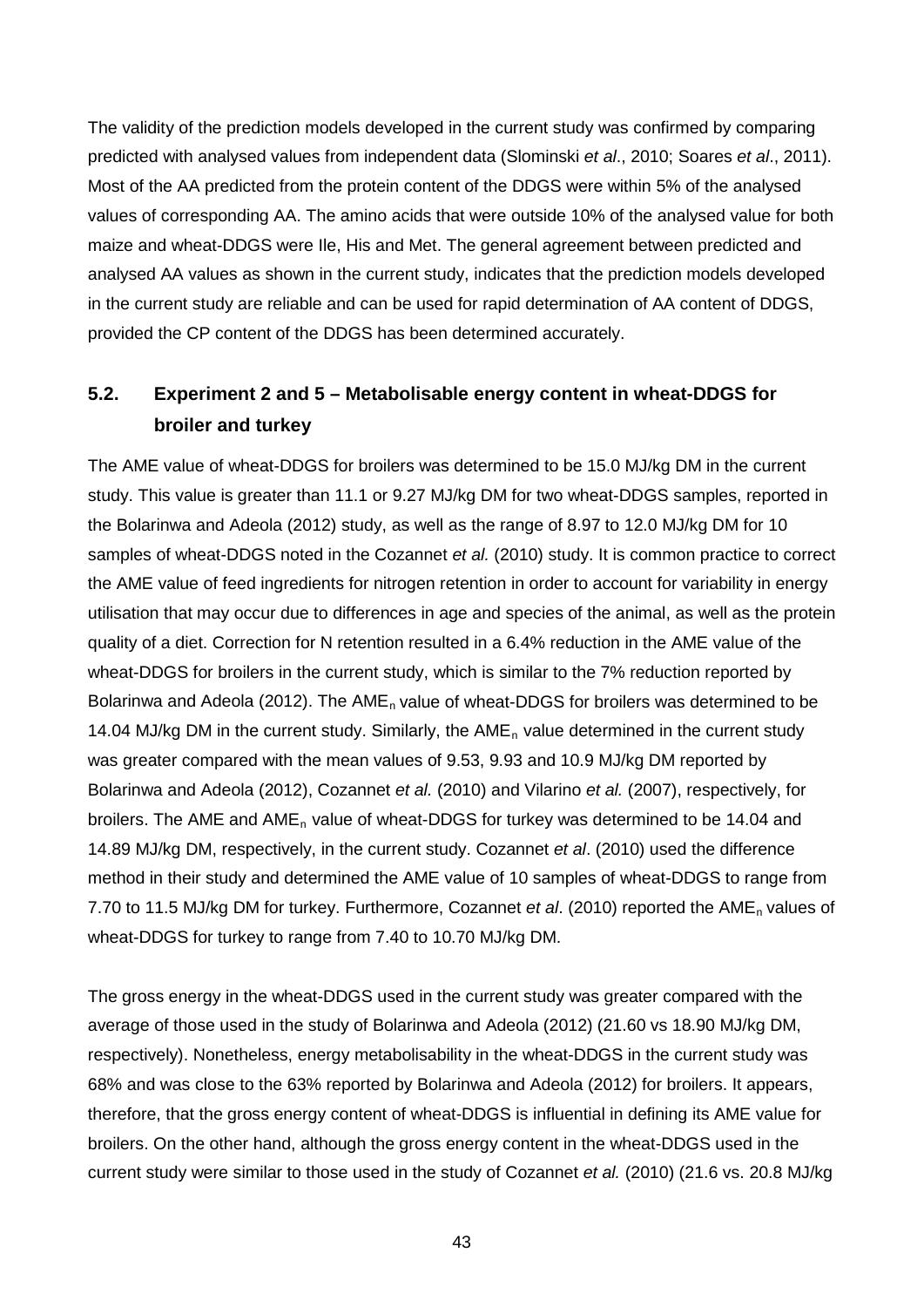DM, respectively), energy metabolisability in the wheat-DDGS for turkey was greater in the current study (65 vs. 47%, respectively).

It was noted that the AME or AME<sub>n</sub> values of wheat-DDGS were 0.97 or 1.03 MJ/kg DM, respectively, greater for broilers compared with turkey in the current study. Similarly, Cozannet *et*  al. (2010) observed that the mean AME and AME<sub>n</sub> for 10 samples of wheat-DDGS were 0.53 and 0.87 MJ/kg DM, respectively, greater for broilers at 21 d of age compared with turkey at 13 wks old. It is speculated that the difference in energy utilisation in wheat-DDGS between broilers and turkeys in the current study is due to differences in physiological maturity between the two species at 21 d of age. However, this speculation is hardly supported by the similarity between the observations noted in the current study and the study of Cozannet *et al.* (2010), where the AME of wheat-DDGS for turkey was determined at 13 wks of age. On the other hand, it is possible that the greater AME and  $AME<sub>n</sub>$  for wheat-DDGS noted in the current study for turkey compared with the study of Cozannet *et al*. (2010) are due to differences in the chemical characteristics of wheat-DDGS used.

The differences in reported energy values of wheat-DDGS show the need to develop a standardised method for determining energy value of wheat-DDGS for poultry. Although the differences in the nutrient composition of wheat-DDGS among sources might be implicated in causing variability to the utilisable energy value of the co-product, the methodology, age and species of poultry used for determining its energy value are also potential sources of variation.

Exogenous enzymes, such as carbohydrases and proteases or a combination of these, are often incorporated into poultry diets; however, there is a dearth of information on the efficacy of these enzymes to improve the nutritive value of wheat-DDGS. In addition to improving energy value and nutrient digestibility, supplementing diets containing wheat-DDGS with exogenous enzymes may reduce variability in the nutritive value of wheat-DDGS. The efficacy of exogenous enzymes to improve the nutritive value of bioethanol co-products has been determined mostly for corn-DDGS (Adeola and Ileleji, 2009; Adeola *et al*. 2010; Liu *et al*., 2011) but greater benefits may be derived from using exogenous enzymes in diets containing wheat-DDGS because wheat contains greater levels of NSP than corn.

In the Adeola *et al*. (2010) study, a cocktail of xylanase and amylase increased the AME and AMEn of corn distillers' grains by 5.7% and 6.2%, respectively. In the current study, the increases noted in the energy value of the wheat-DDGS due to XAP supplementation were marginal and were not statistically significant. The lack of XAP effect in the current study is least expected because feed ingredients or diets that contain substantial concentrations of fibre respond to a greater extent to carbohydrase supplementation (Bedford, 2000). Adeola and Cowieson (2011) noted a trend that

44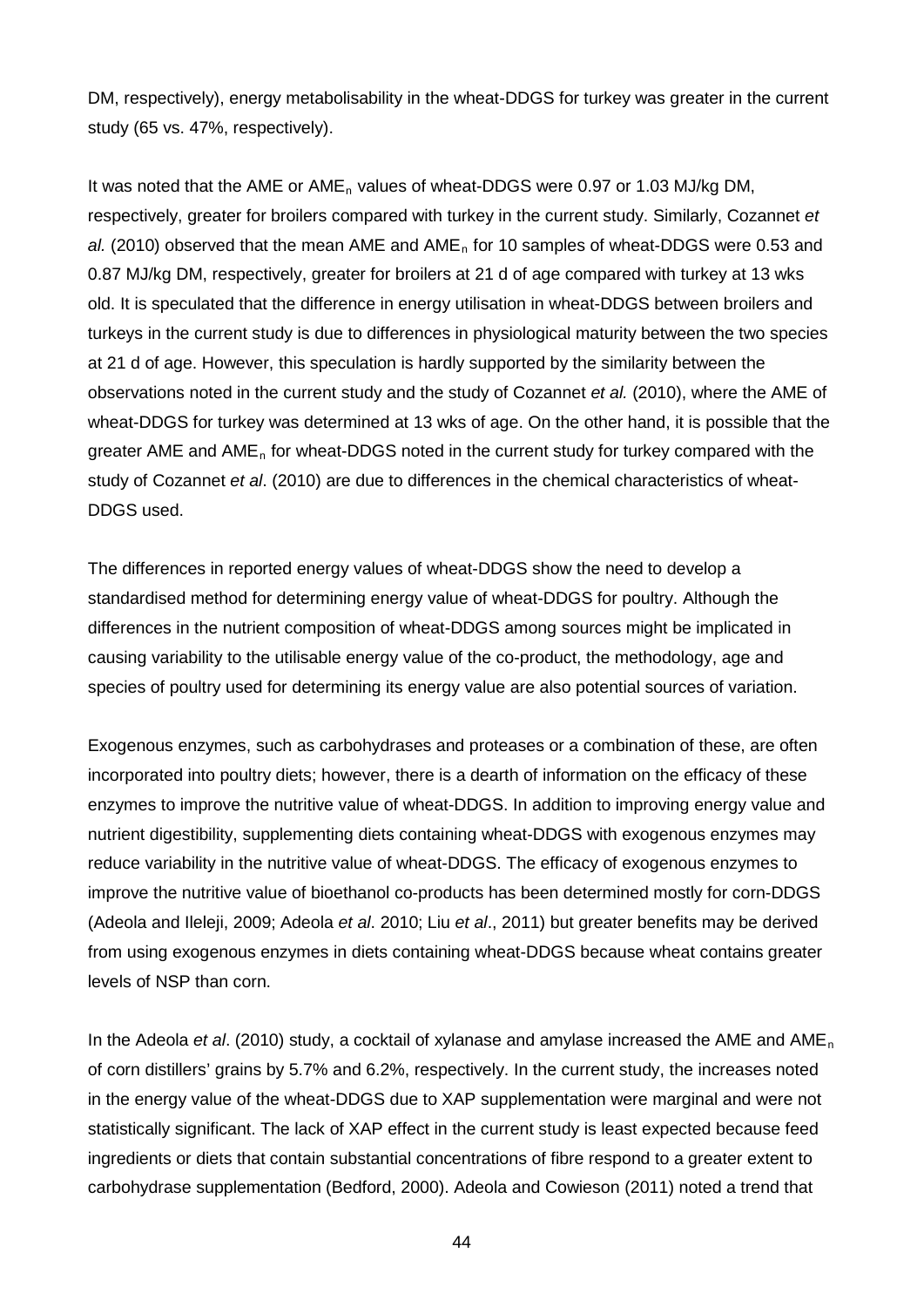indicated that the effects of carbohydrase supplementation are repressed when the energy value of the feed ingredient or diet being treated is high. The AME value of wheat-DDGS noted in the current study for broilers or turkey were greater compared with other reported values in the literature (Cozannet *et al*. 2010; Bolarinwa and Adeola, 2012) and was also greater than the AME content of wheat grain. Perhaps, the high utilisable energy content in the wheat-DDGS used in the current study was partly responsible for the marginal effect of XAP. Also, analysed xylanase and protease activities were approximately 20% lower than was expected in the XAP-supplemented diets for broilers and turkey in the current study, and may be partly responsible for the marginal increment in AME in the wheat-DDGS noted. Nevertheless, considering that the wheat-DDGS contain substantial levels of soluble fibre, it is unlikely that a combination of carbohydrases and proteases will not significantly improve its utilisable energy for broilers and turkey. It is therefore recommended that further studies be conducted to evaluate the efficacy of carbohydrases to improve the energy value of wheat-DDGS for broilers and turkey.

# **5.3. Experiment 3 and 6 Phosphorus digestibility and retention of wheat-DDGS for broiler and turkey**

The wheat-DDGS used in the current study contained 7.6 g/kg DM of total P which is lower compared with the 12.3 g/kg DM reported by Thacker and Widyaratne (2007) or the 9.4 g/kg DM noted by Nyachoti *et al.* (2005). The differences in P content of wheat-DDGS highlights the variability in its chemical composition among sources and these variations are likely due to differences in the P composition in the wheat used or to differences in processing techniques.

Increasing the inclusion level of wheat-DDGS reduced dietary DM utilisation for broilers and turkeys in the current study. The increase in dietary fibre as wheat-DDGS replaced corn starch in the diets may explain the reduction in DM utilisation noted in the current study. Increased levels of dietary fibre have been reported to reduce DM and nutrient utilisation in poultry (Choct *et al*., 2004). Thacker and Widyaratne (2007) reported a reduction in apparent P retention when using graded levels of wheat-DDGS in a practical wheat-SBM diet for broilers.

Phytase did not improve dietary P digestibility and retention for broilers and turkeys in the current study. The efficacy of supplemental phytase to release P bound to phytate for poultry and pig have been described extensively in the literature and reviewed (Selle and Ravindran, 2007; Woyengo and Nyachoti, 2011). The lack of improvement in dietary P utilisation noted in the current study may be due to the characteristics of the wheat-DDGS. The majority of the phytate bound P in the wheat-DDGS may have being released by the actions of yeast phytase during the fermentation process in bioethanol production; thus the lack of effect from the supplemented phytase.

45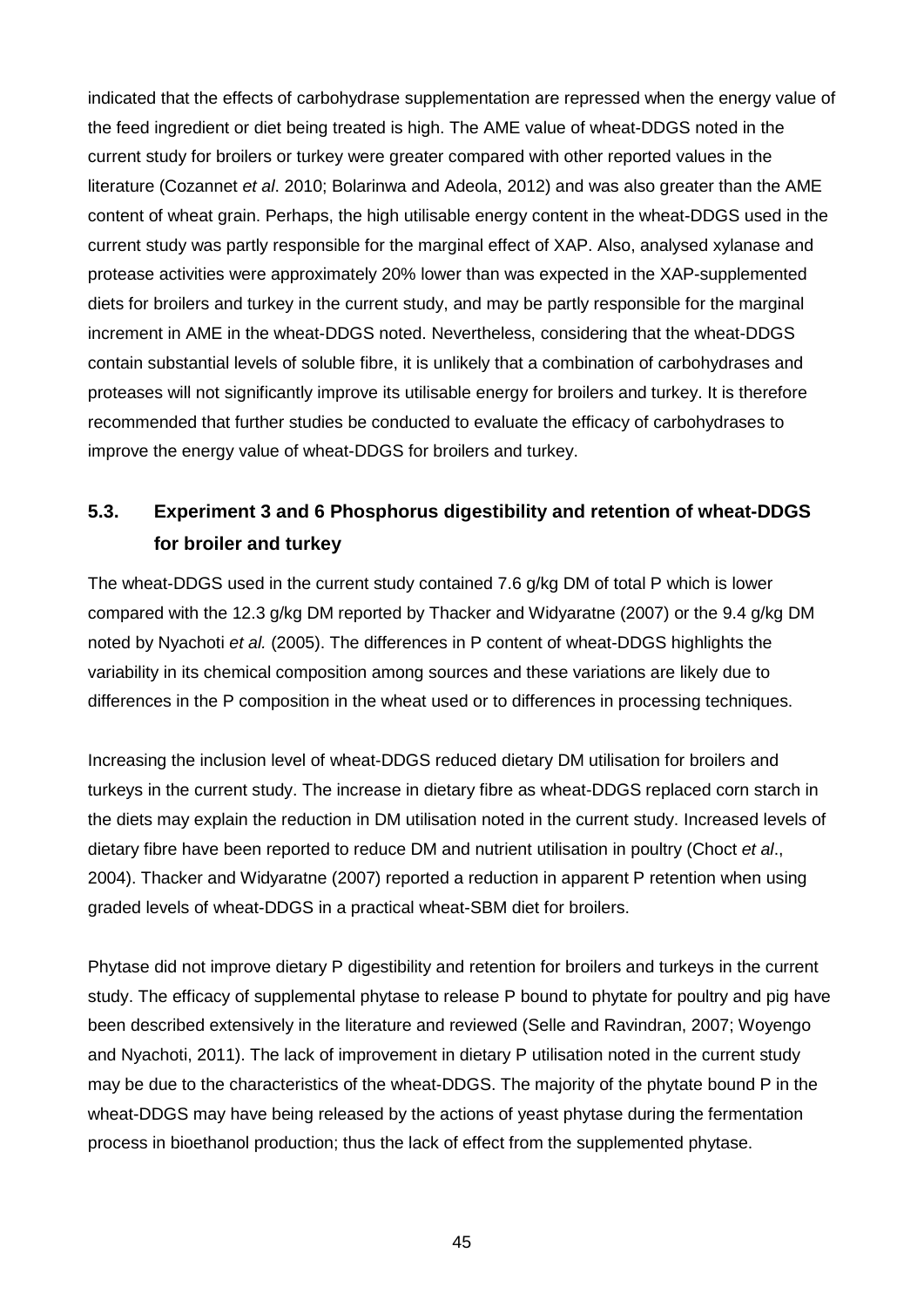Liu and Han (2011) assessed the concentrations of different forms of P (non phytate-P, phytatebound P, and total P) in different streams of the bioethanol production process and reported an increase in maize-DDGS over maize grain of 1.8 fold in phytate-P and 10.8 fold in non-phytate P. The authors (Liu and Han, 2011) observed that during the fermentation process, percentage phytate-P in total P decreased significantly, whereas percentage non phytate-P in total P increased. These observations suggested that phytate underwent degradation through the actions of yeast phytase. In addition, Martinez-Amezcua *et al*. (2004) observed that the hydrolysis of phytate in the DDGS during fermentation may be incomplete, and that heat treatment during the drying step is also important in defining the non-phytate bound P content in DDGS. Information about the phytate P content or temperature used to treat the DDGS used in the current study was not available, but because the DDGS was dark in colour it is speculated that the DDGS may have been substantially heat-treated.

It is possible to extrapolate the TPU and basal endogenous P loss from the linear relationship between undigested P and dietary P intake using the regression method. In the current study, there was a strong relationship between undigested P and dietary P intake, which is important when using the regression method. The regression method has been used to determine TPU of feed ingredients for broilers (Dilger and Adeola, 2006) and swine (Akinmusire and Adeola, 2008). True P utilisation of wheat-DDGS was greater than 90% for broilers or 70% for turkey in the current study. The difference in TPU between broilers and turkey in the current study is probably due to differences in physiological maturity between the two species at 21 d of age. The TPU of wheat-DDGS noted for broilers and turkey in the current study indicate that the majority of P in wheat-DDGS was bioavailable. Supplemental phytase did not affect TPU for broilers and turkey in the current study. The high TPU of wheat-DDGS in the current study is an indication that the level of phytate in the wheat-DDGS would have been low and this may explain the lack of phytase effect.

In conclusion, the results from the current study indicate that wheat-DDGS is a good source of utilisable P for broilers and turkey; thus the inclusion of wheat-DDGS in the diet will reduce the use of inorganic P sources. Supplemental phytase did not improve the TPU of the wheat-DDGS for broilers and turkey most likely because the wheat-DDGS contained low levels of phytate-bound P.

# **5.4. Experiment 4 and 7 – Amino acids digestibility of wheat-DDGS for broiler and turkey**

It is possible to use wheat-DDGS as a feedstuff for poultry because of its greater nutrient content compared with wheat grain. Wheat-DDGS is even more attractive because of the increase in its availability and lower cost compared with wheat grain. The objective of the current study was to determine the AIAAD and SIAAD of wheat-DDGS without or with exogenous protease for broilers and turkey.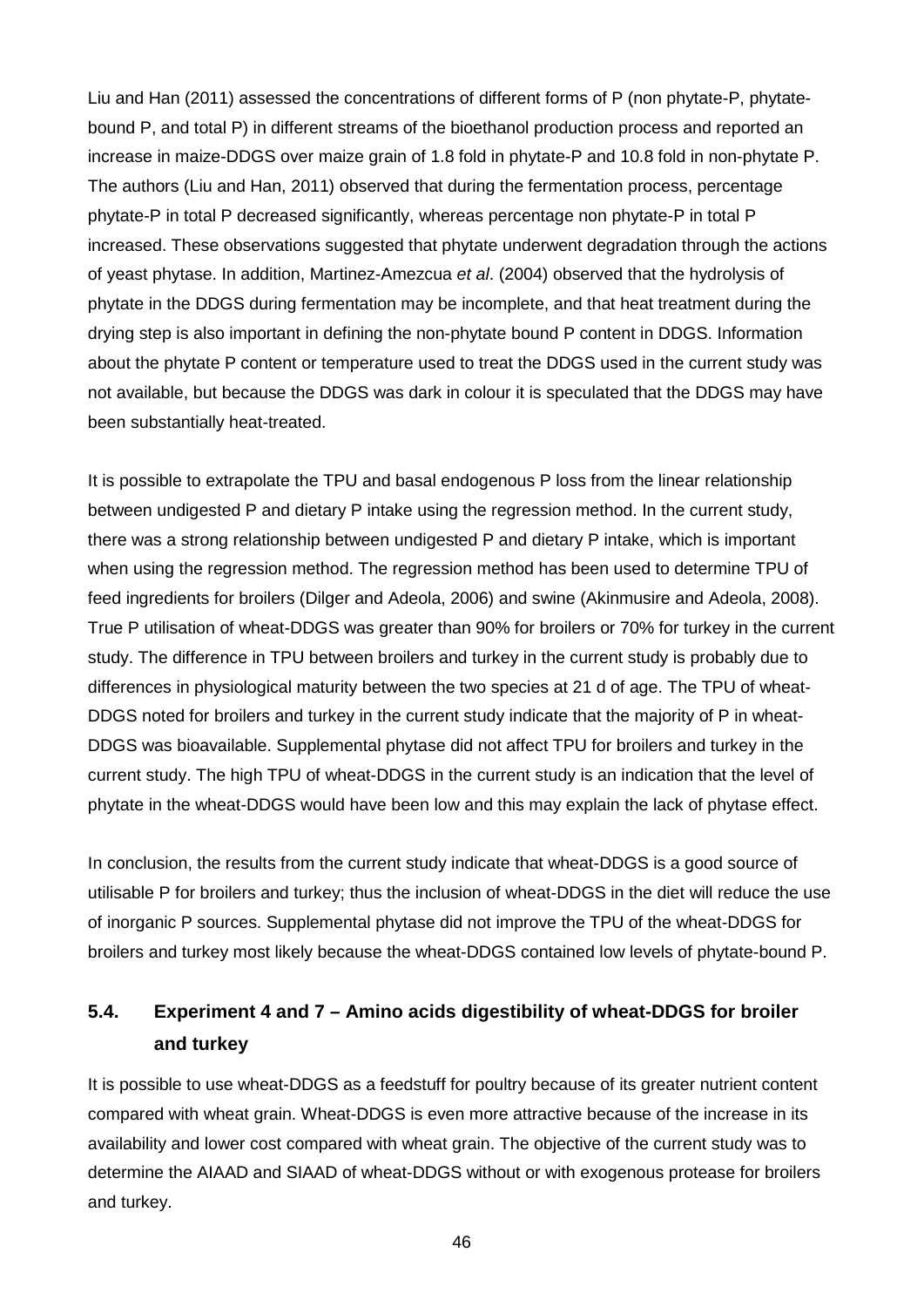In the current study, the AID of N in wheat-DDGS was 49% for broilers and is lower than the average AID of N for five samples of wheat-DDGS (67%) reported by Bandegan *et al.* (2009). Similarly, the SID of N for broilers (51%) in the current study was lower compared with those reported by Bandegan *et al*. (2009) (69%) and Kluth and Rudehutscord (2010) (64%). The ileal digestibility of Lys in the wheat-DDGS for broilers and turkey in the current study was nil. Similar nil digestibility for Lys in wheat-DDGS in broilers have been reported by Cozannet *et al.* (2011). It was noted in the current study that the coefficient of AIAAD of Lys and Asp were lowest in wheat-DDGS for broilers. The observation that Lys is the least digestible AA in wheat-DDGS is consistent with those by Bandegan *et al.* (2009) and Cozannet *et al*. (2011) as well as with studies using maize-DDGS in broilers (Lumpkins *et al*., 2004; Batal and Dale, 2006). Of the indispensable AA, the coefficient of SIAAD of Phe was the greatest in the current study and is similar to observations by Bandegan *et al*. (2009) for broilers and Lan *et al.* (2008) for finishing pigs.

Protein and AA digestibility in different samples of maize- or wheat-DDGS may vary substantially in poultry (Batal and Dale, 2006; Cozannet *et al*., 2010). Heat treatment during the production of wheat-DDGS has been widely implicated for the reduction, or variability, in the digestibility of protein and AA in DDGS (Fastinger *et al*., 2006; Cozannet *et al*., 2010). Excessive heat treatment of feed ingredients used for poultry reduces the digestibility of AA for poultry due to the formation of insoluble carbohydrate-protein complexes in a Maillard reaction. The negative effects of excessive heat treatment may be exacerbated in DDGS because a number of steps in the bioethanol production (cooking, liquefaction, saccharification, drying) require the application of heat. Indeed, Liu and Han (2011) noted that the formation of carbohydrate-protein complexes in maize-DDGS was not solely limited to the drying process, because a proportion of Lys in wet distiller's grains and condensed solubles was already bound to carbohydrates before drying.

The colour of DDGS may be used as a measure of the intensity of heat treatment (Fastinger *et al*., 2006). Colour measuring tools were not used to define the colour of the wheat-DDGS used in the current study, but comparisons using a maize-DDGS colour score chart (Shurson, 2011) indicated that the wheat-DDGS is relatively dark in colour. However, it is noteworthy that the colour of maize-DDGS may vary slightly from that of wheat-DDGS. Light coloured maize-DDGS samples have been reported to have greater AA digestibility for broilers than the darker coloured maize-DDGS (Ergul *et al*., 2003; Batal and Dale, 2006) and caecectomised roosters (Fastinger *et al*., 2006; Cozannet *et al*., 2011). On the other hand, it is noteworthy that although the colour of the DDGS is mainly affected by heat treatment, a combination of other factors, such as the amount of condensed distillers' solubles added back to the distillers' grains, the colour of the grain used, storage conditions and presence of toxins, may also define the colour of DDGS (Liu, 2011; Shurson, 2011).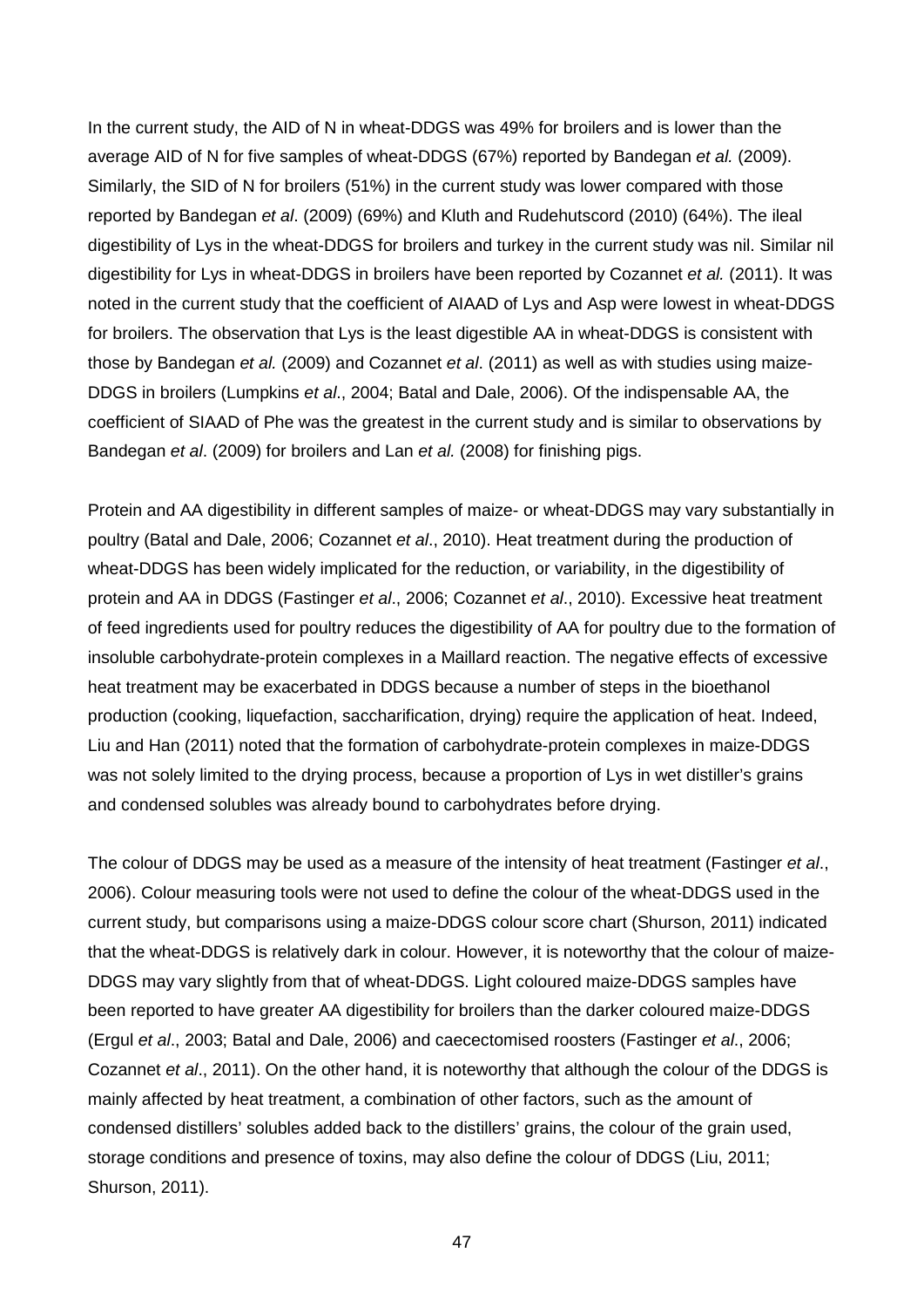It was noted in the current study that the coefficient of AIAAD and SIAAD of wheat-DDGS were greater in broilers compared with turkey. On the average, the coefficient of AIAAD or SIAAD of wheat-DDGS was 0.13 or 0.10, respectively, and greater in broilers compared with turkey; the largest differences in AA digestibility were observed for His, Thr, Cys, serine (Ser), glycine (Gly) and Asp. The differences in the utilisation of AA in the wheat-DDGS between the two species may be due to differences in physiological development at 28 days of age. Uni *et al*. (1995; 1999) reported that the post hatch development of the small intestine of turkey poults is slower compared with that of the broiler chick. It is speculated that broilers, being physiologically more mature on day 28, were able to utilise AA in the wheat-DDGS more efficiently compared with turkey at the same age.

The benefits of using supplemental enzymes in poultry diets are to increase the nutritional value of the diet or feed ingredients or reduce the variation in the nutrient quality of feed ingredients whilst reducing nutrient losses in manure (Bedford, 2000). It was hypothesized in the current study that protease will improve AIAAD and SIAAD in wheat-DDGS for broilers and turkey. Indeed, protease supplementation increased the coefficient of SIAAD of a large number of AA in the wheat-DDGS for broilers and turkey by up to 0.21.

Proteases are often supplemented in the diet as part of an admixture of xylanase, amylase and protease; as such, data about improvement in AA digestibility of feed ingredients when protease is used alone, are scarce. The improvement in N and AA digestibility in the wheat-DDGS noted in the current study may be due to one or a combination of the following: supplemental protease may supplement endogenous peptidase production, thus reducing the requirement for AA and energy; proteases may help hydrolyse protein-based anti-nutrients such as lectins or trypsin inhibitors, improving the efficiency by which the bird utilises AA and reducing protein turnover (Adeola and Cowieson, 2011). Because supplemental enzymes are often more likely to be effective at improving the value of poorly utilised feedstuffs or diet (Classen *et al*., 1995; Bedford and Schulze, 1998), it is possible that the effectiveness of protease supplementation in the current study was due to the inherent poor AA digestibility in the wheat-DDGS. It will be worthy to establish whether dark coloured wheat-DDGS respond better to protease supplementation than light coloured wheat-DDGS.

# **5.5. Experiment 8 – Growth performance and gastrointestinal tract characteristic of broilers fed diets containing wheat-DDGS**

The objective of the current study was to determine the effect of supplementing a wheat-SBM based diet containing wheat-DDGS with XAP and phytase individually and, in combination, on growth performance and gastrointestinal characteristics of broilers. The diets were formulated to be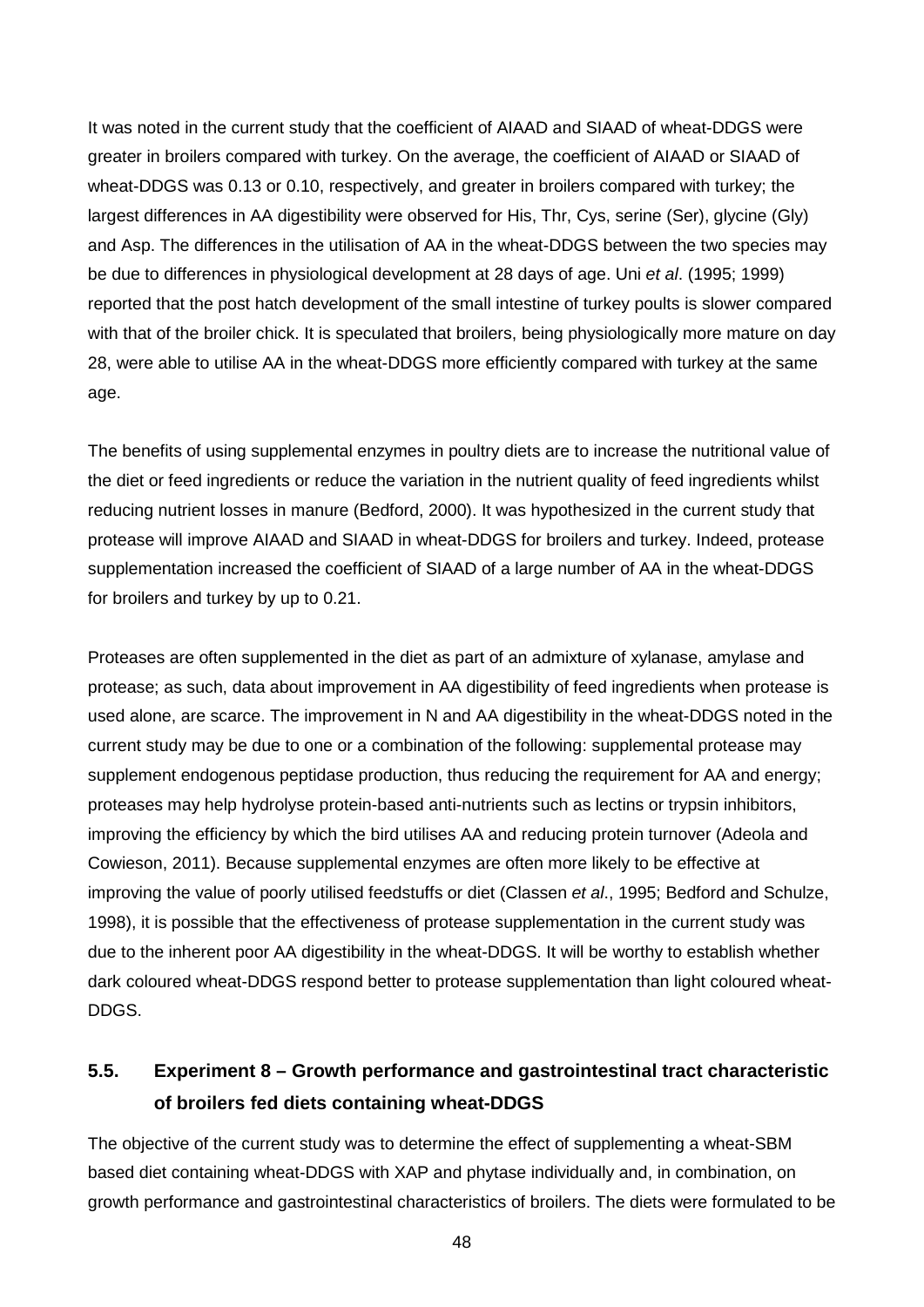marginal in ME and/or available P to enable determination of the effects of XAP and phytase. In the current study, wheat-DDGS was included in a wheat-SBM based diet at the rate of 12, 22 or 25% at the starter, grower and finishing periods, respectively, to ensure that the effect of DDGS addition was marked. It is important to use wheat-DDGS with moderation to avoid compromising growth performance due to increased dietary fibre content.

Thacker and Widyaratne (2007) observed that birds receiving a wheat-SBM based diet containing up to 15% wheat-DDGS performed similarly to birds receiving a wheat-SBM based diet containing no wheat-DDGS. On the other hand, Richter *et al.* (2006), Vilarino *et al*. (2007) and Lukasiewicz *et al.* (2009) reported a decrease in the FBW of broilers receiving wheat-DDGS in their diets compared with those receiving a diet not containing wheat-DDGS. In studies using maize-DDGS, Shim *et al*. (2011) noted that broilers receiving a maize-SBM based diet containing 24% maize-DDGS, were heavier compared with birds receiving no maize-DDGS from d 1 to 18. Similarly, Olukosi *et al*. (2010) reported greater BWG and G:F for broilers receiving a diet containing 10% maize-DDGS compared with birds receiving no maize-DDGS at 21 days of age. In the current study, it was noted that birds receiving the PC diet containing wheat-DDGS were heavier compared with birds receiving the PC diet without wheat-DDGS from d 1 to 24, whereas BWG was similar between these treatments from d 25 to 42 and from d 1 to 42.

The PC diet containing wheat-DDGS and the other not containing wheat-DDGS were formulated using the metabolisable energy and digestible nutrient values of all ingredients and these diets contained similar levels of ME and nutrients. For this reason, it may be expected that the growth performance of bird receiving the PC diet containing wheat-DDGS will be similar to those of birds receiving the PC diet without wheat-DDGS. Taking together the observation in the current study and those by Olukosi *et al*. (2010) and Shim *et al*. (2011), it appears that birds may derive greater benefits from the inclusion of DDGS in their diets at a younger age. The reasons why the inclusion of wheat-DDGS in a wheat-SBM based diet would produce superior growth performance in birds above feeding a wheat-SBM diet are not clear considering that DDGS inclusion would be expected to increase dietary fibre levels, but it is speculated that the wheat-DDGS used may have contained some residual starch and sugars which are more readily utilisable for the bird. It is noted that under normal processing conditions, the fermentation process does not effectively convert all the starch in the maize or wheat grain into ethanol, and as a result, some level of residual starch and sugars are found in the DDGS (Vilarino *et al*., 2007).

Wheat and SBM were the main feed ingredients in the experimental diets used in the current study. Wheat is known to contain substantial quantities of water-soluble carbohydrates (Bedford and Classen, 1992) which are substrates for carbohydrases. Depending on inclusion rate, the addition of wheat-DDGS to a wheat-based diet may increase the levels of NSP (Thacker and

49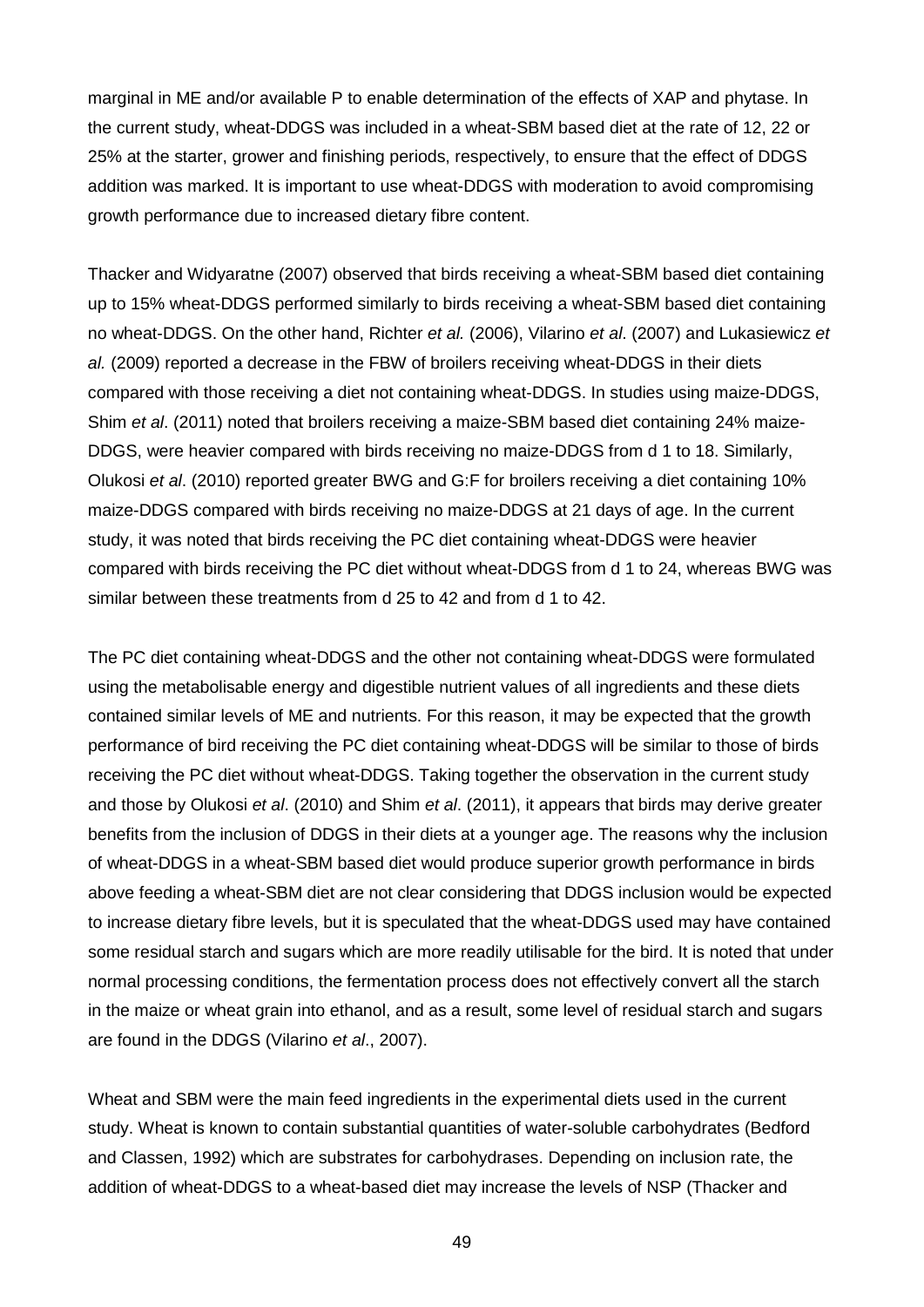Widyaratne, 2007). Non starch polysaccharides increase the viscosity of digesta in the gastrointestinal tract causing a decrease in nutrient utilisation which has negative consequences on bird performance (Edward *et al*., 1988; Carre *et al*., 2002). The ability of xylanase to improve nutrient utilisation of wheat-based diets by reducing digesta viscosity and transformation of the improvement in nutrient utilisation to performance has been reported for poultry (Adeola and Bedford, 2004). Phytase, on the other hand, dephosphorylates phytate, releasing P and other nutrients that may have formed a complex with phytate in the process (Adeola and Cowieson, 2011). A reduction in digesta viscosity by XAP may complement phytase activity by increasing access to phytate molecules encapsulated in non-starch polysaccharides (NSP). There are extensive reports in the literature about improvements in the growth performance of broilers using supplemental XAP or phytase or a combination of both (Cowieson and Adeola, 2005; Ravindran *et al*., 2001; Olukosi *et al*., 2007; Amerah and Ravindran 2009).

Supplementing P-marginal diets with phytase have been reported to improve BWG and G:F of broilers (Wu *et al*., 2004; Cowieson and Adeola, 2005) and phytase and an admixture of XAP may act synergistically to improve growth performance of broilers receiving a maize-SBM based diet (Cowieson and Adeola, 2005). A cocktail of XAP modestly improved the overall BWG and feed efficiency of broilers above the NC1 diet in the current study. But in the case of phytase, there was generally no effect on growth performance. Nitsan *et al*. (1991) observed that digestive enzyme production increases with age in broiler chicks, thus nutrient utilisation may be limiting in the first few days post-hatch due to low levels of digestive enzymes. In the current study, supplemental XAP may have complemented endogenous amylase and protease activities which may have produced the modest improvement in BWG from d 1 to 24. The overall modest improvement in BWG and G:F of the broilers from d 1 to 42 is a likely indication that supplemental XAP was able to, among other possible mechanisms, release more dietary energy by breaking down structural carbohydrates or supplement endogenous protease.

During the fermentation process of bioethanol production, a large proportion of the phytate in the wheat is hydrolysed by yeast phytase, and as a result, wheat-DDGS may contain low levels of phytate (Liu, 2011). It was reported earlier in this report that supplemental phytase did not improve the digestible P content in wheat-DDGS and that true digestible P and true retainable P levels in the wheat-DDGS were above 90%. This is a likely indication that the wheat-DDGS contained low levels of phytate-bound P. Therefore, it appears that the substitution of wheat and SBM with wheat-DDGS would have reduced the level of phytate in the diet which may explain the lack of effect of phytase supplementation on growth performance in the current study.

There was no additivity in the effects of phytase and an admixture of xylanase, amylase and protease on the growth performance of broilers in the current study. The overall (d 1 to 42)

50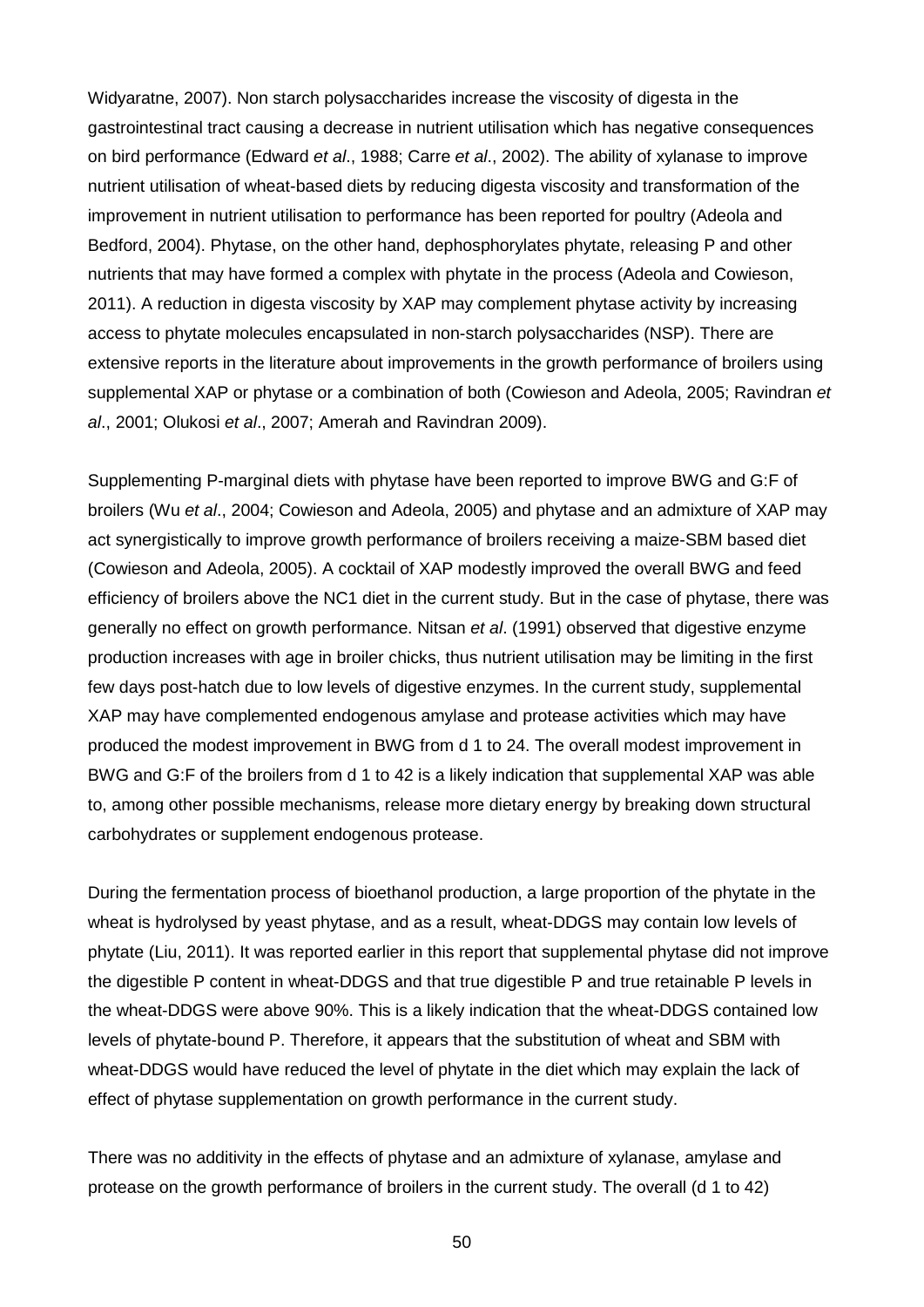improvement in BWG and G:F above the NC1 diet were 9.2% and 6.3%, respectively, when XAP was used alone. Phytase alone, on the other hand, increased BWG by 4.5% above the NC2 diet but did not increase G:F. Whereas, a combination of XAP and phytase increased BWG by 3.4% but did not increase G:F. These results indicate that a combination of XAP and phytase produced lesser improvement in BWG compared with either of the enzymes individually. It is possible that the improvement noted in growth performance when XAP was used alone was not observed when XAP was used in combination with phytase because the NC3 diet was also marginal in available P, more so that phytase did not significantly improve growth performance in the current study. In other words, the birds may have been limited in their ability to benefit from the improvement produced by XAP because the diet was limiting in available P.

The inclusion of moderate levels of fibre in the diet may improve digestive organ development (Gonzalez-Alvarado *et al*., 2007) and stimulate digestive enzyme secretion (Svihus, 2011), as a result, improve nutrient digestibility (Amerah *et al*., 2009), growth performance (Gonzalez-Alvarado *et al*., 2010), gastrointestinal tract health (Perez *et al.*, 2011) or enhance the proliferation of beneficial bacteria in the gut (Mateos *et al*., 2012). Wheat-DDGS contain substantial quantities of soluble fibre which may stimulate the aforementioned effects. Indeed, Lukasiewicz *et al*. (2009) noted that the inclusion of wheat-DDGS in the diet for broilers increased the population of beneficial micro-organisms of the Enterobacteriaceae family in the caecum. In the current study, inclusion of wheat-DDGS in the PC diet decreased digesta pH at the caecum but not at the duodenum. The decrease in caecal digesta pH with the inclusion of wheat-DDGS in the diet could be due to changes in VFA concentrations due to an increase in caecal fermentation as a result of increased dietary fibre intake.

The mechanisms through which XAP or phytase may reduce digesta pH in the small intestine of broilers are not clear, but it is suggested that xylanase may indirectly decrease digesta pH in the small intestine of broilers by reducing digesta viscosity and, as a result, increase digesta transit time which then reduces the time available for unfavourable micro-organisms to proliferate. On the other hand, supplemental phytase may accelerate the hydrolysis of phytate bound P and as a consequence reduce the quantity of P that is available to intestinal microorganisms. Also, supplemental xylanase may improve gut health by hydrolysis of NSP thereby aiding the colonisation of the gut with Lactobacilli (Vahjen *et al*., 1998). Proliferation of Lactobacilli is often associated with low digesta pH which may inhibit the growth of coliforms such as E. coli and, as a result, improve gut health (Pluske *et al*., 2001). Engberg *et al*. (2004) reported that supplemental xylanase reduced digesta pH in the gizzard and caecum of broilers and stimulated the growth of lactic acid bacteria in the small intestine of broilers receiving a wheat-based diet at 42 days of age. On the other hand, Rebole *et al*. (2010) and Jozefiak *et al.* (2007) reported that carbohydrase supplementation of a wheat-based diet had no effect on caecal digesta pH. In the current study,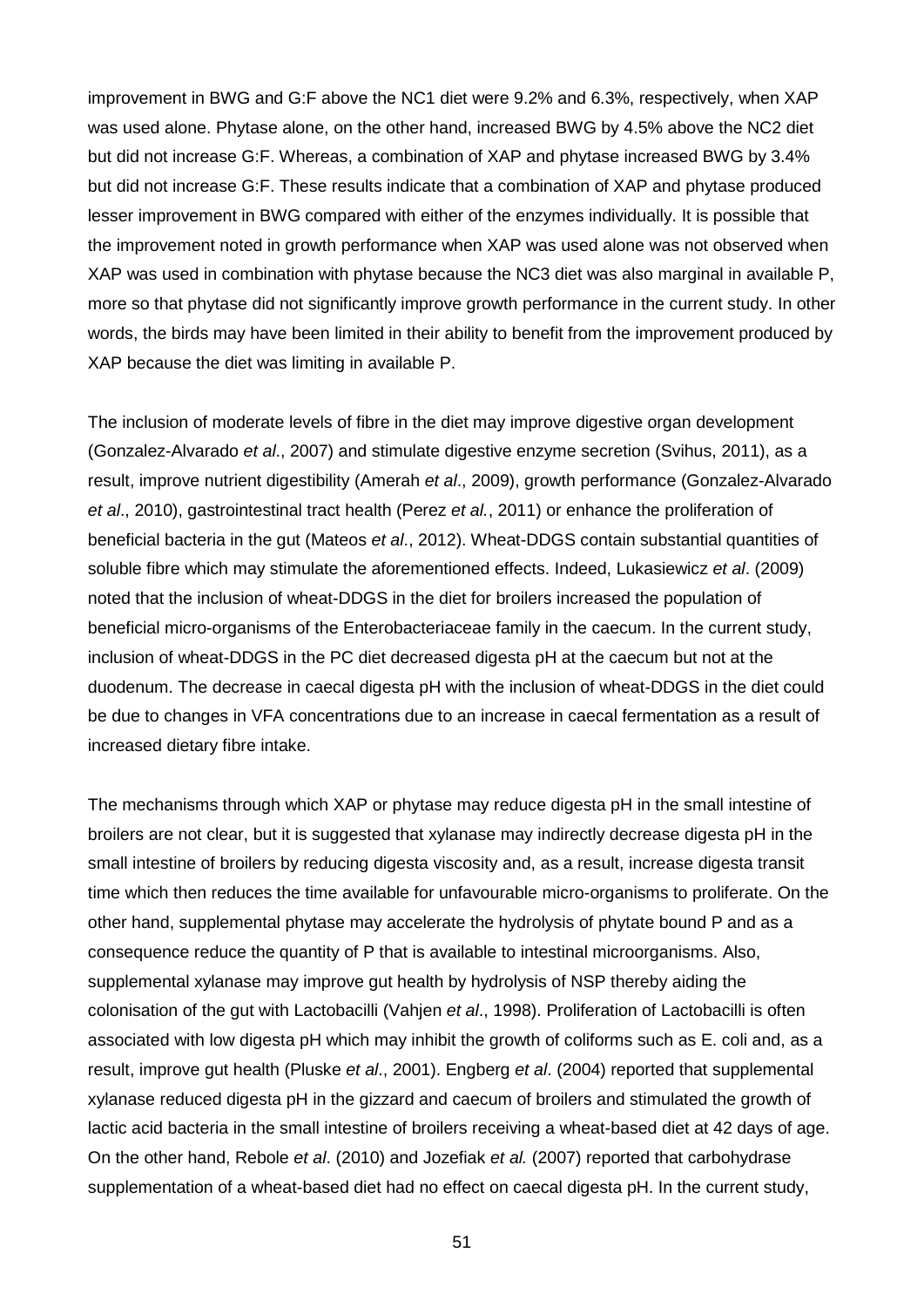neither XAP nor phytase had an effect on digesta pH. It is possible that the difference in the effects of exogenous enzymes on digesta pH noted in the current study and that of Engberg *et al.* (2004) are due to differences in diet composition, enzyme type or activities or animals used. Nonetheless, there is need for more studies to understand more clearly the mechanisms by which exogenous enzymes may improve gut health of poultry.

There was largely no effect of wheat-DDGS inclusion or XAP or phytase on VFA concentrations in the current study except that, wheat-DDGS altered the fermentation pattern by reducing the concentration of n-butyric acid. In addition, the reduction in caecal digesta pH noted with the inclusion of wheat-DDGS was not complemented by a difference in caecal VFA concentrations between the birds receiving the diet not containing- or containing wheat-DDGS. The lack of a substantial effect of wheat-DDGS inclusion on VFA can hardly be expected as wheat-DDGS would have significantly increased dietary fibre intake. However, analysis for lactic acid concentration were not done in the current study; therefore, it is possible that the reduction in digesta pH noted in the caecum of birds receiving wheat-DDGS in their diet was due to an increase in the production of lactic acid. Wheat-DDGS was included in the finishing diets at the rate of 25% in the current study. At this inclusion level, there would have been an increase in the quantity of undigested soluble fibre reaching the caecum and an inherent increase the proliferation of fibre degrading microbes. It is possible that the lack of XAP effect on caecal VFA production in the current study was due to the high levels of highly fermentable fibre in the wheat-DDGS.

The jejunum is the major site of nutrient absorption in the small intestine of broilers; therefore the morphology of the jejunal absorptive surface may inform the efficiency of nutrient absorption. An increase in the ratio of villi height to crypt depth is an indication of an increase in jejunal absorptive surface or a reduction in cell turnover which corresponds with less energy used for gastrointestinal tract maintenance (Rebole *et al*. 2010). Phytate and NSP may cause atrophy of the villi or an increase in the size of the gastrointestinal tract (Jaroni *et al*. 1999) whereas phytase and XAP used individually or in combination may improve the jejunal absorptive surface by counteracting the antinutritional effects of phytate and NSP. There were no marked effects of wheat-DDGS or supplemental enzymes on the jejunal morphology of broilers in the current study. This suggests that the epithelial cells on the villi surface did not alter their capacity to assimilate nutrients to a change in diet composition or to the addition of exogenous XAP or phytase. Although supplemental XAP increased crypt depth, this observation is counter-intuitive because a decrease in crypt depth would have complemented the improvements in growth performance noted with XAP supplementation. Therefore, the trend for improvement in BWG and FBW and the improvement in G:F of the birds observed for supplemented XAP were not related to an improvement in the jejunal villi and crypt architecture.

52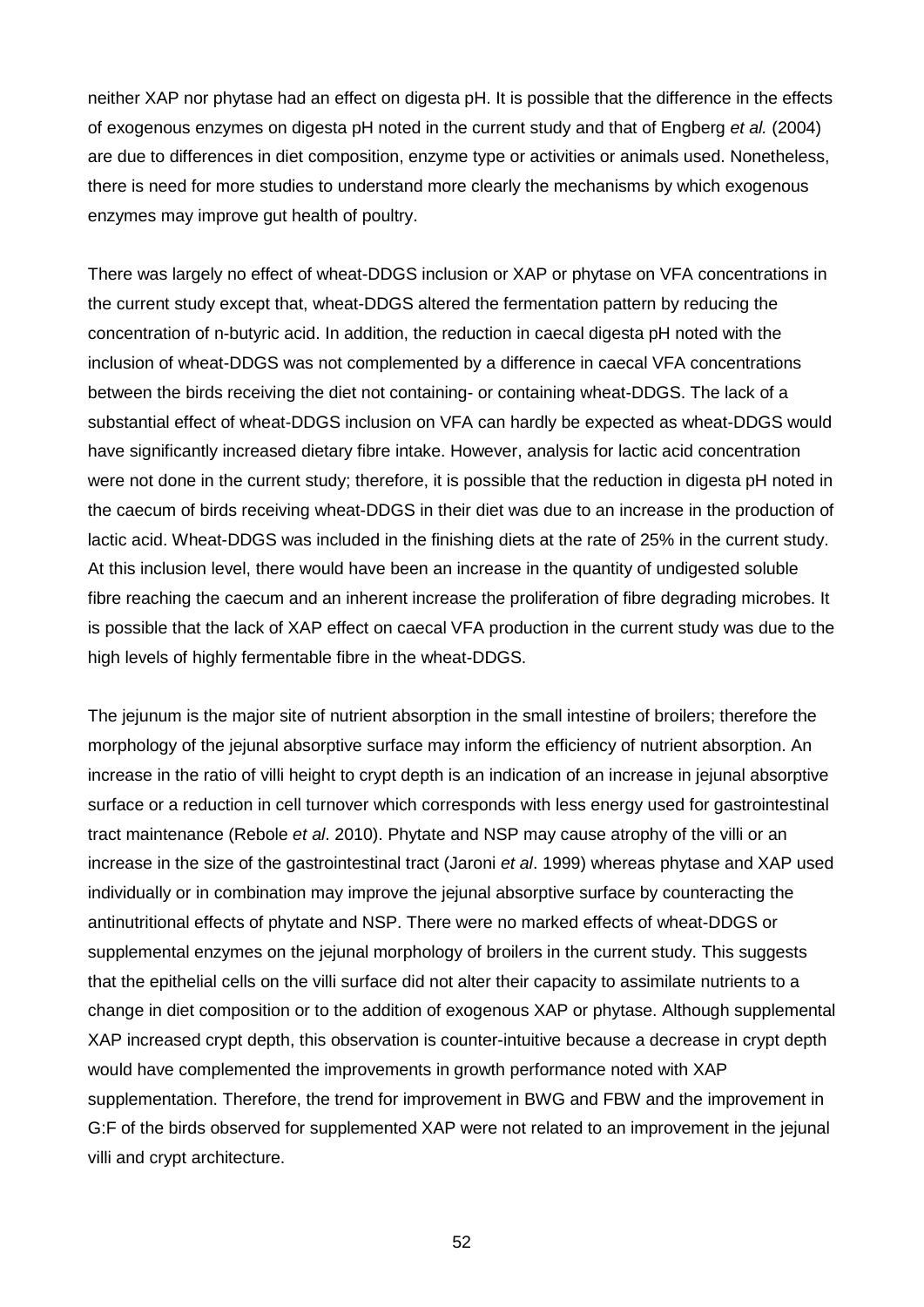The lack of significant effect of XAP or phytase supplementation on jejunal morphology in the current study may be due to the diets not containing sufficient levels of phytate or NSP to cause a significant negative effect to the jejunal absorptive structure. Previously, Mathlouthi *et al.* (2002) reported improvements in the gut morphology of broilers with xylanase supplementation of a ryebased diet. Unlike the current study where a wheat-based diet was used, the rye-based diet used in the Mathlouthi *et al.* (2002) study contained greater levels of soluble fibre which would have caused greater antinutritive effects. In other studies that used a wheat-based diet, the effect of supplemental xylanase or phytase on the gut morphology of broilers were variable. Yang *et al*. (2008) observed that supplemental xylanase did not affect jejunal villi height but reduced crypt depth of broilers receiving a wheat-SBM based diet at seven days of age, whereas Wu *et al.* (2004) noted an increase in duodenal villi height but no effect on crypt depth in broilers at 21 days of age using supplemental phytase. Supplemental xylanase had no effect on gut morphology of broilers receiving a wheat-based diet in the study of Iji *et al*. (2001).

### **5.6. Conclusions**

Collectively, it was concluded from these experiments that mathematical models are a useful tool to predict the amino acids content of maize- and wheat-DDGS. The ME in wheat-DDGS was comparable to those of wheat and maize grain for broilers and turkey, therefore, wheat-DDGS may be used as a substitute for wheat or maize in diets for broiler and turkey. The digestible P content in wheat-DDGS for broilers and turkey is greater than in most other major feedstuffs. The use of wheat-DDGS in poultry diet may therefore reduce the quantity of inorganic P compounds used, reduce P loss in manure and, overall, may reduce feed cost. Ileal AA digestibility in the wheat-DDGS for broilers and turkey was variable and generally low. It was recommended that the low digestibility of essential AA in wheat-DDGS should be accounted for when using wheat-DDGS as a feedstuff for poultry.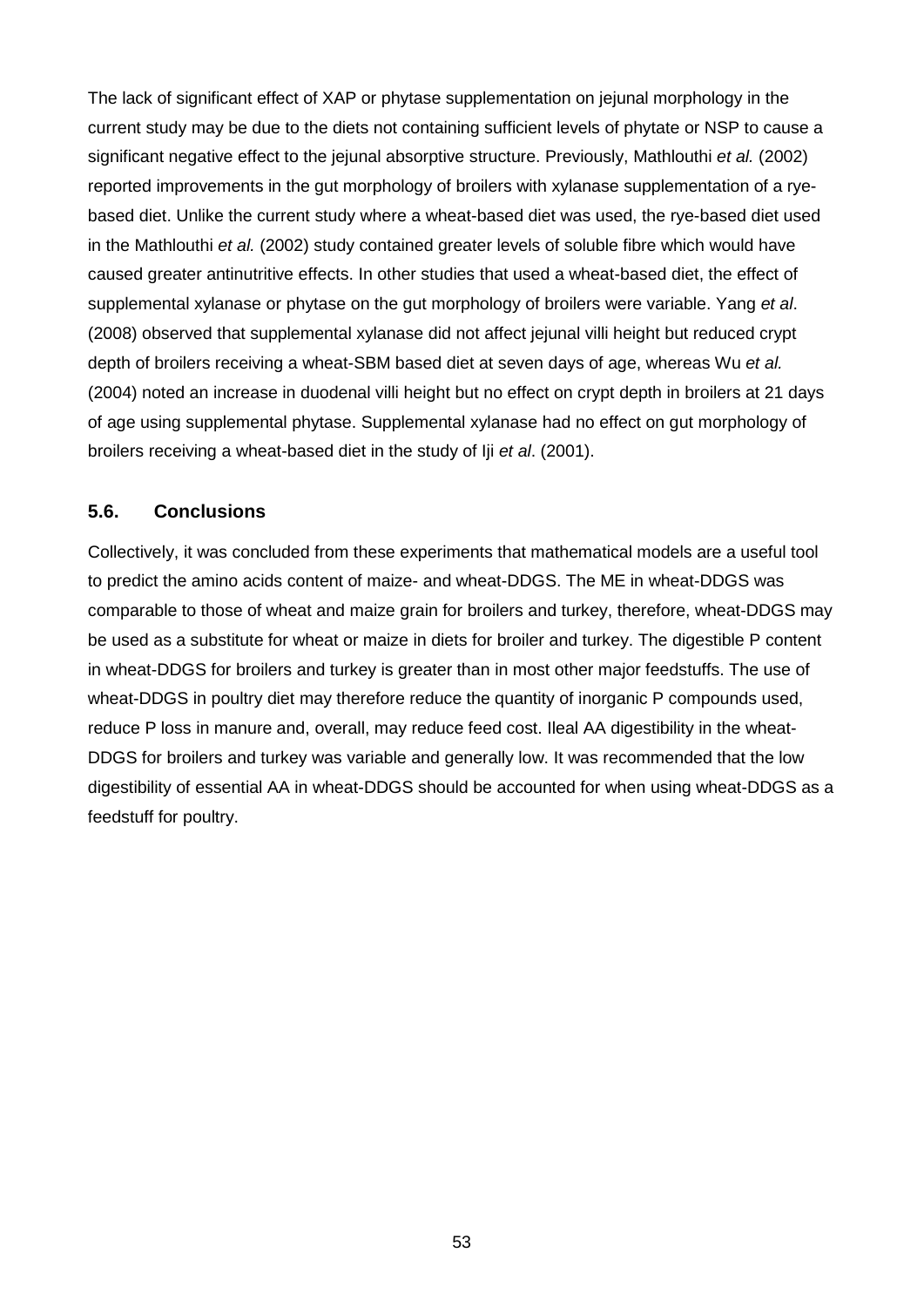### **6. References**

- Adeola, O. and A. J. Cowieson. 2011. Opportunities and challenges in using exogenous enzymes to improve non ruminant animal production: BOARD-INVITED REVIEW. *Journal of Animal Science* 89:3189-3218.
- Adeola, O. and K. E. Ileleji. 2009. Comparison of two diet types in the determination of metabolizable energy content of corn distillers dried grains with solubles for broiler chickens by the regression method. *Poultry Science* 88:579-585.
- Adeola, O., and M. R. Bedford. 2004. Exogenous dietary xylanase ameliorates viscosity-induced antinutritional effects in wheat-based diets for White Pekin ducks (*Anas platyrinchos domesticus*). *British Journal of Nutrition* 92:87-94.
- Adeola, O., J. A. Jendza, L. L. Southern, S. Powell, and A. Owusu-Asiedu. 2010. Contribution of exogenous dietary carbohydrases to the metabolisable energy value of corn distillers grains for broiler chickens. *Poultry Science* 89: 1947-1954.
- Akinmusire, A. S. and O. Adeola. 2009. True digestibility of phosphorus in canola and soybean meals for growing pigs: Influence of microbial phytase. *Journal of Animal Science* 87: 977- 983.
- Amerah, A. M. and V. Ravindran. 2009. Influence of particle size and microbial phytase supplementation on the performance, nutrient utilisation and digestive tract parameters of broiler starters. *Animal Production Science* 49:704-710.
- AOAC International. 2000. Official methods of analysis. Vol. 83.
- AOAC International. 2006. Official methods of analysis. Vol. 89.
- Archer Daniels Midland Company. 2011. Feed ingredient catalog. http://www.adm.com/en-US/products/Documents/ADM-Feed-Ingredients-Catalog.pdf.
- ARVALIS. 2006. The newsletter of the nutritional values of ARVALIS Pole-Institute of vegetal. Article 16. www.arvalisinstitutduvegetal.fr.
- Avelar, E., R. Jha, E. Beltranena, M. Cervantes, A. Morales and R. T. Zilistra. 2010. The effect of feeding wheat distillers dried grain with soluble on growth performance and nutrient digestibility in weaned pigs. *Animal Feed Science and Technology* 160: 73-77.
- Bandegan, A., W. Guenter, D. Hoehler, G. H. Crow, and C. M. Nyachoti. 2009. Standardized ileal amino acid digestibility in wheat distillers dried grains with solubles for broilers. *Poultry Science* 88:2592.
- Batal, A. and N. Dale. 2003. Mineral composition of distillers dried grains with solubles. *Journal of Applied Poultry Research* 12:400-403.
- Batal, A. B, and C. M. Parsons. 2002. Effects of Age on Nutrient Digestibility in Chicks fed Different Diets. *Poultry Science* 81:400-407.
- Batal, A. B. and N. M. Dale. 2006. True metabolizable energy and amino acid digestibility of distillers dried grains with solubles. *The Journal of Applied Poultry Research* 15:89.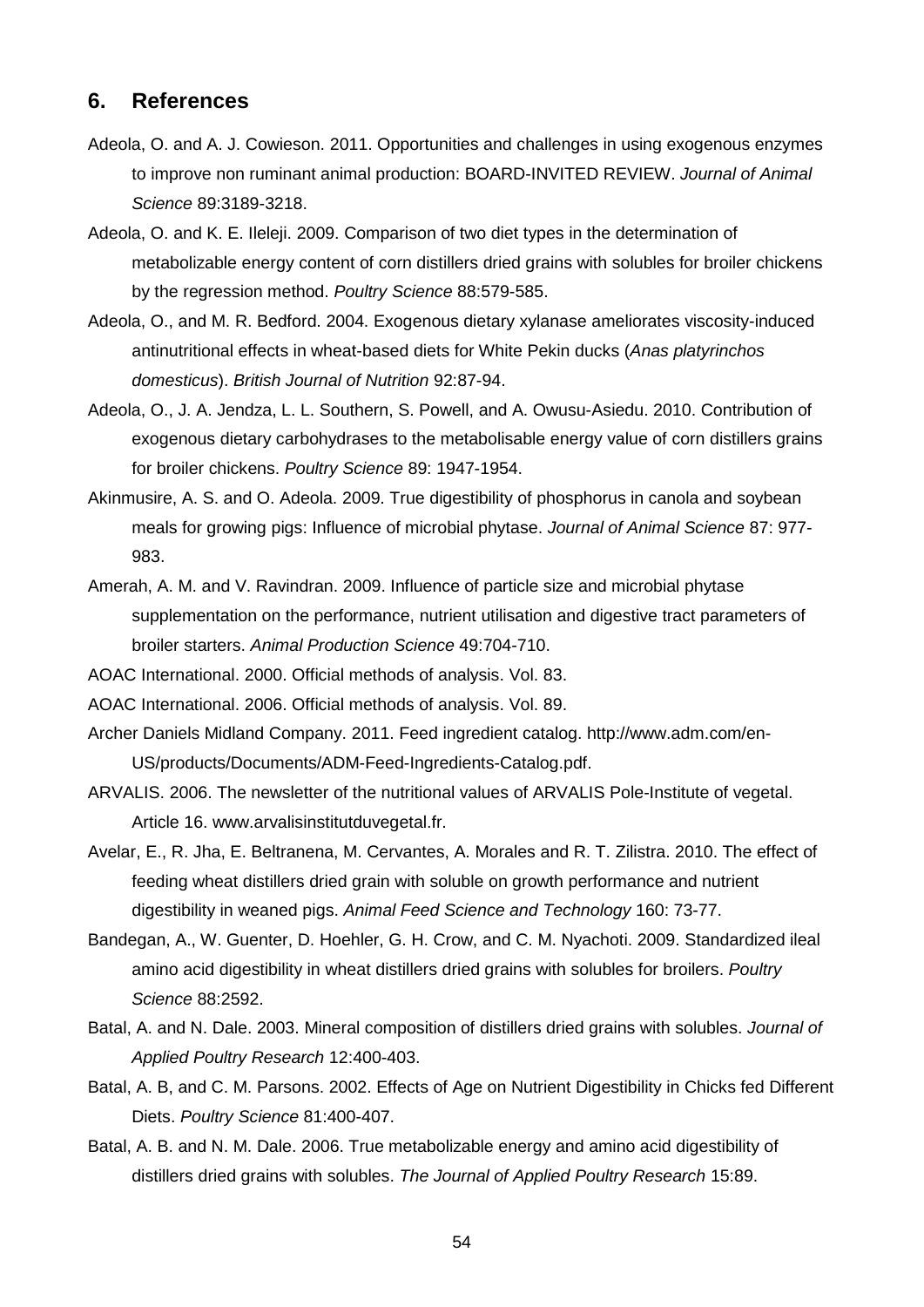- Bedford, M. R. 2000. Exogenous enzymes in monogastric nutrition--their current value and future benefits 1. *Animal Feed Science and Technology* 86:1-13.
- Bedford, M. R. and H. L. Classen. 1992. Reduction of intestinal viscosity through manipulation of dietary rye and pentosanase concentration is affected through changes in carbohydrate composition of the intestinal aqueous phase and results in improved growth rate and feed conversion efficiency of broiler chicks. *Journal of Nutrition* 122:560–569.
- Bedford, M. R. and H. Schulze. 1998. Exogenous enzymes for pigs and poultry. *Nutrition Research Reviews* 11:91-114.
- Belyea R. L., K. D. Rausch, and M. E. Tumbleson. 2004. Composition of corn and distillers dried grains with solubles in grind ethanol processing. *Bioresource Technology* 94:293-298.
- Belyea, R. L., K. D. Rausch, T. E. Clevenger, V. Singh, D. B. Johnston, and M. E. Tumbleson. 2010. Sources of variation in composition of DDGS. *Animal Feed Science and Technology* 159: 122-130.
- Bolarinwa, O. A. and O. Adeola. 2012. Energy value of wheat, barley and wheat distillers dried grains with solubles for broiler chickens using the regression method. *Poultry Science* 91:1928-1935.
- Carre, B., A. Idi, S. Maisonnier, J. P. Melcion, F. X. Oury, J. Gomez, and Pluchard P. 2002. Relationship between digestibilities of food components and characteristics of wheats (*Triticum aestivum*) introduced as the only cereal source in broiler chicken diet. *British Poultry Science* 43: 404-415.
- Choct, M., A. Kocher, D. L. E. Waters, D. Pettersson, and G. Ross. 2004. A comparison of three xylanases on the nutritive value of two wheats for broiler chickens. *British Journal of Nutrition*  92:53-61.
- Chrenkova, M., Z. Ceresnokova, M. Polacikova, Z. Formelova, A. Tomikova, and K. Zaujec. 2010. Effect of bioethanol co-product type on ruminal degradation and amino acid intestinal digestibility. *Slovakia Journal of Animal Science* 43: 72-77
- Classen, H.L., T.A. Scott, G. Irish, P. Hucl, M. Swift and M. R Bedford. 1995. The relationship of chemical and physical measurements to the apparent metabolisable energy (AME) of wheat when fed to broiler chickens with and without a wheat enzyme source. Proceedings of the 2nd European Symposium on Feed Enzymes, Netherlands, pp. 169-175.
- Cowieson, A. J. and O. Adeola. 2005. Carbohydrases, protease, and phytase have an additive beneficial effect in nutritionally marginal diets for broiler chicks. *Poultry Science* 84:1860- 1867.
- Cozannet, P., M. Lessire, C. Gady, J. P. Metayer, Y. Primot, F. Skiba, and J. Noblet. 2010a. Energy value of wheat dried distillers grains with solubles in roosters, broilers, layers, and turkey. *Poultry Science* 89:2230-2241.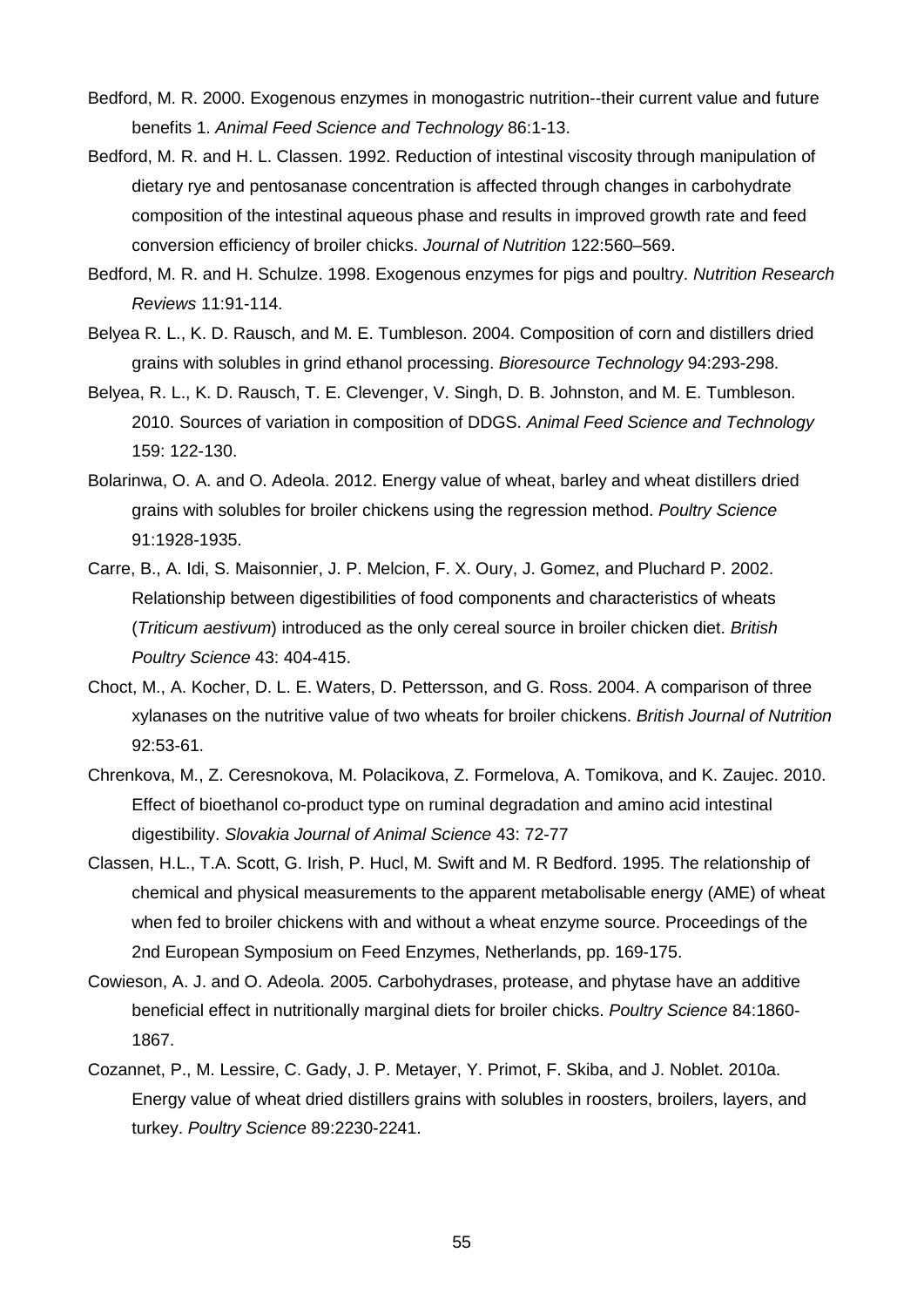- Cozannet, P., M. Lessire, J. P. Metayer, C. Gady, Y. Primot, P. A. Geraert, L. Le Tutour, F. Skiba, and J. Noblet. 2010b. Nutritive value of wheat and maize distillers dried grains with solubles in poultry. *Animal Production* 23:405-414.
- Cozannet, P., Y. Primot, C. Gady, J. P. Metayer, M. Lessire, F. Skiba, and J. Noblet. 2011. Standardised amino acid digestibility of wheat distillers' dried grains with solubles in force-fed cockerels. *British Poultry Science* 52:72-81.
- Cromwell, G. L., K. L. Herkelman, and T. S. Stahly. 1993. Physical, Chemical, and Nutritional characteristics of distillers dried grains with solubles for chicks and pigs. *Journal of Animal Science* 71:679-686.
- Cromwell, G. L., M. J. Azain, O. Adeola, S. K. Baidoo, S. D. Carter, T. D. Crenshaw, S. W. Kim, D. C. Mahan, P. S. Miller, and M. C. Shannon. 2011. Corn-DDGS in diets of growing-finishing pigs: A cooperative study. *Journal of Animal Science* 89:2801-2811.
- Dilger, R. N. and O. Adeola. 2006. Estimation of true phosphorus and endogenous phosphorus loss in growing chicks fed conventional and low phytate soybean meals. *Poultry Science* 85: 661-668.
- Edwards, C. A., I. T. Johnson, and N. W. Read. 1988. Do viscous polysaccharides slow absorption by inhibiting diffusion or convection? *European Journal of Clinical Nutrition* 42:307-312.
- Emiola, I. A., F. O. Opapeju, B. A. Slominski, and C. M. Nyachoti. 2009. Growth performance and nutrient digestibility in pigs fed wheat distillers dried grains with solubles-based diets supplemented with a multicarbohydrase enzyme. *Journal of Animal Science* 87:2315.
- Engberg, R. M., M. S. Hedermann, S. Steenfeldt, and B. B. Jensen. 2004. Influence of whole wheat and xylanase on broiler performance and microbial composition and activity in the digestive tract. *Poultry Science* 83: 925-983.
- Ergul, T., C. M. Amezcua, C. Parsons, B. Walters, J. Brannon, and S. L. Noll. 2003. Amino acid digestibility in corn distillers dried grains with solubles. *Poultry Science* 82:70.
- Fastinger, N. D., J. D. Latshaw, and D. C. Mahan. 2006. Amino acid availability and true metabolizable energy content of corn distillers dried grains with solubles in adult cecectomized roosters. *Poultry Science* 85:1212.
- Fiene, S. P., T. W. York, and C. Shasteen. 2006. Correlation of DDGS IDEA™ digestibility assay for poultry with cockrel true amino acid digestibility. Pages 82-89 in Proc. 4<sup>th</sup> Mid-Atlantic Nutrition Conference. University of Maryland, College Park. MD.
- González-Alvarado, J. M., E. Jiménez-Moreno, D. González-Sánchez, R. Lázaro, and G. G. Mateos. 2010. Effect of inclusion of oat hulls and sugar beet pulp in the diet on productive performance and digestive traits of broilers from 1 to 42 days of age. *Animal Feed Science Technology* 162:37-46.
- González-Alvarado, J. M., E. Jiménez-Moreno, R. Lázaro and G. G. Mateos. 2007. Effects of type of cereal, heat processing of the cereal, and inclusion of fiber in the diet on productive performance and digestive traits of broilers. *Poultry Science* 86:1705-1715.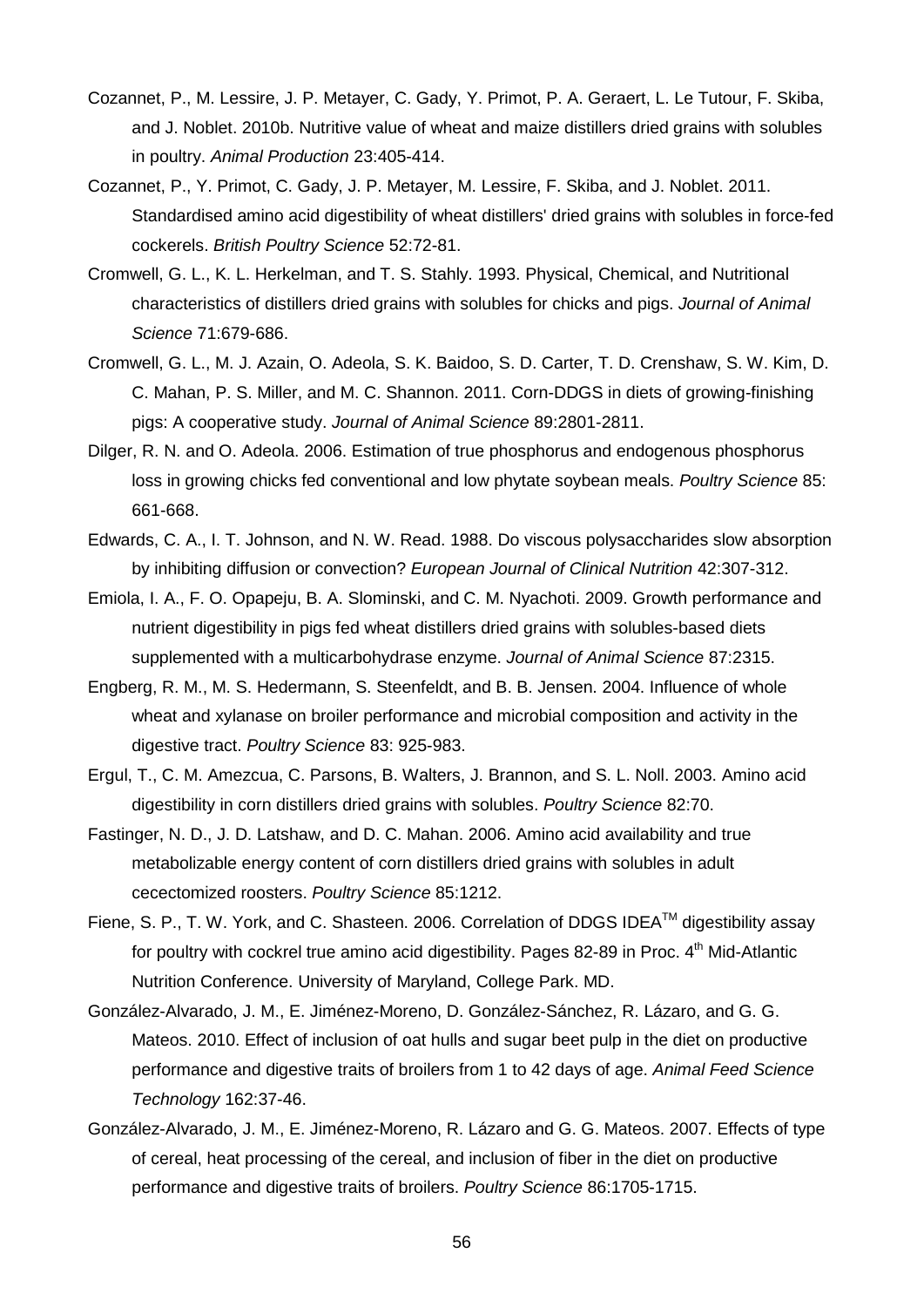- Han, J. C., and K. S. Liu. 2010. Changes in proximate composition and amino acid profile during dry grind ethanol processing from corn and estimation of yeast contribution toward DDGS protein. *Journal of Agricultural Food Chemistry* 102: 3110-3118.
- Iji, P. A., R. J. Hughes, M. Choct, and D. R. Tivey. 2001. Intestinal structure and function of broiler chickens on wheat-based diets supplemented with a microbial enzyme. *Asian-Australian Journal of Animal Science* 14:54-60.
- Janicek, B. N., P. J. Kononoff , A. M. Gehman, and P. H. Doane. 2008. The effect of feeding dried distillers grains plus solubles on milk production and excretion of urinary purine derivaves. *Journal of Dairy Science* 91:3544-355
- Jaroni, D., S. E. Scheideler, M. M. Beck, and C. Wyatt. 1999. The effect of dietary wheat middlings and enzyme supplementation II: apparent nutrient digestibility, digestive tract size, gut viscosity and gut morphology in two starins of leghorn hens. *Poultry Science* 78: 1664-1674.
- Jozefiak, D., A. Rutkowski, B. Jensen, and R. M. Engberg. 2007. Effects of dietary inclusion of triticale, rye and wheat and xylanase supplementation on growth performance of broiler chickens and fermentation in the gastrointestinal tract. *Animal Feed Science Technology* 132:79–93.
- Kim, E. J., C. M. Amezcua, P. L. Utterback, and C. M. Parsons. 2008. Phosphorus bioavailability, true metabolizable energy, and amino acid digestibilities of high protein corn distillers dried grains and dehydrated corn germ. *Poultry Science* 87:700-705.
- Kim, E. J., C. M. Parsons, R. Srinivasan, and V. Singh. 2010. Nutritional composition, nitrogencorrected true metabolizable energy, and amino acid digestibilities of new corn distillers dried grains with solubles produced by new fractionation processes. *Poultry Science* 89:44-51.
- Kingsly, A. R. P., K. E. Ileleji, C. L. Clementson, A. Garcia, D. E. Maier, R. L. Stroshine, and S. Radcliff. 2010. The effect of process variables during drying on the physical and chemical characteristics of corn dried distiller's grains with solubles (DDGS) - Plant scale experiments. *Bioresource Technology* 101:193-199.
- Kleinschmit, D. H., D. J. Schingoethe, K. F. Kalscheur, and A. R. Hippen. 2006. Evaluation of various sources of corn dried distillers grains plus solubles for lactating dairy cattle. *Journal of Dairy Science* 89:4784-94.
- Kluth, H. and M. Rodehutscord. 2010. Effect of the duration of prefeeding on amino acid digestibility of wheat distillers dried grains with solubles in broiler chicken. *Poultry Science*  89:681-687.
- Lan, Y., F. O. Opapeju, and C. M. Nyachoti. 2008. True ileal protein and amino acid digestibilities in wheat dried distillers' grains with solubles fed to finishing pigs. *Animal Feed Science and Technology* 140:155-163.
- Liu, K. and J. Han. 2011. Changes in mineral concentrations and phosphorus profile during drygrind processing of corn into ethanol. *Bioresource Technology* 102: 3110–3118.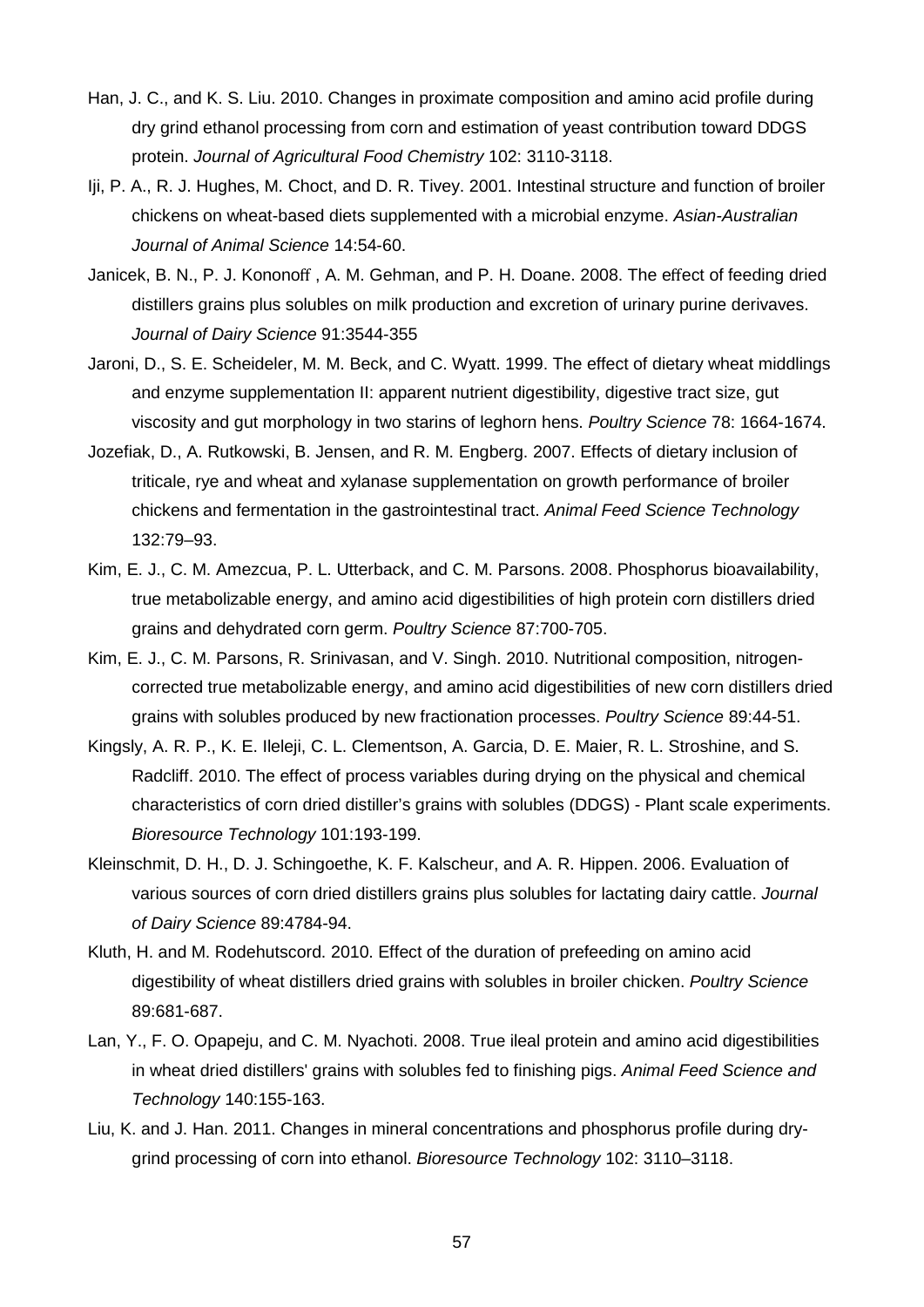- Liu, N., Y. J. Ru, D. F. Tang, T. S. Xu, and G. G. Partridge. 2011. Effects of corn distillers dried grains with solubles and xylanase on growth performance and digestibility of diet components in broilers. *Animal Feed Science and Technology* 163:260-266.
- Lukasiewicz, M., M. Michalczuk, J. Gajewska, K. Wilczynska-czyz, and J. Niemiec. 2009. Wheat distilled dried grains with solubles (DDGS) as a replacer of extraction soil meal in nutrition of broiler. Annals of Warsaw University of Life Sciences: *Animal Science* 46: 315-321.
- Lumpkins, B. S., A. B. Batal, and N. M. Dale. 2004. Evaluation of distillers dried grains with solubles as a feed ingredient for broilers. *Poultry Science* 83:1891.
- Lynn, K. R., and N. A. Clevette-Radford, 1984. Purification and characterization of hevin, a serin protease from Hevea braziliensis. *Biochemistry* 23:963-964
- Martinez Amezcua, C., C. M. Parsons, and S. L. Noll. 2004. Content and relative bioavailability of phosphorus in distillers dried grains with solubles in chicks. *Poultry Science* 83:971.
- Mateos, G. G., E. Jimenez-Moreno, M. P. Serano, and R. P. Lazaro. 2012. Poultry response to high levels of dietary fiber sources varying in physical and chemical characteristics. *Journal of Applied Poultry Research* 21:156-174.
- Mathlouthi, N., J. P. Lalle, P. Lepercq, C. Juste, and M. Larbier. 2002. Xylanase and α-glucanase supplementation improve conjugated bile acid fraction in intestinal contents and increase villus size of small intestine wall in broiler chickens fed a rye-based diet. *Journal of Animal Science* 80:2773–2779.

McCleary, B. V. 1991. Measurement of endo-1,4-β-xylanase. *Biotechnology Progress* 7:161-169.

- McCleary, B. V., and H. Sheehan. 1989. Measurement of cereal amylase: A new assay procedure. *Journal of Cereal Science* 6:237-251.
- McKinnon, J. J. and A. M. Walker. 2008. Comparison of wheat-based dried distillers grain with soluble to barley as an energy source for backgrounding cattle. *Canadian Journal Animal Science* 88: 721-724.
- Mjoun, K., K. F. Kalscheur, A. R. Hippen, D. J. Schingoethe. 2010. Performance and amino acid utilisation of early lactation dairy cows fed regular or reduced-fat dried distillers grains with solubles. Journal of Dairy Science 93: 3176-3191.
- Nitsan, Z. G., Z. Ben-Avraham, Z. Zoref, and I. Nir. 1991. Growth and development of the digestive organs and some enzymes in broiler chicks after hatching. *British Poultry Science* 32: 515- 523.
- Nurit, E., A. Tiessen, K. V. Pixley, and N. Palacioos-Rojas. 2009. Reliable and inexpensive colometric method for determining protein-bound tryptophan in maize kernels. *Journal of Agricultural and Food Chemistry* 57:7233-7238
- Nyachoti, C. M., J. D. House, B. A. Slominski, and I. R. Seddon. 2005. Energy and nutrient digestibilities in wheat dried distillers' grains with solubles fed to growing pigs. *Journal of Science Food Agriculture* 85:2581-2586.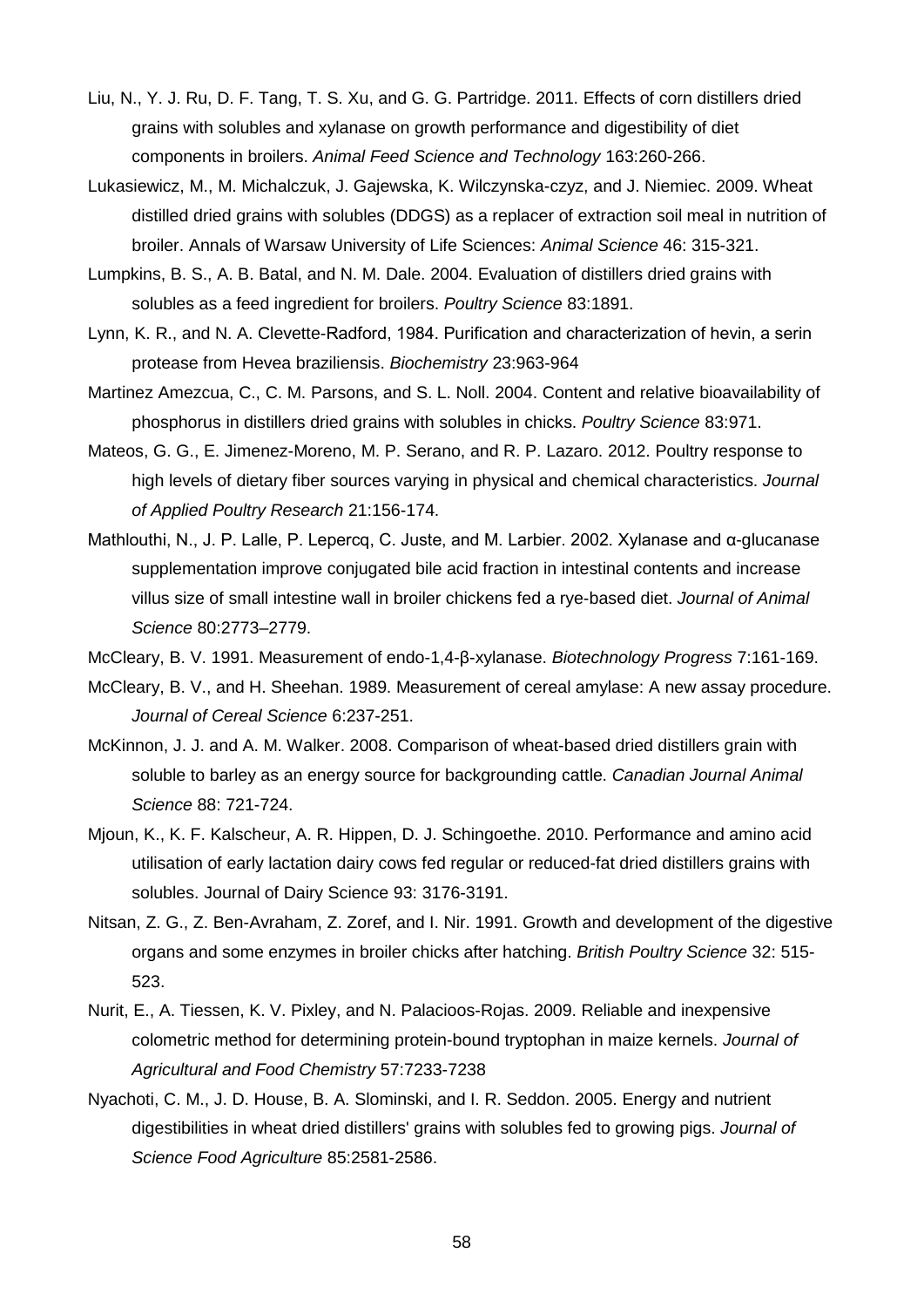- Odetallah, N. H., J. J. Wang, J. D. Garlich, and J. C. H. Shih. 2003. Keratinase in starter diets improves growth of broiler chicks. *Poultry Science* 82:664-670.
- Olsen, S. R. and L. E. Sommers, 1982: Phosphorus. In: Page, A. L., R. H. Miller and D. R. Keeney (eds.): Methods of soil analysis. No. 9 Part II in the series Agronomy. American Society of Agronomy and Soil Science Society of America Journal, Madison Wisconsin USA, pp. 403- 430.
- Olukosi, O. A., A. J. Cowieson, and O. Adeola. 2007. Age-related influence of a cocktail of xylanase, amylase, and protease or phytase individually or in combination in broilers. *Poultry Science* 86:77-86.
- Olukosi, O. A., A. J. Cowieson, and O. Adeola. 2010. Broiler responses to supplementation of phytase and admixture of carbohydrases and protease in maize-soyabean meal diets with or without maize Distillers' Dried Grain with Solubles. *British Poultry Science* 51:434-443.
- Oryschak, M., D. Korver, M. Zuidhof, X. Meng, and E. Beltranena. 2010. Comparative feeding value of extruded and nonextruded wheat and corn distillers dried grains with solubles for broilers. *Poultry Science* 89:2183-2196.
- Perez, V. G., C. M. Jacobs, J. Barnes, M. C. Jenkins, M. S. Kuhlenschmidt, G. C. Fahey, C. M. Parsons, and J. E. Pettigrew. 2011. Effect of corn distillers dried grains with solubles and *Eimeria acervulina* infection on growth performance and the intestinal microbiota of young chicks. *Poultry Science* 90:958-964.
- Pineda, L., S. Roberts, B. Kerr, R. Kwakkel, M. Verstegen, and K, Bregendahl. 2008. Maximum dietary content of corn dried distiller's grains with solubles in diets for laying hens: effects on nitrogen balance, manure excretion, egg production, and egg quality. A.S. Leaflet R2334. Iowa State University Animal Industry Report 2008. Ames, IA. http://www.ans.iastate.edu/report/air/. Accessed July 14 2008
- Randall, K. M. and M. D. Drew. 2010. Fractionation of wheat distillers dried grains and soluble using sieving increases digestible nutrient content in rainbow trout. *Animal Feed Science Technology* 159: 138-142
- Ravindran, V., P. H. Selle, G. Ravindran, P. C. H. Morel, A. K. Kies, and W. L. Bryden. 2001. Microbial phytase improves performance, apparent metabolizable energy, and ileal amino acid digestibility of broilers fed a lysine-deficient diet. *Poultry Science* 80:338-344.
- Rebole, A., L. T. Ortiz, M. L. Rodriguez, C. Alzueta, J. Trevino, and S. Velasco. 2010. Effects of inulin and enzyme complex, individually or in combination, on growth performance, intestinal microflora, caecal fermentation characteristics, and jejunal histomorphology in broiler chickens fed a wheat- and barley-based diet. *Poultry Science* 89: 276-286
- Richter, G., H. Hartung, E. Herzog, and F. Otto. 2006. Use of dried wheat-based distillers grain from bioethanol production in poultry. Page 265-267 in 9 Tagung Schweine-und Geflugelernahrung, Martin-Luther-Universitat Halle-Wittenberg, Halle, Germany.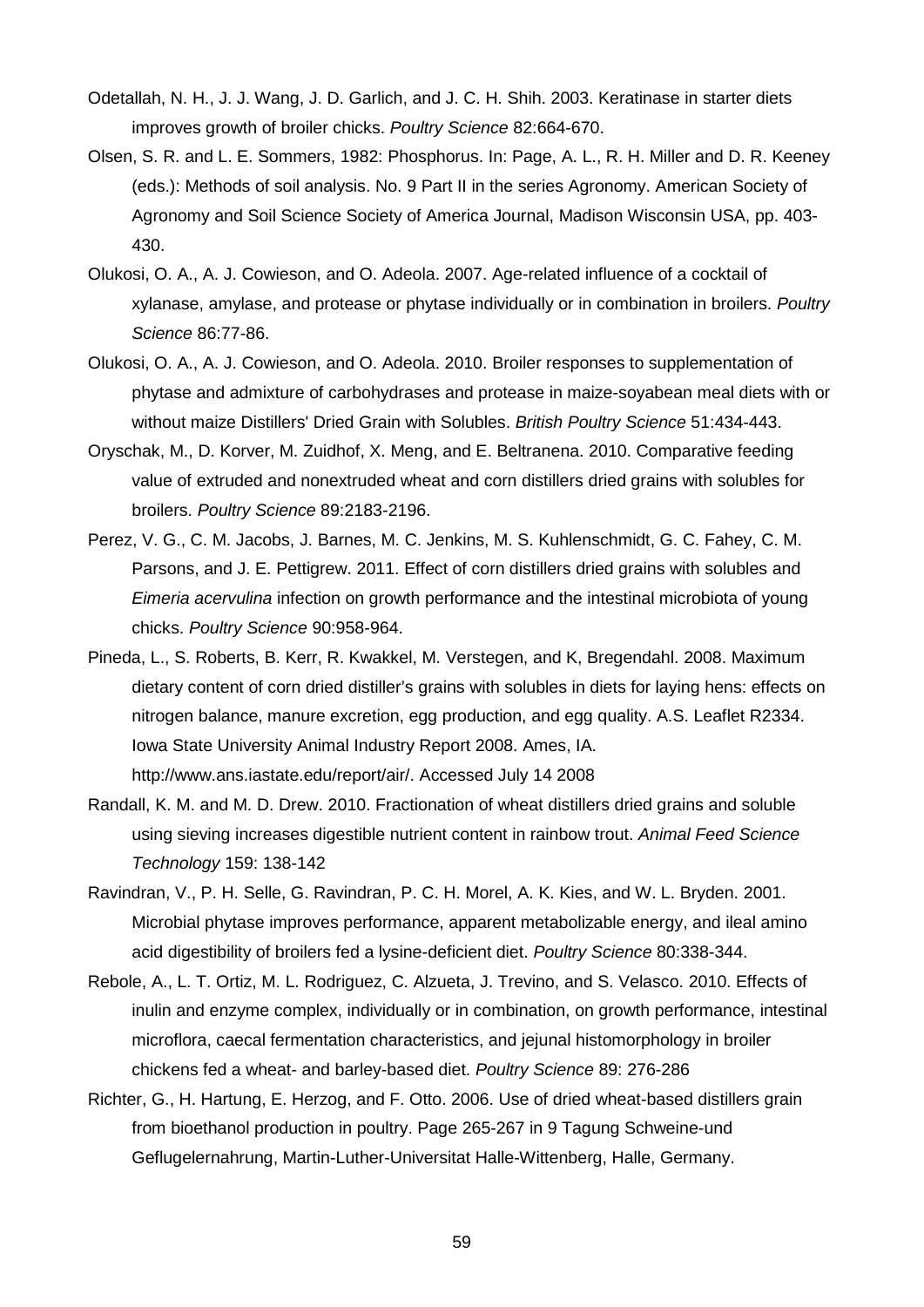- Roberson, K. D., J. L. Kalbfleisch, W. Pan, and R. A. Charbeneau. 2005. Effect of corn distillers dried grains with solubles at various levels on performance of laying hens and egg yolk color. *International Journal of Poultry Science* 4:44-51.
- Rochell, S. J., B. J. Kerr, and W. A. Dozier III. 2011. Energy determination of corn co-products fed to broiler chicks from 15 to 24 days of age, and use of composition analysis to predict nitrogen-corrected apparent metabolisable energy. Poultry Science 90: 1999-2007.
- Roush, W. B. and T. L. Cravener. 1997. Artificial Neural Network prediction of amino acid levels in feed ingredients. Poultry Science 76:721-727.
- Selle, P. H. and V. Ravindran. 2007. Microbial phytase in poultry nutrition. *Animal Feed Science and Technology* 135:1-41.
- Selle, P. H., V. Ravindran, and G. G. Partridge. 2009. Beneficial effects of xylanase and/or phytase inclusions on ileal amino acid digestibility, energy utilisation, mineral retention and growth performance in wheat-based broiler diets. *Animal Feed Science and Technology* 153:303- 313.
- Shim, M. Y., G. M. Pesti, R. I. Bakalli, P. B. Tillman, and R. L. Payne. 2011. Evaluation of corn distillers dried grains with solubles as an alternative ingredient for broilers. *Poultry Science* 90:369-376.
- Short, F. J., P. Gorton, J. Wiseman, and K. N. Boorman. 1996. Determination of titanium dioxide added as an inert marker in chicken digestibility studies. *Journal of Animal Science Technology* 59:215-221.
- Shurson, G.C. 2003. Effects of feeding Babcock B300 laying hens conventional Sanfandila layer diets compared to diets containing 10% Norgold DDGS on performance and egg quality.http://www.ddgs.umn.edu/articlespoultry/sanfandila%20layer%20revised%20final%20 report.pdf. Assessed July 15 2011.
- Shurson, J. 2011. Is Color the Only or Best Indicator of DDGS Quality?. Ethanol producer magazine. [http://www.ethanolproducer.com/articles/7840/is-color-the-only-or-best-indicator](http://www.ethanolproducer.com/articles/7840/is-color-the-only-or-best-indicator-of-ddgs-quality)[of-ddgs-quality.](http://www.ethanolproducer.com/articles/7840/is-color-the-only-or-best-indicator-of-ddgs-quality) Assessed April 2012.
- Shurson, J. and S. Noll. 2005. Feed and alternative uses for DDGS. [http://www.farmfoundation.org/news/articlefiles/949-shurson-nollpaper11-28-05.pdf.](http://www.farmfoundation.org/news/articlefiles/949-shurson-nollpaper11-28-05.pdf) Assessed July 2011.
- Slominski, B. A. 2010. Recent advances in enzymes for poultry diets. The Poultry Federation annual Nutrition Conference 7-9 September 2010. Rogers, Arkansas. USA.www.thepoultryfederation.com/.../2-6%20Wed%20%20Bogdan%20Slominski%20- %20Enzymes%20for%20Poultry.pdf. Assessed April 2012.
- Slominski, B.A, A. Rogiewicz, M. Nyachoti and K. Wittenberg. 2010. Husky wheat and wheat/corn DDGS for poultry nutrition. University of Manitoba. [http://umanitoba.ca.afs/animal\\_science.](http://umanitoba.ca.afs/animal_science) Assessed 14 July 2011.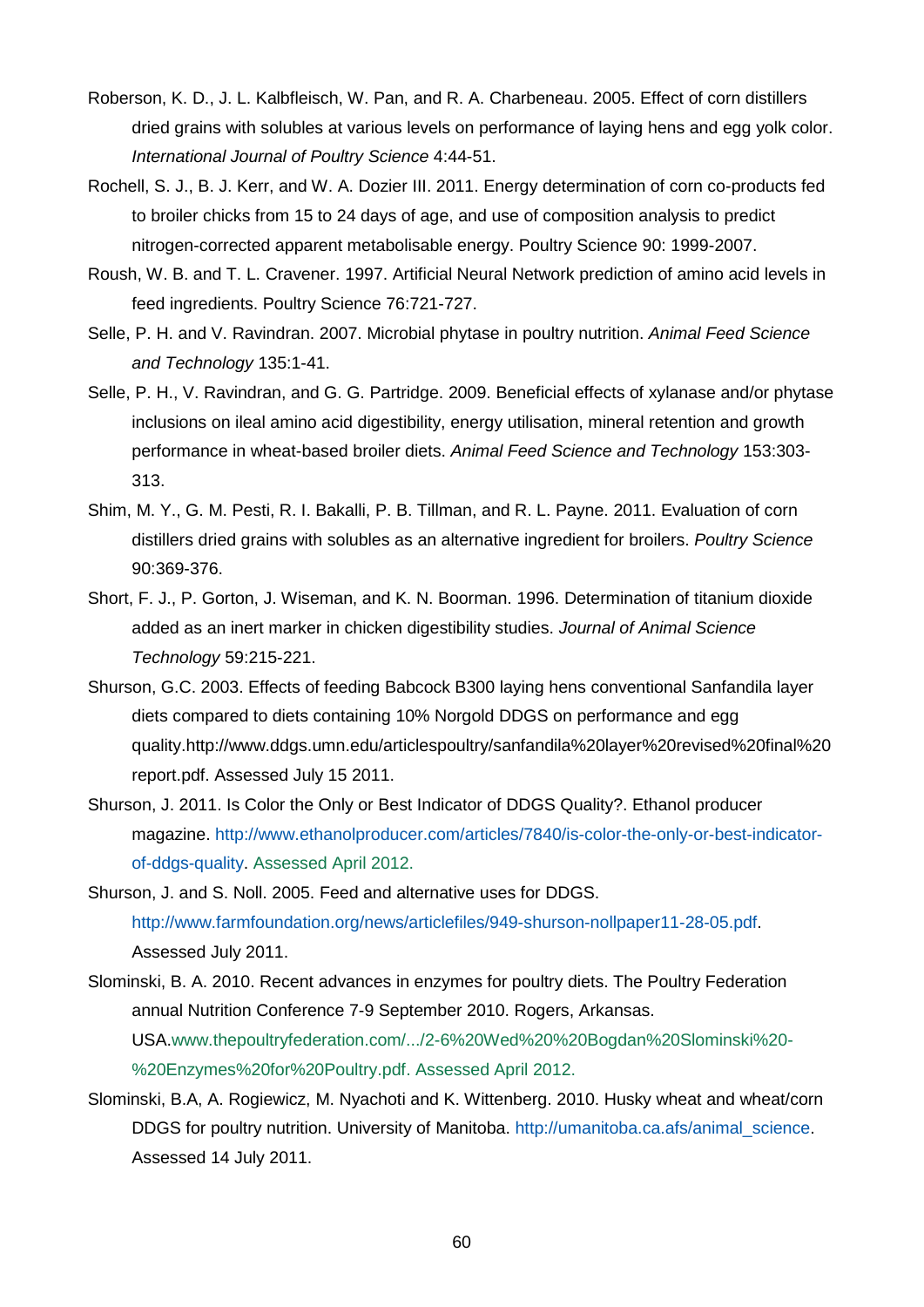- Soares, J. A., H. H. Stein, V. Singh, G. S Shurson, and J. E. Pettigrew. 2011. Amino acid digestibility of corn distillers dried grains with soluble, liquid condensed solubles, pulse dried thin sillage, and syrup balls fed to growing pigs. *Journal of Animal Science* 90: 1255- 1261
- Spiehs, M. J., M. H. Whitney, and G. C. Shurson. 2002. Nutrient database for distillers dried grains with solubles produced from new ethanol plants in Minnesota and South Dakota. *Journal of Animal Science* 80:2639.
- Stein, H. H., B. Sève, M. F. Fuller, P. J. Moughan, and C. F. M. de Lange. 2007. Amino acid bioavailability and digestibility in pig feed ingredients: Terminology and application. *Journal of Animal Science* 85: 172-180.
- Svihus, B. 2011. The gizzard: Function, influence of diet structure and effects on nutrient availability. *World's Poultry Science Journal* 67:207-224.
- Szczurek, W. 2009. Standardized ileal digestibility of amino acids from several cereal grains and protein-rich feedstuffs in broiler chickens at the age of 30 days. *Journal of Animal Feed Science and Technology* 18:662-676.
- Szczurek, W. 2010. Standardized ileal digestibility of amino acids in some cereals, rapeseed products and maize DDGS for broiler chickens at the age of 14 days. *Journal of Animal Feed Science* 19:72-80.
- Thacker, P. A. and G. P. Widyaratne. 2007. Nutritional value of diets containing graded levels of wheat distillers grains with solubles fed to broiler chicks. *Journal of Science Food Agriculture* 87:1386-1390.
- Titus, H. W. 1956. Energy values of feedstuffs for poultry. Pages 10-14 in Procedures of Semi-Annual Meeting, Nutrition Council of American Feed Manufacturers St. Louis, MO.
- University of Minessota. Distillers grains by-products in livestock and poultry feeds. Nutrient profiles. Current U.S data. [http://www.ddgs.umn.edu/GenInfo/NutrientProfiles/index.htm](http://www.ddgs.umn.edu/GenInfo/NutrientProfiles/index.htm%20Assessed%20December%202011) Assessed [December](http://www.ddgs.umn.edu/GenInfo/NutrientProfiles/index.htm%20Assessed%20December%202011) 2011.
- Uni, Z., Y. Noy, and D. Sklan. 1995. Post hatch changes in morphology and function of the small intestines in heavy and light strain chicks. *Poultry Science* 74: 1622-1629.
- Uni, Z., Y. Noy, and D. Sklan. 1999. Posthatch development of small intestinal function in the poult. *Poultry Science* 78: 215-222.
- Vahjen, W., K. Gläser, K. Schäfer, and O. Simon (1998). Influence of xylanase-supplemented feed on the development of selected bacterial groups in the intestinal tract of broiler chicks. *Journal of Agricultural Science* 130:489-500.
- Vilarino, M., J. M. Gauzere, J. P. Metayer, and F. Skiba. 2007. Energy value of wheat-DDGS in adult cockerels and growth performances of broiler chickens. Pages 83-86 in 16<sup>th</sup> European Symposium on Poultry Nutrition, Strasbourg, France. World Poultry Science Association, French Branch, Tours, France.
- Widyaratne, G. P. and R. T. Zijlstra. 2007. Nutritional value of wheat and corn distiller's dried grain with solubles: Digestibility and digestible contents of energy, amino acids and phosphorus,